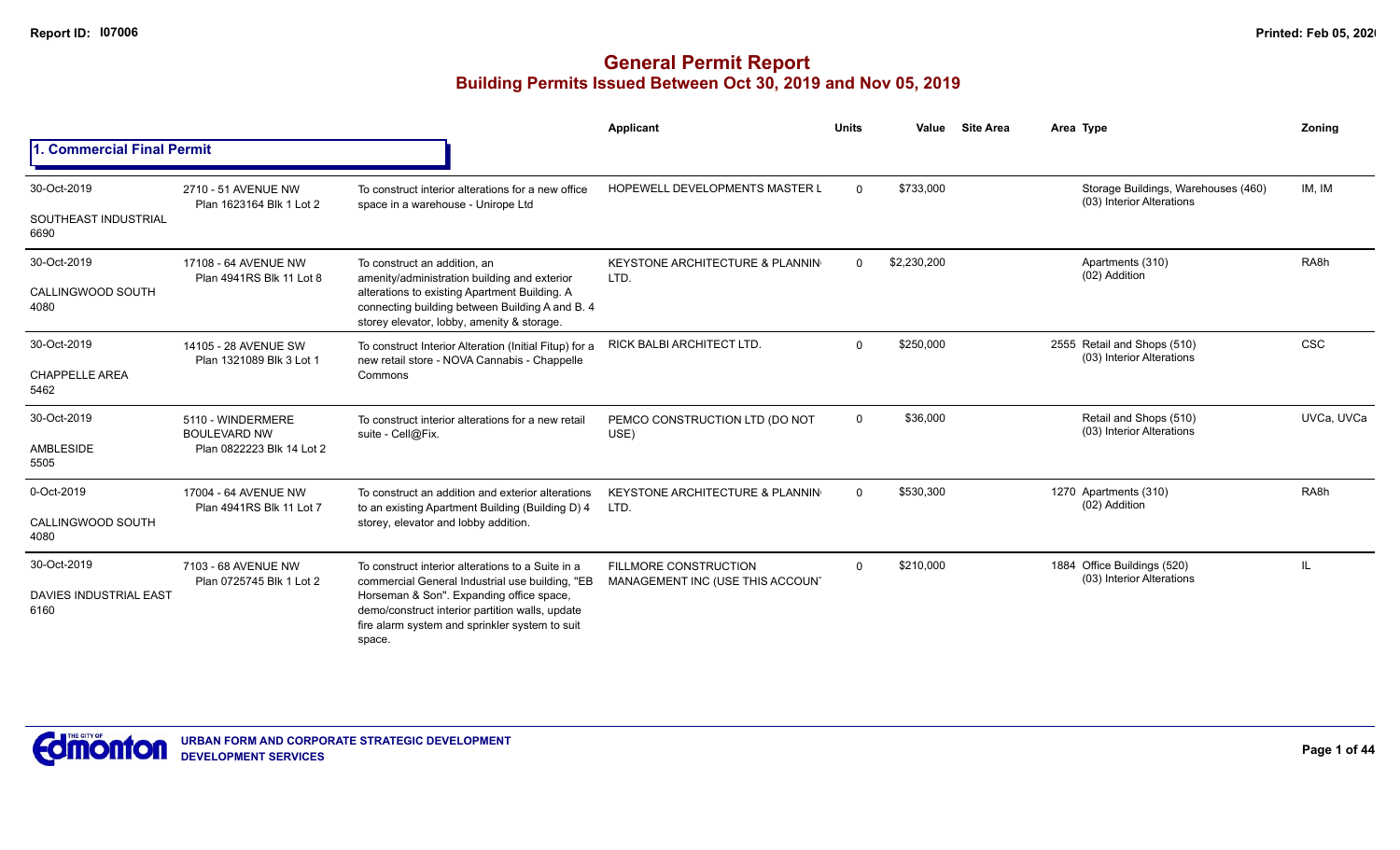|                                                |                                                                                                  |                                                                                                                                                                                                                                                                                                                                                                   | <b>Applicant</b>                                        | <b>Units</b> | Value     | <b>Site Area</b> | Area Type                                                | Zoning            |
|------------------------------------------------|--------------------------------------------------------------------------------------------------|-------------------------------------------------------------------------------------------------------------------------------------------------------------------------------------------------------------------------------------------------------------------------------------------------------------------------------------------------------------------|---------------------------------------------------------|--------------|-----------|------------------|----------------------------------------------------------|-------------------|
| <b>1. Commercial Final Permit</b>              |                                                                                                  |                                                                                                                                                                                                                                                                                                                                                                   |                                                         |              |           |                  |                                                          |                   |
| 30-Oct-2019<br><b>SPRUCE AVENUE</b><br>1230    | 10410 - 111 AVENUE NW<br>Plan 9720909 Blk 2<br>10508 - 111 AVENUE NW<br>Plan 1921467 Blk 1 Lot 1 | Demolish existing carpentry shed - Capital Care<br>Norwood Redevelopment.                                                                                                                                                                                                                                                                                         | <b>CLARK BUILDERS</b>                                   | $\Omega$     | \$5,000   |                  | Storage Buildings, Warehouses (460)<br>(99) Demolition   | DC2, DC2          |
| 30-Oct-2019<br><b>FALCONER HEIGHTS</b><br>5190 | 420 - RIVERBEND SQUARE NW<br>Plan 9824766 Blk 101 Lot 39                                         | To construct interior alterations to a Suite in a<br>Commercial mixed use building, "Barber Shop"<br>New Tenant fit-up.                                                                                                                                                                                                                                           | ELIAS ENTERPRISES INC. O/A WOLFE<br><b>CONSTRUCTION</b> | $\Omega$     | \$42,000  |                  | 963 Retail and Shops (510)<br>(03) Interior Alterations  | DC <sub>2</sub>   |
| 30-Oct-2019<br>WESTMOUNT<br>3440               | 10446 - 122 STREET NW<br>Plan RN22 Blk 9 Lots 12-13                                              | To construct interior and exterior alterations<br>within existing office use building. Tenant fit up<br>for "Midnightsun Financial" - including revisions<br>to base building washrooms. Including new<br>windows on west elevation                                                                                                                               | SPACE STUDIO INC.                                       | $\Omega$     | \$500,000 |                  | Office Buildings (520)<br>(03) Interior Alterations      | DC1               |
| 30-Oct-2019<br><b>DOWNTOWN</b><br>1090         | 9925 - 107 STREET NW<br>Plan NB Blk 6 Lots 44-46                                                 | To construct interior alterations to part of the<br>main floor of a commercial business & personal<br>services building, suite MNFL 9925, "Jarvis<br>Building". Removal of all identified asbestos<br>containing materials, demo/construct new<br>interior partitions, update electrical, update<br>sprinkler system, update HVAC, complete<br>interior finishes. | <b>EMCEE CONSTRUCTION &amp; MANAGEMEI</b><br><b>LTD</b> | $\Omega$     | \$66,000  |                  | 1690 Office Buildings (520)<br>(03) Interior Alterations | <b>CMU</b>        |
| 30-Oct-2019<br>CALLINGWOOD SOUTH<br>4080       | 17108 - 64 AVENUE NW<br>Plan 4941RS Blk 11 Lot 8                                                 | To construct an addition and exterior alterations<br>to an existing Apartment Building (Building C) 4<br>storey elevator and lobby addition.                                                                                                                                                                                                                      | KEYSTONE ARCHITECTURE & PLANNIN<br>LTD.                 | $\Omega$     | \$530,300 |                  | 1270 Apartments (310)<br>(02) Addition                   | RA <sub>8</sub> h |
| 30-Oct-2019<br>LEWIS FARMS INDUSTRIAL<br>4485  | Plan 5496HW Lot R                                                                                | 9611 - WINTERBURN ROAD NW Interior alteration to an existing building.<br>Renovating existing space to accommodate<br>Barrier Free Washroom with a lift.                                                                                                                                                                                                          | <b>S2 ARCHITECTURE</b>                                  | $\Omega$     | \$5,000   |                  | Elementary Schools (620)<br>(03) Interior Alterations    | US                |

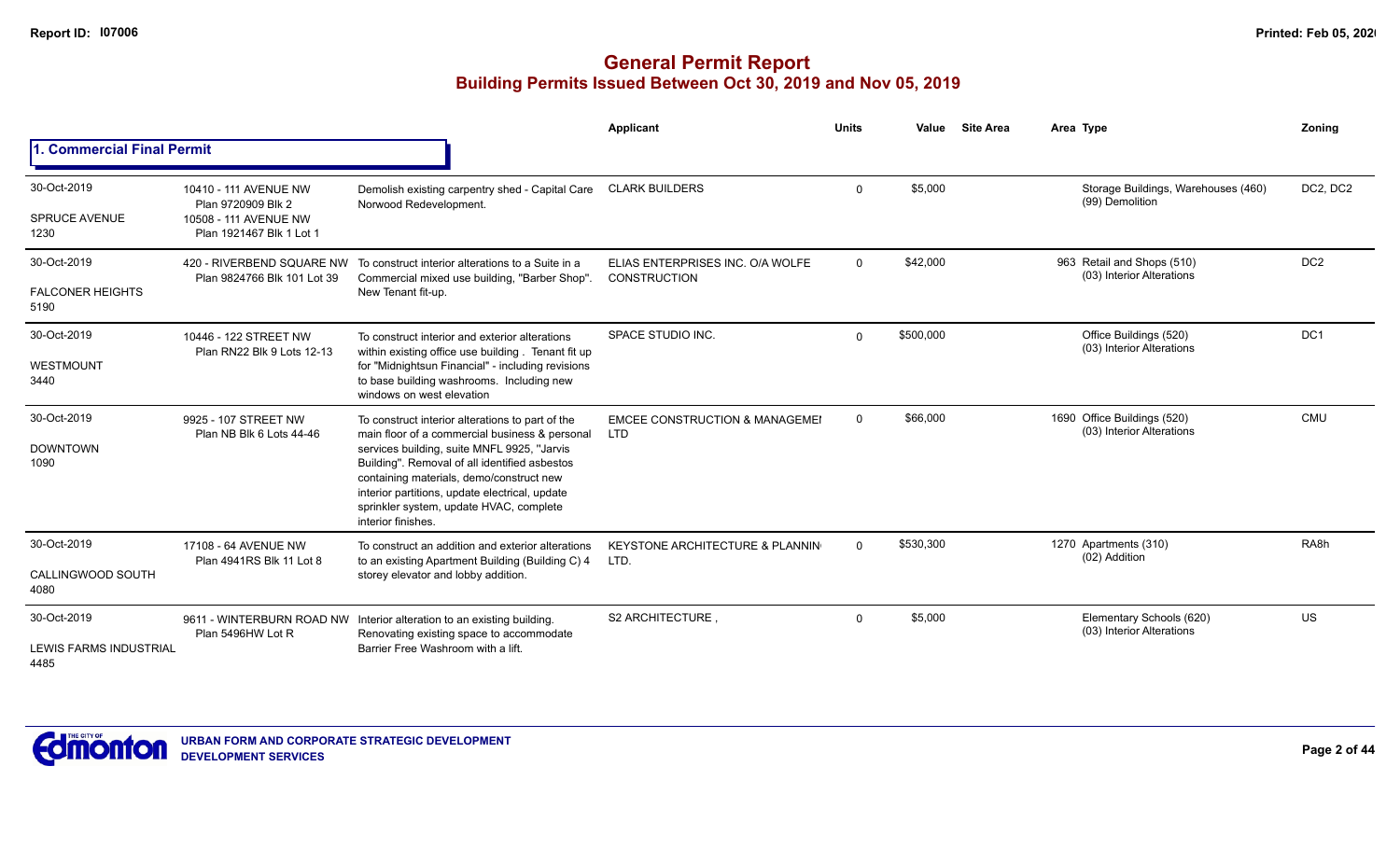|                                                             |                                                                  |                                                                                                                                                                                                                                                                                                                                                                         | <b>Applicant</b>                                      | <b>Units</b> | Value     | <b>Site Area</b> | Area Type                                                             | Zoning          |
|-------------------------------------------------------------|------------------------------------------------------------------|-------------------------------------------------------------------------------------------------------------------------------------------------------------------------------------------------------------------------------------------------------------------------------------------------------------------------------------------------------------------------|-------------------------------------------------------|--------------|-----------|------------------|-----------------------------------------------------------------------|-----------------|
| 1. Commercial Final Permit                                  |                                                                  |                                                                                                                                                                                                                                                                                                                                                                         |                                                       |              |           |                  |                                                                       |                 |
| 31-Oct-2019<br><b>EDMONTON NORTHLANDS</b><br>1120           | 7300 - 116 AVENUE NW<br>Plan 9421272 Blk E                       | To construct interior alteration to existing locker<br>rooms (south side of Hall D basement) -<br>Edmonton Expo Center.                                                                                                                                                                                                                                                 | PROJEXX LTD                                           | $\Omega$     | \$140,000 |                  | 2000 Indoor Recreational Buildings (560)<br>(03) Interior Alterations | US, US          |
| 31-Oct-2019<br><b>GARSIDE INDUSTRIAL</b><br>4170            | 11732 - 149 STREET NW<br>Plan 9923439 Blk 2 Lot 2                | To construct interior alterations within mixed<br>use commercial building - new 2 HR demising<br>wall to redemise single suite into 2 CRU's                                                                                                                                                                                                                             | C & C CONSTRUCTION                                    | $\Omega$     | \$15,000  |                  | 4500 Retail and Shops (510)<br>(03) Interior Alterations              | IB.             |
| 31-Oct-2019<br>STRATHCONA INDUSTRIAL<br><b>PARK</b><br>6700 | 9114 - 34A AVENUE NW<br>Plan 7821552 Blk 11 Lot 9                | Addition to Existing Building, Exterior Alteration,<br><b>Interior Alteration</b>                                                                                                                                                                                                                                                                                       | <b>FILLMORE CONSTRUCTION</b><br>MANAGEMENT INC, COLIN | $\Omega$     | \$600,000 |                  | 2789 Office Buildings (520)<br>(02) Addition                          | <b>IB</b>       |
| 31-Oct-2019<br><b>GARNEAU</b><br>5200                       | <b>NW</b><br>Plan 9023549 Lot 1203A                              | 10721 - SASKATCHEWAN DRIVE To construct interior alterations to a suite in a<br>condo apartment building - Suite 1702(Interior<br>finishes and partition walls,)                                                                                                                                                                                                        | UNITED NETWORK GROUP                                  | $\Omega$     | \$275,000 |                  | Apartment Condos (315)<br>(03) Interior Alterations                   | RA <sub>9</sub> |
| 31-Oct-2019<br>YELLOWHEAD CORRIDOR<br><b>EAST</b><br>1270   | 12320 - MOUNT LAWN ROAD<br><b>NW</b><br>Plan 0222822 Blk J Lot 3 | To change the use of a Professional, Financial<br>and Office Support Service and Automotive and<br>Minor Recreation Vehicle Sales/Rentals building<br>to a Religious Assembly and to construct<br>interior alterations, "Faith Fellowship Worship<br>Centre". Demo/Construct interior partition walls,<br>install new fire alarm system, complete interior<br>finishes. | <b>MALTBY &amp; PRINS ARCHITECTS</b>                  | $\Omega$     | \$125,000 |                  | 8342 Religious Buildings (660)<br>(03) Interior Alterations           | <b>IB</b>       |
| 31-Oct-2019<br><b>DOMINION INDUSTRIAL</b><br>3160           | 14444 - 118 AVENUE NW<br>Plan 6473KS Blk 1 Lot 16                | To construct interior alterations to a Suite in a<br>commercial mixed use building, Suite 14452.<br>Demolish interior of space back to shell, future<br>tenant fit-up requires separate permits.                                                                                                                                                                        | <b>PERMIT MASTERS</b>                                 | $\Omega$     | \$3,500   |                  | Retail and Shops (510)<br>(03) Interior Alterations                   | IB              |

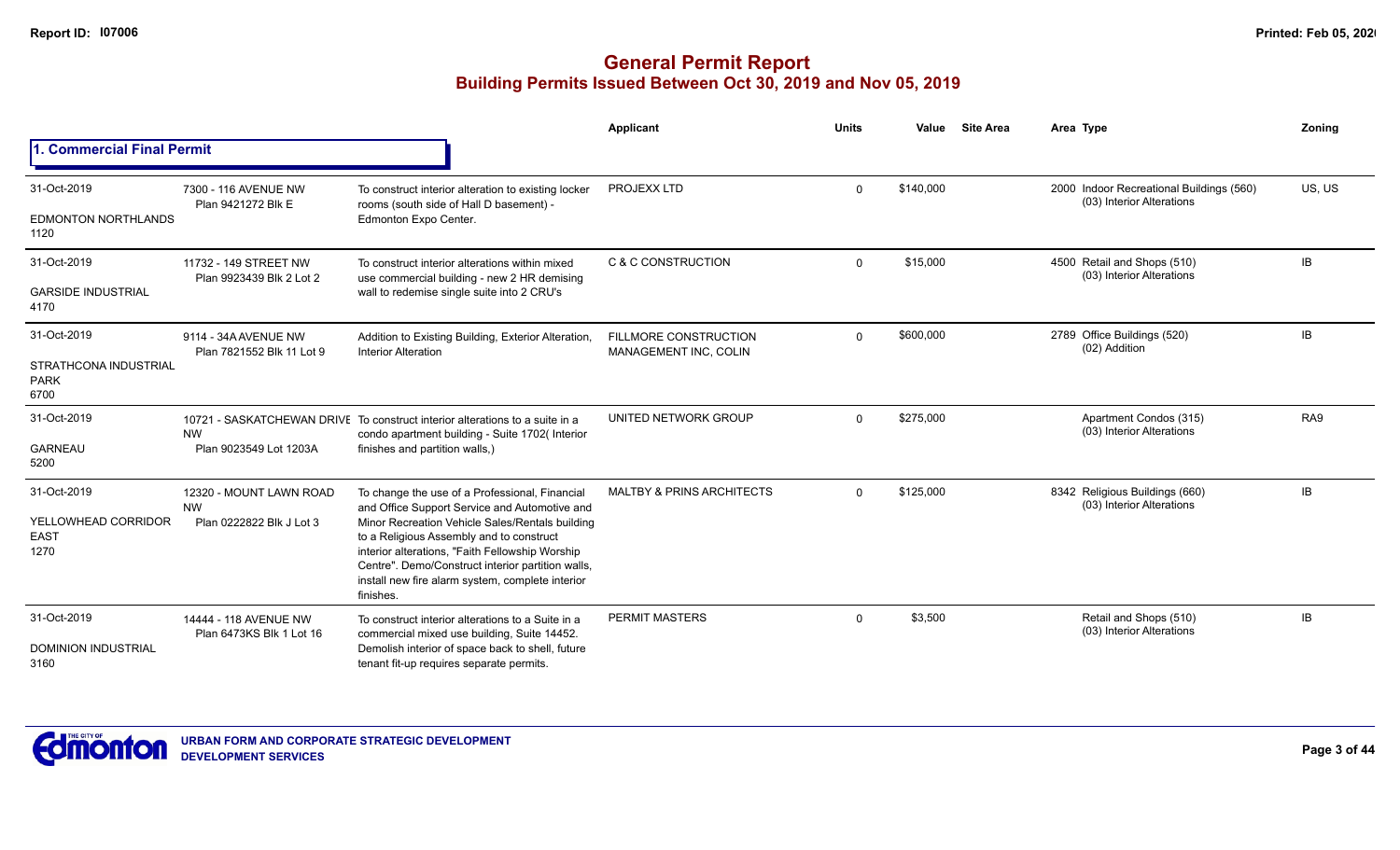|                                   |                                                    |                                                                                                                                                                                  | Applicant                                                             | <b>Units</b> | Value       | <b>Site Area</b> | Area Type                                                              | Zoning          |
|-----------------------------------|----------------------------------------------------|----------------------------------------------------------------------------------------------------------------------------------------------------------------------------------|-----------------------------------------------------------------------|--------------|-------------|------------------|------------------------------------------------------------------------|-----------------|
| 1. Commercial Final Permit        |                                                    |                                                                                                                                                                                  |                                                                       |              |             |                  |                                                                        |                 |
| 31-Oct-2019                       | <b>NW</b>                                          | 15303 - CASTLE DOWNS ROAD To change the Use from Specialty Food Service<br>Use to Health Service Use AND to construct                                                            | N/A                                                                   | $\mathbf{0}$ | \$130,000   |                  | 1206 Mixed Use (522)<br>(03) Interior Alterations                      | <b>CSC</b>      |
| <b>BEAUMARIS</b><br>3040          | Plan 0125164 Blk 52 Lot 1A                         | interior alterations (CONNECT HEARING).                                                                                                                                          |                                                                       |              |             |                  |                                                                        |                 |
| 31-Oct-2019                       | 12620 - 184 STREET NW<br>Plan 0726720 Blk 1 Lot 7  | To construct interior alterations for a new office<br>space - Arpac Material Handling Solutions.                                                                                 | <b>HOPEWELL DEVELOPMENTS MASTER L</b>                                 | $\Omega$     | \$1,535,000 |                  | 6700 Office Buildings (520)<br>(03) Interior Alterations               | IM              |
| KINOKAMAU PLAINS AREA<br>4475     |                                                    | (racking not included)                                                                                                                                                           |                                                                       |              |             |                  |                                                                        |                 |
| 31-Oct-2019                       | 10135 - 100A STREET NW<br>Plan F Lots 27-29        | To construct interior alterations: slab repair to<br>existing parkade.                                                                                                           | CHANCELOT CONCERET RESTORATION<br><b>LTD</b>                          | $\mathbf{0}$ | \$41,200    |                  | 19429 Mixed Use (522)<br>(03) Interior Alterations                     | <b>CCA</b>      |
| <b>DOWNTOWN</b><br>1090           |                                                    |                                                                                                                                                                                  |                                                                       |              |             |                  |                                                                        |                 |
| 31-Oct-2019                       | 4524 - 55 AVENUE NW                                | To construct Interior Alterations first fit up and<br>1hr demising wall (Grid Line 2) to an existing                                                                             | KEMWAY BUILDERS INC, KEVIN WRAGC                                      | $\mathbf{0}$ | \$400,000   |                  | 12000 Storage Buildings, Warehouses (460)<br>(03) Interior Alterations | IM              |
| <b>PYLYPOW INDUSTRIAL</b><br>6590 | Plan 0724830 Blk 23 Lot 5                          | General Industrial Use building (LEE Energy,<br>Bay 1 TK Building).                                                                                                              |                                                                       |              |             |                  |                                                                        |                 |
| 31-Oct-2019                       | 10628 - 97 STREET NW<br>Plan NA Blk 12 Lot 7       | To construct interior/exterior alterations to<br>existing food production suite - (no seating) -                                                                                 | N/A                                                                   | $\mathbf{0}$ | \$30,000    |                  | 1066 Mixed Use (522)<br>(03) Exterior Alterations                      | CB <sub>2</sub> |
| <b>MCCAULEY</b><br>1140           |                                                    | new kitchen exhaust canopy / MUA                                                                                                                                                 |                                                                       |              |             |                  |                                                                        |                 |
| 01-Nov-2019                       | 10328 - 81 AVENUE NW                               | To construct Interior Alteration: ( to demise<br>existing suite into 2 for a new tenant, and to                                                                                  | 1310294 ALBERTA LTD O/A CARUANA<br>INTERIORS, ** NO TICKETS ON FILE** | $\mathbf{0}$ | \$229,000   |                  | 4902 Office Buildings (520)<br>(03) Interior Alterations               | DC1, DC1        |
| STRATHCONA JUNCTION<br>5151       | Plan I Blk 61 Lots 23-24                           | construct Interior alterations at Suite#203 to<br>develop software development offices<br>including private offices, open workspace<br>areas, and a staff lounge). " MuniSight " |                                                                       |              |             |                  |                                                                        |                 |
| 01-Nov-2019                       | 11115 - 95 STREET NW<br>Plan RN43 Blk 27 Lots 9-10 | To construct interior alterations for a caffeteria<br>- Edmonton Local Caffeteria                                                                                                | EDMONTON LOCAL CAFFETERIA                                             | $\Omega$     | \$8,000     |                  | 1487 Restaurants and Bars (540)<br>(03) Interior Alterations           | CNC             |
| ALBERTA AVENUE<br>1010            |                                                    |                                                                                                                                                                                  |                                                                       |              |             |                  |                                                                        |                 |

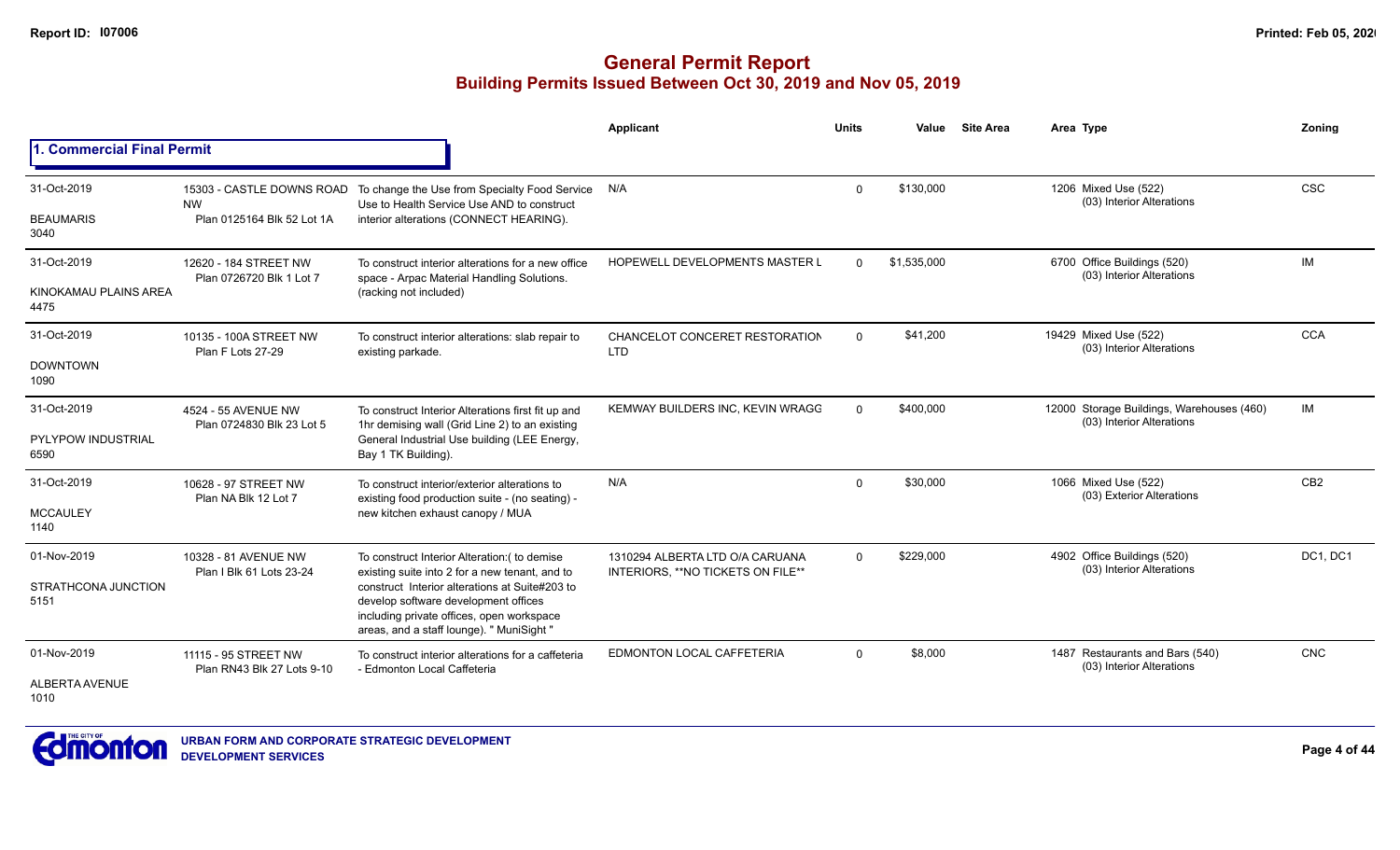|                                                                   |                                                                                                                                      |                                                                                                                                                                                                                                                                                                                               | Applicant                       | <b>Units</b> | Value       | <b>Site Area</b> | Area Type                                                              | Zoning          |
|-------------------------------------------------------------------|--------------------------------------------------------------------------------------------------------------------------------------|-------------------------------------------------------------------------------------------------------------------------------------------------------------------------------------------------------------------------------------------------------------------------------------------------------------------------------|---------------------------------|--------------|-------------|------------------|------------------------------------------------------------------------|-----------------|
| 1. Commercial Final Permit                                        |                                                                                                                                      |                                                                                                                                                                                                                                                                                                                               |                                 |              |             |                  |                                                                        |                 |
| 01-Nov-2019<br><b>WINDERMERE</b><br>5570                          | 5540 - WINDERMERE<br><b>BOULEVARD NW</b><br>Plan 1520610 Unit 194<br>5568 - WINDERMERE<br><b>BOULEVARD NW</b><br>Plan 1520610 Unit 8 | To construct Interior Alteration for a learning<br>centre with 36 seats - WINDERMERE OF<br><b>MATHNASIUM</b>                                                                                                                                                                                                                  | MATHNASIUM OF WINDERMERE        | $\mathbf{0}$ | \$15,000    |                  | 1625 Post-secondary Institutions (624)<br>(03) Interior Alterations    | DC <sub>2</sub> |
| 01-Nov-2019<br><b>SUMMERSIDE</b><br>6213                          | 4308 - SAVARYN DRIVE SW<br>Plan 0729580 Blk 1 Lot 48                                                                                 | To construct Interior Alteration (adding a<br>genset) - Innomar Strategies                                                                                                                                                                                                                                                    | SPACE STUDIO INC                | $\mathbf 0$  | \$45,000    |                  | 11 Mixed Use (522)<br>(03) Interior Alterations                        | EIB             |
| 01-Nov-2019<br><b>CANORA</b><br>4090                              | 15450 - 105 AVENUE NW<br>Plan 0225385 Blk X Lot 2                                                                                    | To construct interior alteration - see Building<br>Permit application number 266539437-005.<br>Installation of 5/8" Type X Drywall over 1/2"<br>fireguard, firetaping and painting and or wall<br>papering for 4,107 sqft of exterior walls to<br>meet the 1 hr fire rating wall assembly due to<br>the spatial requirements. | <b>TURKISH CANADIAN SOCIETY</b> | $\Omega$     | \$20,000    |                  | 0 Religious Buildings (660)<br>(03) Interior Alterations               | <b>US</b>       |
| 01-Nov-2019<br><b>WEST SHEFFIELD</b><br><b>INDUSTRIAL</b><br>4600 | 11307 - 166A STREET NW<br>Plan 2477KS Blk 1 Lot 7                                                                                    | To construct interior alterations to an existing<br>suite - Closing up demising wall, adding offices<br>and barrier free washroom. - Det'on Cho<br>Logistics.                                                                                                                                                                 | LEESWOOD CONSTRUCTION           | $\mathbf 0$  | \$40,600    |                  | Office Buildings (520)<br>(03) Interior Alterations                    | <b>IM</b>       |
| 01-Nov-2019<br><b>RIVER VALLEY VICTORIA</b><br>1200               | 11160 - RIVER VALLEY ROAD<br><b>NW</b><br>Plan 445MC Blks B,C                                                                        | To construct interior alterations within existing<br>assembly building - Royal Glenora Club -<br>renovate existing building section (TILE A) for<br>new fitness center and locker room                                                                                                                                        | <b>CARLSON CONSTRUCTION</b>     | $\Omega$     | \$1,402,000 |                  | 13700 Indoor Recreational Buildings (560)<br>(03) Interior Alterations | A               |
| 01-Nov-2019<br><b>OLIVER</b><br>1150                              | 11220 - 103 AVENUE NW<br>Plan B4 Blk 12 Lots 127-128                                                                                 | To construct FOOTINGS AND<br>FOUNDATIONS/PARKADE ONLY (including<br>shoring and excavation) for future apartment<br>building - Artika Apartments.                                                                                                                                                                             | S2 ARCHITECTURE                 | $\mathbf 0$  | \$10,000    |                  | Engineering (490)<br>(04) Footing & Foundation                         | DC <sub>1</sub> |

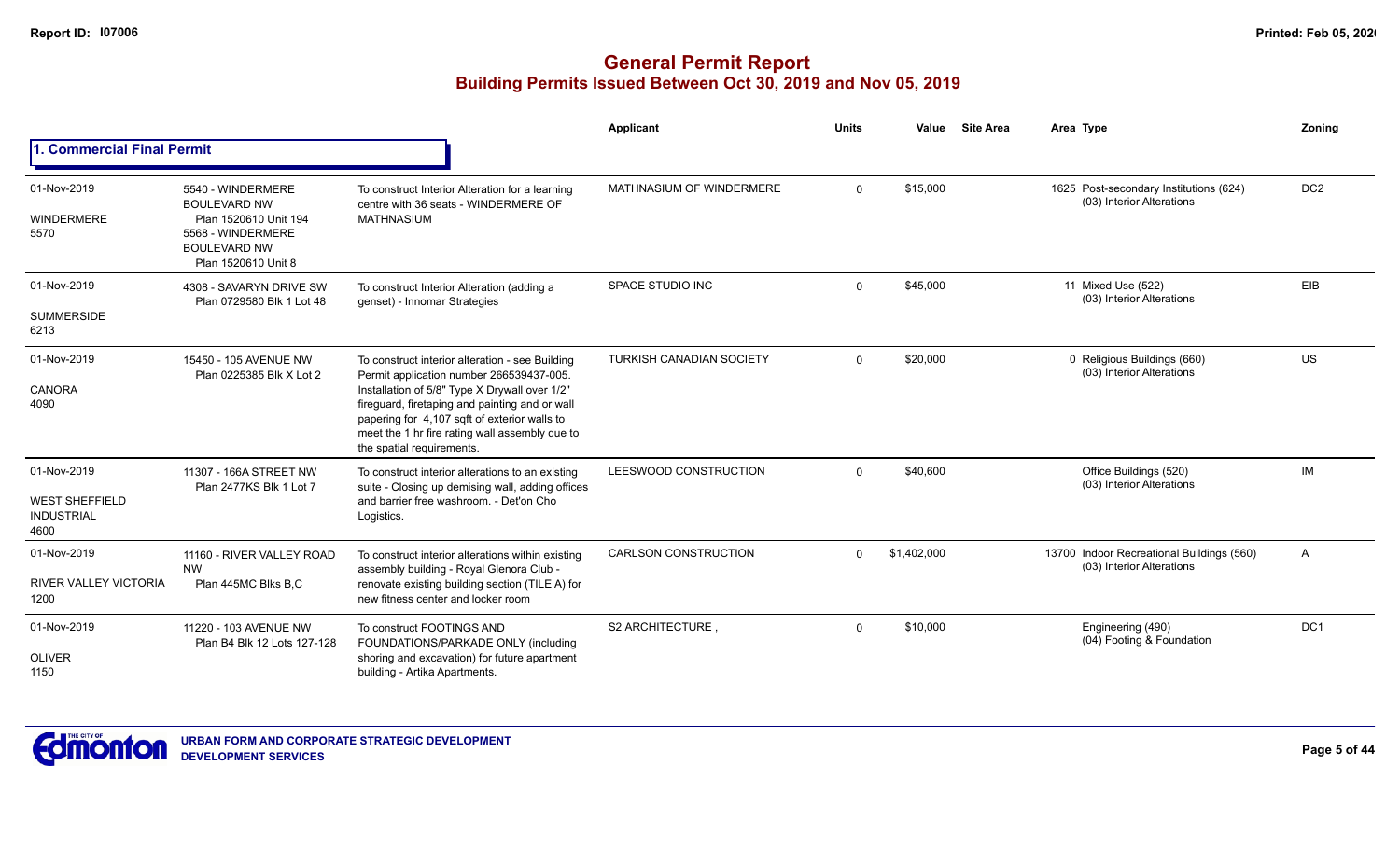|                                                      |                                                                                                          |                                                                                              | Applicant                                             | <b>Units</b> | Value     | <b>Site Area</b> | Area Type                                                        | Zoning                        |
|------------------------------------------------------|----------------------------------------------------------------------------------------------------------|----------------------------------------------------------------------------------------------|-------------------------------------------------------|--------------|-----------|------------------|------------------------------------------------------------------|-------------------------------|
| 1. Commercial Final Permit                           |                                                                                                          |                                                                                              |                                                       |              |           |                  |                                                                  |                               |
| 01-Nov-2019                                          | 12820 - 97 STREET NW                                                                                     | To construct a Gas Bar Circle K                                                              | MAC'S CONVENIENCE STORE INC C/O<br><b>GHD LIMITED</b> | $\mathbf 0$  | \$120,000 |                  | Service Stations, Repair Garages (572)<br>$(01)$ New             | <b>CSC</b>                    |
| LAUDERDALE<br>3260                                   | Plan 2560KS Blk 11 Lot 1                                                                                 |                                                                                              |                                                       |              |           |                  |                                                                  |                               |
| 01-Nov-2019                                          | 604 - PARSONS ROAD SW<br>Plan 1623798 Blk 1 Lot 18                                                       | To construct PILE AND GRADE BEAM<br><b>FOUNDATION ONLY for a General Industrial Use</b>      | <b>WILLIAM H ROSS ARCHITECT</b>                       | $\Omega$     | \$10,000  |                  | Storage Buildings, Warehouses (460)<br>(04) Footing & Foundation | PU. CB3. CB3.<br>PU, PU, CB3, |
| <b>ELLERSLIE INDUSTRIAL</b><br>6214                  | 230 - PARSONS ROAD SW<br>Plan 1822889 Blk 1 Lot 22<br>580 - PARSONS ROAD SW<br>Plan 1922264 Blk 1 Lot 23 | building (End of the Roll).                                                                  |                                                       |              |           |                  |                                                                  | PU, CB3, CB2,<br>CB3, DC2,    |
| 01-Nov-2019                                          | 1230C - 91 STREET SW<br>Condo Common Area (Plan<br>1921745,1920749,1923361)                              | To construct interior alterations for an office -<br>Sundeep Randhawa.                       | O&R HOLDING CO LTD                                    | $\Omega$     | \$20,000  |                  | 1913 Office Buildings (520)<br>(03) Interior Alterations         | <b>EIB</b>                    |
| ELLERSLIE INDUSTRIAL<br>6214                         |                                                                                                          |                                                                                              |                                                       |              |           |                  |                                                                  |                               |
| 01-Nov-2019                                          | 6655 - 178 STREET NW<br>Plan 8521170 Blk 10 Lot 4                                                        | To construct tenant improvement/interior<br>alterations with mixed-use commercial building - | <b>BARBURRITO RESTAURANTS INC.</b>                    | $\Omega$     | \$75,000  |                  | 1206 Restaurants and Bars (540)<br>(03) Interior Alterations     | DC <sub>2</sub>               |
| CALLINGWOOD SOUTH<br>4080                            |                                                                                                          | restaurant fit-up and structural modification<br>(adding new rooftop unit) - "BARBURRITO"    |                                                       |              |           |                  |                                                                  |                               |
| 01-Nov-2019                                          | 8845 - 63 AVENUE NW                                                                                      | To construct interior alterations to an existing                                             | AMNOR GROUP INC                                       | $\Omega$     | \$15,000  |                  | Retail and Shops (510)<br>(03) Interior Alterations              | IB                            |
| <b>CORONET ADDITION</b><br><b>INDUSTRIAL</b><br>6090 | Plan 7520616 Blk 5 Lot 3<br>building. Adding a demising wall and shared<br>washrooms                     |                                                                                              |                                                       |              |           |                  |                                                                  |                               |
| 01-Nov-2019                                          | 180 - MCCONACHIE DRIVE NW<br>Plan 1021110 Blk 1 Lot 1MR                                                  | To construct an addition to existing school<br>(move on and attach 6 CSA-A277 portable       | JEN-COL CONSTRUCTION                                  | $\Omega$     | \$273,700 |                  | Elementary Schools (620)<br>6491<br>(02) Addition                | AP                            |
| <b>MCCONACHIE AREA</b><br>2521                       |                                                                                                          | classrooms) and relocate the walkway - Christ<br>the King elementary/junior high school.     |                                                       |              |           |                  |                                                                  |                               |

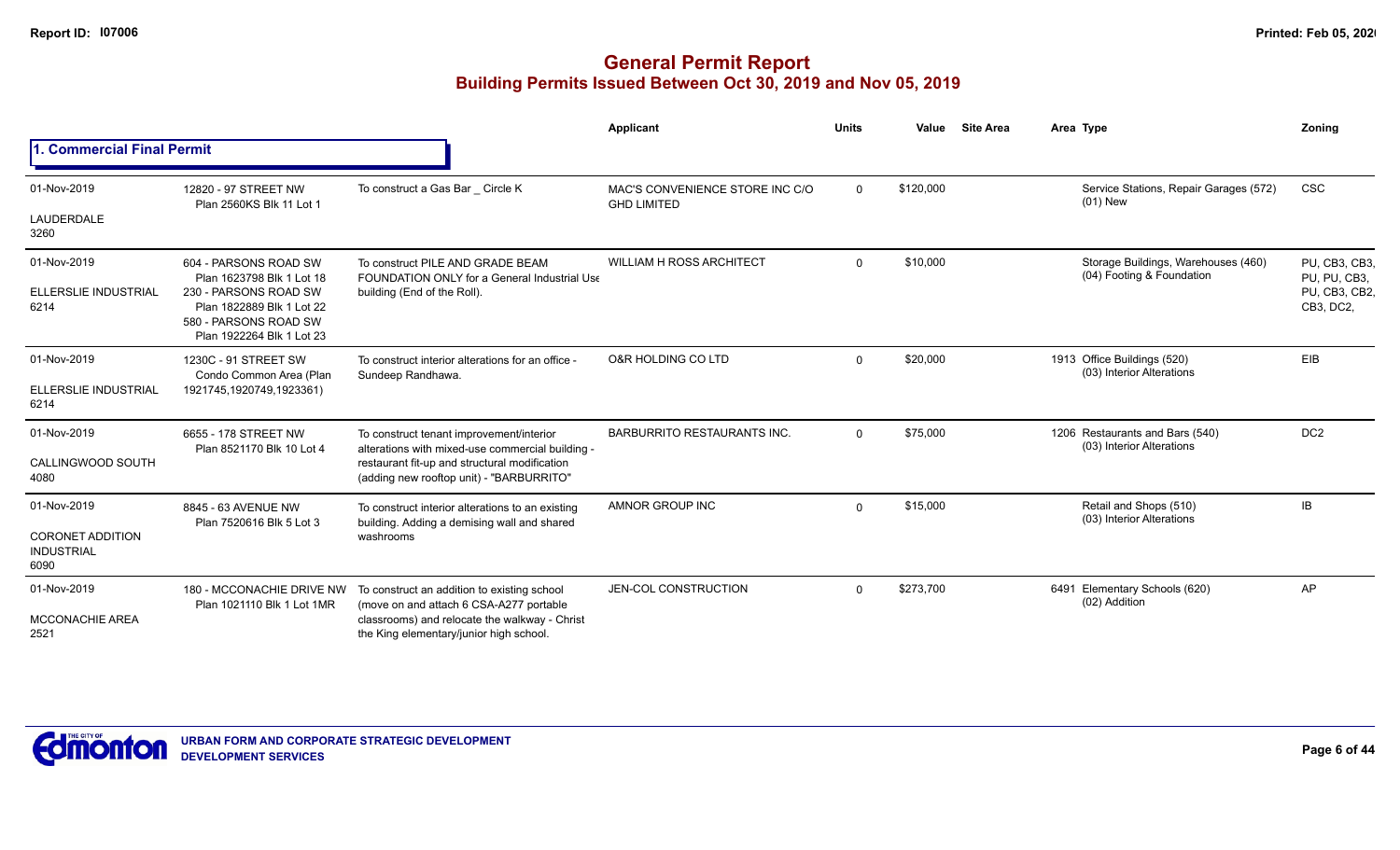|                                                  |                                                                                                              |                                                                                                                                                                                       | Applicant                            | <b>Units</b> | Value     | <b>Site Area</b> | Area Type                                                          | Zonina          |
|--------------------------------------------------|--------------------------------------------------------------------------------------------------------------|---------------------------------------------------------------------------------------------------------------------------------------------------------------------------------------|--------------------------------------|--------------|-----------|------------------|--------------------------------------------------------------------|-----------------|
| 1. Commercial Final Permit                       |                                                                                                              |                                                                                                                                                                                       |                                      |              |           |                  |                                                                    |                 |
| 01-Nov-2019<br><b>PYLYPOW INDUSTRIAL</b><br>6590 | 4424 - 55 AVENUE NW<br>Plan 0724830 Blk 23 Lot 6                                                             | To construct interior alterations to an existing<br>building. Placing racking within warehouse<br>space and add mezzanine.                                                            | KONSTANT/REDIRACK                    | 0            | \$5,000   |                  | Storage Buildings, Warehouses (460)<br>(03) Interior Alterations   | <b>IM</b>       |
| 01-Nov-2019<br><b>FULTON PLACE</b><br>6240       | 10534 - 62 STREET NW<br><b>Plan 1811KS Blk 19</b>                                                            | To construct interior alterations to assembly<br>building - renovations to Food Prep classrooms<br>within Hardisty School                                                             | <b>KSN CONTRACTING SERVICES LTD.</b> | $\Omega$     | \$190,000 |                  | Elementary Schools (620)<br>(03) Interior Alterations              | US              |
| 01-Nov-2019<br><b>KIRKNESS</b><br>2430           | 2925 - 152 AVENUE NW<br>Plan 9824950 Blk 105 Lot 15                                                          | To change use of a portion of a single family<br>dwelling to be used for a home based business<br>hair salon.                                                                         | N/A                                  | $\mathbf 0$  | \$4,500   |                  | Retail and Shops (510)<br>(03) Interior Alterations                | RF <sub>1</sub> |
| 04-Nov-2019<br><b>WILSON INDUSTRIAL</b><br>4640  | 10770 - 180 STREET NW<br>Condo Common Area (Plan<br>1124356)<br>10784 - 180 STREET NW<br>Plan 1124356 Unit 5 | To change the Use from General Industrial Uses<br>to Automotive and Minor Recreation Vehicle<br>Sales/Rentals (all vehicles stored inside).                                           | <b>MIKITECTURE</b>                   | $\mathbf{0}$ | \$10,000  |                  | Storage Buildings, Warehouses (460)                                | IB              |
| 04-Nov-2019<br><b>WOODCROFT</b><br>3450          | 11211 - 142 STREET NW<br>SE-12-53-25-4;SW-12-53-25-4                                                         | To construct interior alterations to the Telus<br>World of Science - addition of convenience<br>stairway and int alts for new exhibit                                                 | DIALOG, CAROLYN KEELEY               | $\Omega$     | \$181,900 |                  | Libraries/Museums/Art Galleries (630)<br>(03) Interior Alterations | <b>US</b>       |
| 04-Nov-2019<br>ALBERTA PARK INDUSTRIAL<br>4010   | 11635 - 160 STREET NW<br>Plan 7721949 Blk 3 Lot 4                                                            | To construct Interior Alteration to an existing<br>Office Suite - Building Trades of Alberta                                                                                          | <b>CASMAN</b>                        | 0            | \$513,600 |                  | 4864 Office Buildings (520)<br>(03) Interior Alterations           | IH.             |
| 04-Nov-2019<br><b>GARNEAU</b><br>5200            | <b>NW</b><br>Condo Common Area (Plan<br>9520416)                                                             | 10809 - SASKATCHEWAN DRIVE To construct exterior alterations to an existing<br>commercial apartment building, "The<br>Rutherford". Replacement of cladding and<br>windows throughout. | ALBERTA SOUND CONSTRUCTION           | $\Omega$     | \$357,000 |                  | Apartment Condos (315)<br>(03) Exterior Alterations                | RA9             |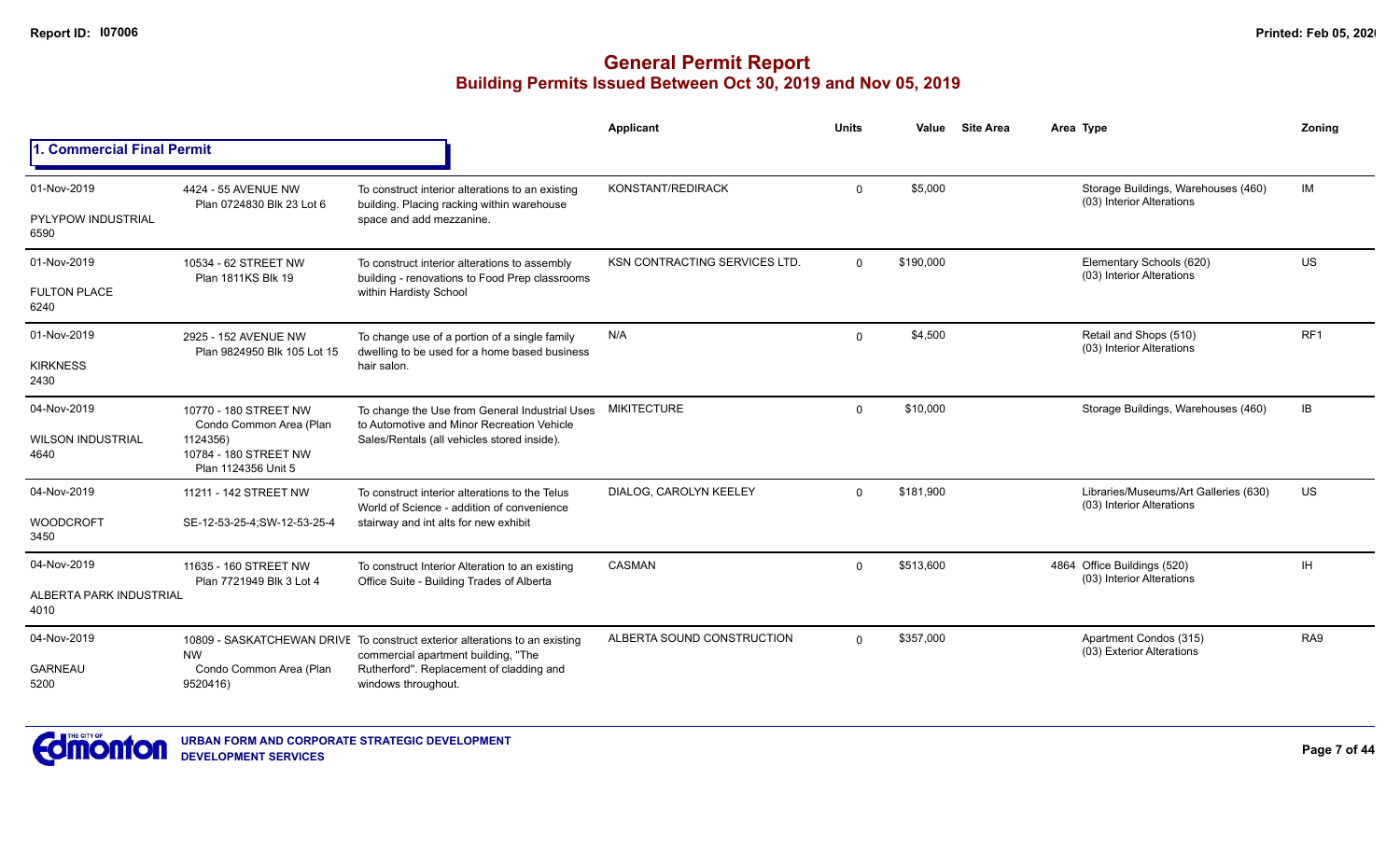|                                                                |                                                                                                                                                         |                                                                                                                                                                                                                                                                                      | <b>Applicant</b>                | <b>Units</b> | Value     | <b>Site Area</b> | Area Type                                                        | Zonina          |
|----------------------------------------------------------------|---------------------------------------------------------------------------------------------------------------------------------------------------------|--------------------------------------------------------------------------------------------------------------------------------------------------------------------------------------------------------------------------------------------------------------------------------------|---------------------------------|--------------|-----------|------------------|------------------------------------------------------------------|-----------------|
| <b>I. Commercial Final Permit</b>                              |                                                                                                                                                         |                                                                                                                                                                                                                                                                                      |                                 |              |           |                  |                                                                  |                 |
| 04-Nov-2019<br><b>GROVENOR</b><br>3210                         | 14808 - STONY PLAIN ROAD<br><b>NW</b>                                                                                                                   | To change the Use from a<br>Professional/Financial/Office Support Service to<br>Plan 7601AE Blk 12 Lots 37-39 a General Retail Store "VAPE HORIZON", and<br>install ventilation upgrade for product sampling                                                                         | VAPE HORIZON, LEI HAICONG       | $\Omega$     | \$1,000   |                  | Retail and Shops (510)<br>(03) Interior Alterations              | <b>CSC</b>      |
| 04-Nov-2019<br><b>CALGARY TRAIL SOUTH</b><br>5120              | 10310 - G A MACDONALD<br><b>AVENUE NW</b><br>Plan 9422746 Blk F Lot 9                                                                                   | To construct alterations to a commercial<br>Business & Per. Services building, "Alberta<br>Motor Association". Generator Replacement.                                                                                                                                                | K-RITE CONSTRUCTION LTD.        | $\Omega$     | \$60,000  |                  | 0 Office Buildings (520)<br>(03) Interior Alterations            | DC <sub>2</sub> |
| 04-Nov-2019<br>STRATHCONA INDUSTRIAL<br><b>PARK</b><br>6700    | 9326 - 37 AVENUE NW<br>Plan 1923169 Blk 5 Lot 2B                                                                                                        | To construct Interior Alteration to the OFFICE<br>PORTION ONLY for a Cannabis production<br>plant. No work on the production area is<br>included in this permit.                                                                                                                     | EUPHORA CANNABINOIDS INC.       | $\Omega$     | \$15,000  |                  | Storage Buildings, Warehouses (460)<br>(03) Interior Alterations | IB              |
| 04-Nov-2019<br><b>EASTGATE BUSINESS</b><br><b>PARK</b><br>6180 | 9343 - 50 STREET NW<br>Plan 7622073 Blk 2 Lot 11<br>9343 - 50 STREET NW<br>Plan 7622073 Blk 2 Lot 10<br>9343 - 50 STREET NW<br>Plan 7622073 Blk 2 Lot 9 | To construct interior alterations to a Suite in a<br>Business & Personal Services building,<br>Parkwood Office Centre, "lava Wellness Inc.".<br>Partial demo/construct interior partition walls,<br>install washing machine and sink in lunchroom,<br>modify and add new electrical. | <b>IAVA WELLNESS INC</b>        | 0            | \$24,000  |                  | 1491 Clinics, Health Units (642)<br>(03) Interior Alterations    | IB              |
| 04-Nov-2019<br><b>SUMMERLEA</b><br>4520                        | 8882 - 170 STREET NW<br>Plan 8421891 Blk 28 Lot 5                                                                                                       | To change the use of a retail space to a virtual<br>reality space and construct interior alterations<br>(5D Matrix Technologies)                                                                                                                                                     | <b>WEST EDMONTON MALL</b>       | $\Omega$     | \$420,000 |                  | 3139 Retail and Shops (510)<br>(03) Interior Alterations         | DC2, DC2, DC.   |
| 04-Nov-2019<br>WESTMOUNT<br>3440                               | 10420 - 122 STREET NW<br>Plan RN22 Blk 9 Lot 10<br>10420 - 122 STREET NW<br>Plan RN22 Blk 9 Lots 9-10                                                   | To construct exterior alterations to an existing<br>Professional building (facade improvement<br>facing 122 Street NW) - HOARDING PERMIT.<br>June 19 - July 31, 2019 EXTENDED TO<br>OCTOBER 31, 2019.                                                                                | <b>CHANDOS CONSTRUCTION LTD</b> | $\mathbf 0$  | \$1,000   |                  | Hoarding (910)<br>(03) Exterior Alterations                      | DC1             |

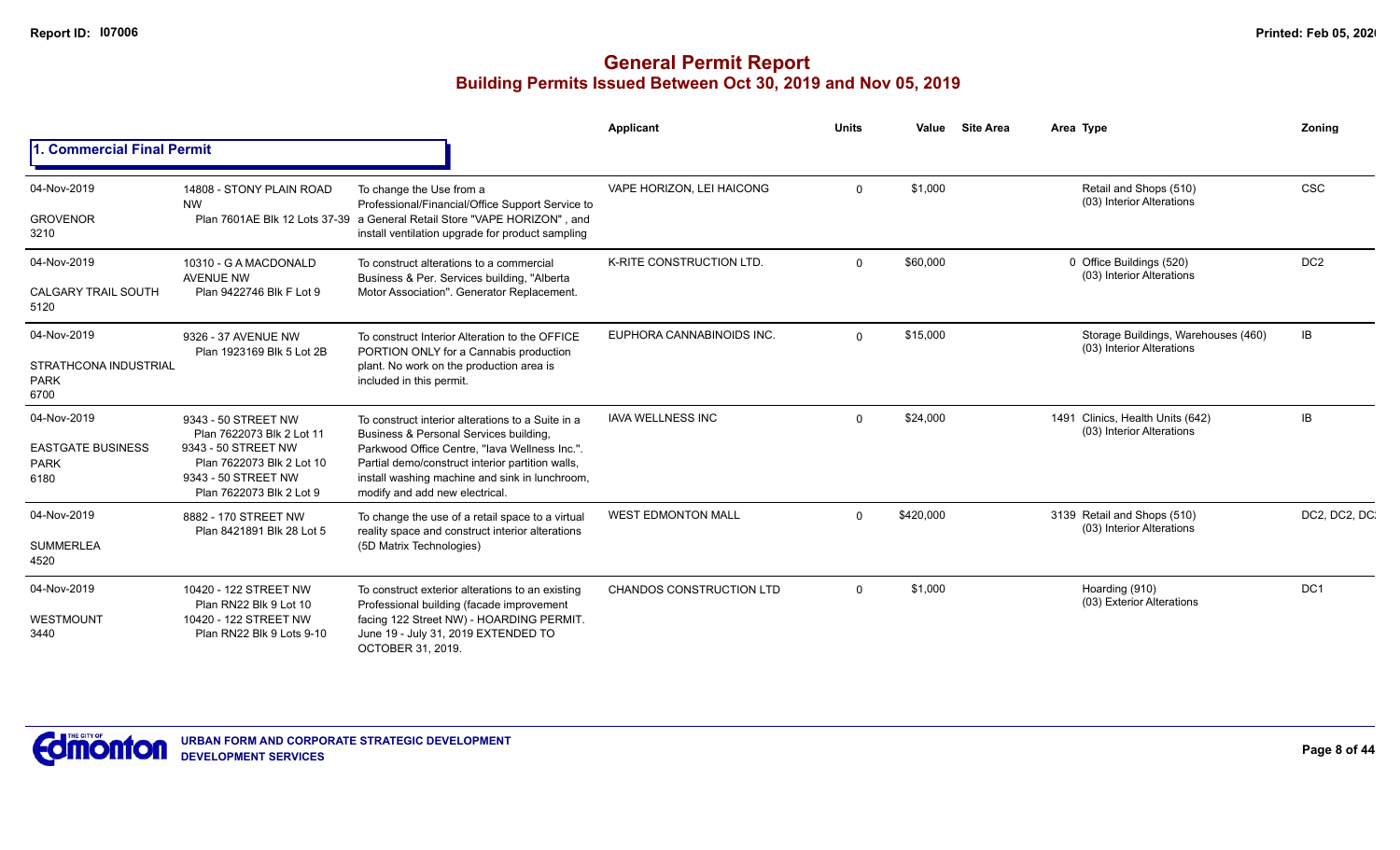|                                                   |                                                                                                       |                                                                                                                                                                                                                                                                                                                                                                                                                          | Applicant                                                | <b>Units</b> | Value       | <b>Site Area</b> | Area Type                                                           | Zoning          |
|---------------------------------------------------|-------------------------------------------------------------------------------------------------------|--------------------------------------------------------------------------------------------------------------------------------------------------------------------------------------------------------------------------------------------------------------------------------------------------------------------------------------------------------------------------------------------------------------------------|----------------------------------------------------------|--------------|-------------|------------------|---------------------------------------------------------------------|-----------------|
| <b>Commercial Final Permit</b>                    |                                                                                                       |                                                                                                                                                                                                                                                                                                                                                                                                                          |                                                          |              |             |                  |                                                                     |                 |
| 05-Nov-2019<br><b>EMPIRE PARK</b><br>5170         | 5015 - 111 STREET NW<br>Plan 8922780 Blk D Lot 5<br>5015 - 111 STREET NW<br>Plan 8922780 Blk D Lot 12 | To construct interior alterations to a CRU in a<br>commercial shopping mall, "Southgate Mall".<br>Demolish interior of Sears store, 3 floors,<br>creating empty shell space for future<br>development.                                                                                                                                                                                                                   | KASIAN ARCHITECTURE, INT DESIGN &<br><b>PLANNING LTD</b> | $\Omega$     | \$3,000,000 |                  | Malls, Office/Retail (512)<br>(03) Interior Alterations             | DC <sub>2</sub> |
| 05-Nov-2019<br><b>DOWNTOWN</b><br>1090            | 9925 - 109 STREET NW<br>Plan NB Blk 8 Lots 22-26                                                      | To construct interior alterations to an existing<br>building (upgrading the fire alarm system).                                                                                                                                                                                                                                                                                                                          | <b>ACTION ELECTRICAL LTD</b>                             | $\Omega$     | \$319,000   |                  | Office Buildings (520)<br>227667<br>(03) Interior Alterations       | <b>CMU</b>      |
| 05-Nov-2019<br><b>MISTATIM INDUSTRIAL</b><br>4320 | 15230 - 128 AVENUE NW<br>Plan 1152TR Blk 102 Lot 1                                                    | To construct interior alterations to a<br>Low-hazard Industrial use building, "Edmonton<br>Opera Fabrication Facility". Update interior exit<br>stairs, update fire separation ratings, remove<br>and re-install some interior doors required to<br>have a fire-protection rating, install NFPA 33<br>paint booth, install suppression system in paint<br>booth, install standpipe system, update<br>emergency lighting. | <b>EDMONTON OPERA CENTRE</b>                             | $\Omega$     | \$500,000   |                  | Theatre and Performing Arts Ctrs (550)<br>(03) Interior Alterations | IM              |
| 6. House Building Permit                          |                                                                                                       |                                                                                                                                                                                                                                                                                                                                                                                                                          |                                                          |              |             |                  |                                                                     |                 |
| 30-Oct-2019<br>WINDERMERE<br>5570                 | 17909 - 9A AVENUE SW<br>Plan 1520722 Blk 15 Lot 58                                                    | To construct a Single Detached House with<br>front attached Garage, Unenclosed Front Porch<br>and fireplace.                                                                                                                                                                                                                                                                                                             | PARK ROYAL HOMES (2016) LTD                              |              | \$265,900   |                  | 2312 Single Detached House (110)<br>(01) Building - New<br>2-storey | <b>RSL</b>      |
| 30-Oct-2019<br><b>SECORD</b><br>4487              | 9611 - 229 STREET NW<br>Plan 1920924 Blk 26 Lot 52                                                    | To construct a Single Detached House with<br>front attached Garage and Unenclosed Front<br>Porch.                                                                                                                                                                                                                                                                                                                        | <b>DAYTONA HOMES INC</b>                                 |              | \$307,300   |                  | 2672 Single Detached House (110)<br>(01) Building - New<br>2-storey | <b>RMD</b>      |

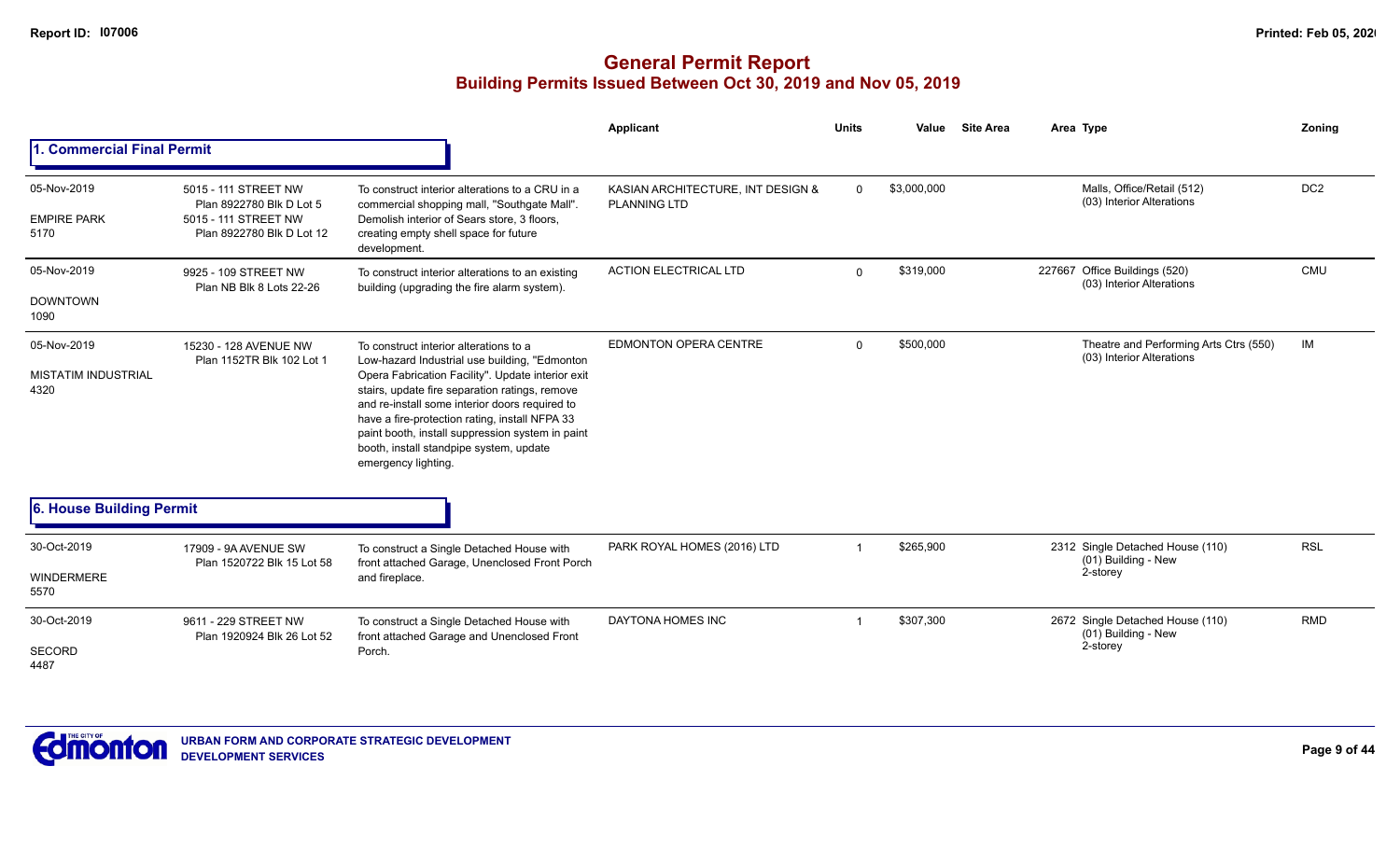|                                                  |                                                                         |                                                                                                                                                                                                                                                                                                                         | Applicant                     | <b>Units</b> | Value     | Site Area | Area Type                                                           | Zoning      |
|--------------------------------------------------|-------------------------------------------------------------------------|-------------------------------------------------------------------------------------------------------------------------------------------------------------------------------------------------------------------------------------------------------------------------------------------------------------------------|-------------------------------|--------------|-----------|-----------|---------------------------------------------------------------------|-------------|
| 6. House Building Permit                         |                                                                         |                                                                                                                                                                                                                                                                                                                         |                               |              |           |           |                                                                     |             |
| 30-Oct-2019<br><b>GRAYDON HILL</b><br>5468       | 2018 - GRAYDON HILL<br><b>CRESCENT SW</b><br>Plan 1723470 Blk 4 Lot 59  | To construct a Single Detached House with<br>front attached Garage, fireplace, rear<br>uncovered deck (4.57m x 1.98m) and<br>Unenclosed Front Porch.                                                                                                                                                                    | <b>HARMAN HOMES LTD</b>       |              | \$275,300 |           | 2394 Single Detached House (110)<br>(01) Building - New<br>2-storey | <b>GHLD</b> |
| 30-Oct-2019<br><b>GLENRIDDING RAVINE</b><br>5579 | 2003 - 160 STREET SW<br>Plan 1723622 Blk 17 Lot 19                      | To construct a Single Detached House with<br>veranda.                                                                                                                                                                                                                                                                   | <b>KIRKLAND HOMES LTD</b>     |              | \$184,800 |           | 1607 Single Detached House (110)<br>(01) Building - New<br>2-storey | <b>RPL</b>  |
| 30-Oct-2019<br><b>STEWART GREENS</b><br>4486     | 20723 - 99B AVENUE NW<br>Plan 1920902 Blk 5 Lot 66                      | To construct a Single Detached House with<br>front attached Garage and Unenclosed Front<br>Porch.                                                                                                                                                                                                                       | CITY HOMES MASTER BUILDER INC |              | \$207,500 |           | 1804 Single Detached House (110)<br>(01) Building - New<br>2-storey | <b>RMD</b>  |
| 30-Oct-2019<br><b>GRAYDON HILL</b><br>5468       | 2123 - GRAYDON HILL<br><b>CRESCENT SW</b><br>Plan 1822866 Blk 9 Lot 40  | To construct a Single Detached House with<br>Unenclosed Front Porch.                                                                                                                                                                                                                                                    | STERLING HOMES EDMONTON LTD.  |              | \$144,200 |           | 1254 Single Detached House (110)<br>(01) Building - New<br>2-storey | GHLD        |
| 30-Oct-2019<br><b>GRAYDON HILL</b><br>5468       | 2108 - GRAYDON HILL<br><b>CRESCENT SW</b><br>Plan 1822866 Blk 4 Lot 103 | To construct a Single Detached House with<br>front attached Garage and Unenclosed Front<br>Porch.                                                                                                                                                                                                                       | PARKWOOD MASTER BUILDER       |              | \$192,900 |           | 1677 Single Detached House (110)<br>(01) Building - New<br>2-storey | GHLD        |
| 30-Oct-2019<br><b>WINDERMERE</b><br>5570         | 1111 - WAHL PLACE NW<br>Plan 1521696 Blk 15 Lot 40                      | To construct a Single Detached House with<br>front attached Garage, Unenclosed Front<br>Porch, rear covered decks (deck 1 - 5.00m x<br>3.66m, deck 2 - 4.72m x 3.66m), balconies, and<br>Basement development (NOT to be used as an<br>additional Dwelling, 3 Bedrooms, 1 Bathroom, 1<br>Theatre Room, 1 Living Room.). | PROTECH HOME DESIGN           |              | \$639,100 |           | 5557 Single Detached House (110)<br>(01) Building - New<br>3-storey | RSL, RSL    |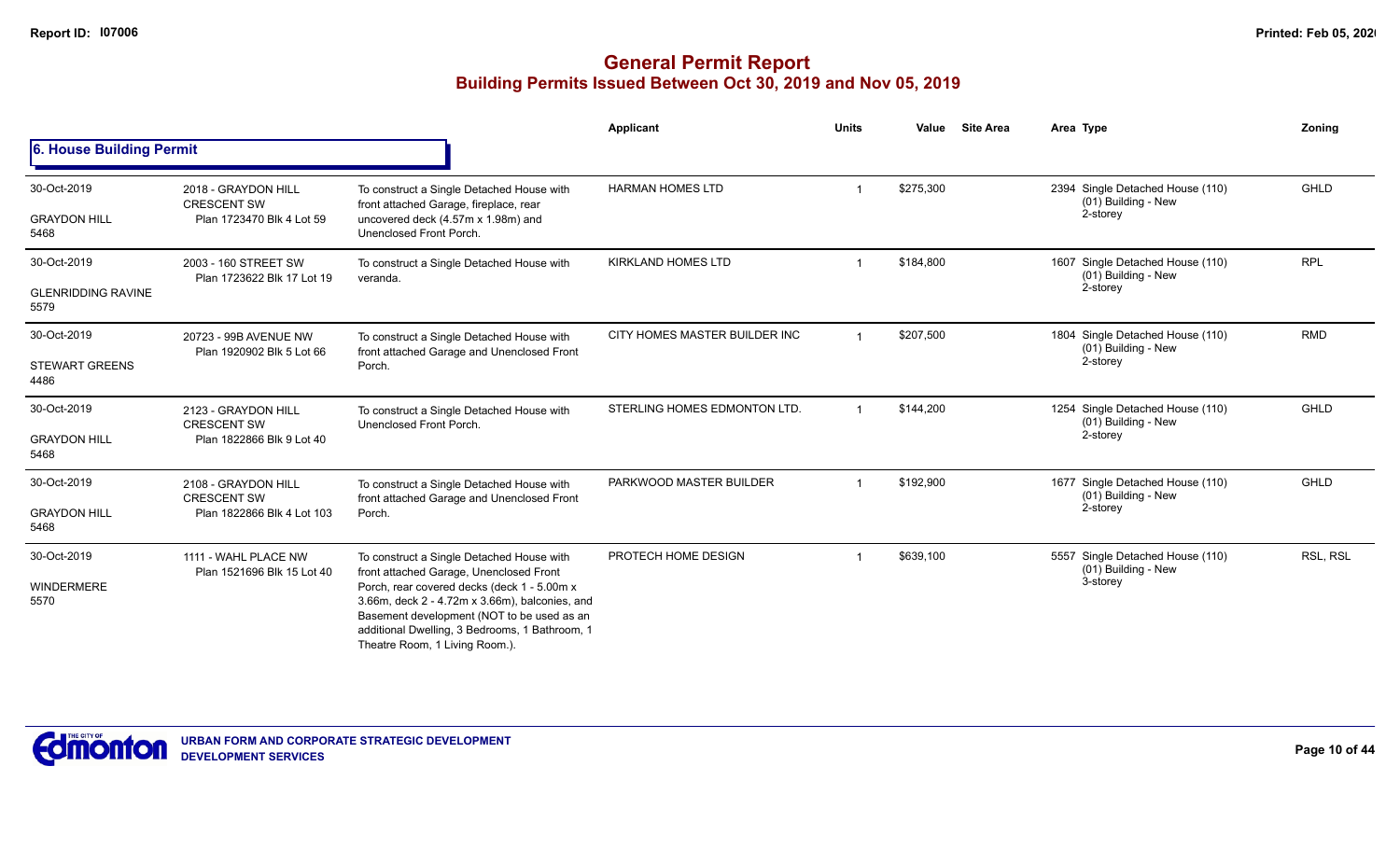|                                                  |                                                                                                                                                                                                                      |                                                                                                                                                                                                                                  | <b>Applicant</b>             | <b>Units</b>   | Value     | <b>Site Area</b> | Area Type                                                           | Zoning          |
|--------------------------------------------------|----------------------------------------------------------------------------------------------------------------------------------------------------------------------------------------------------------------------|----------------------------------------------------------------------------------------------------------------------------------------------------------------------------------------------------------------------------------|------------------------------|----------------|-----------|------------------|---------------------------------------------------------------------|-----------------|
| 6. House Building Permit                         |                                                                                                                                                                                                                      |                                                                                                                                                                                                                                  |                              |                |           |                  |                                                                     |                 |
| 30-Oct-2019<br>LAUDERDALE<br>3260                | 12805 - 108 STREET NW<br>Plan 1921423 Blk 13 Lot 6B                                                                                                                                                                  | To construct a Single Detached House with<br>Unenclosed Front Porch, rear uncovered deck<br>(3.81m x 5.18m), SIDE DOOR and to develop a<br>Secondary Suite in the Basement (1 bedroom, 1<br>bathroom, mechanical room, kitchen). | <b>TECH VIEW HOMES LTD</b>   | $\overline{2}$ | \$167.900 |                  | 1460 Single Detached House (110)<br>(01) Building - New<br>2-storey | RF <sub>1</sub> |
| 30-Oct-2019<br><b>GRAYDON HILL</b><br>5468       | 2110 - GRAYDON HILL<br><b>CRESCENT SW</b><br>Plan 1822866 Blk 4 Lot 104                                                                                                                                              | To construct a Single Detached House with<br>front attached Garage and Unenclosed Front<br>Porch.                                                                                                                                | PARKWOOD MASTER BUILDER      |                | \$201,300 |                  | 1750 Single Detached House (110)<br>(01) Building - New<br>2-storey | GHLD            |
| 30-Oct-2019<br><b>WEBBER GREENS</b><br>4740      | 9433 - 206A STREET NW<br>Plan 1823471 Blk 36 Lot 107<br>9429 - 206A STREET NW<br>Plan 1823471 Blk 36 Lot 108                                                                                                         | To construct a Semi-Detached House with front<br>attached Garage and Unenclosed Front<br>Porches.                                                                                                                                | <b>LINCOLNBERG HOMES LTD</b> | 2              | \$351,600 |                  | 3057 Semi-Detached House (210)<br>(01) Building - New<br>2-storey   | RF <sub>5</sub> |
| 30-Oct-2019<br><b>TRUMPETER AREA</b><br>4471     | 12815 - 204 STREET NW<br>Plan 1624048 Blk 6 Lot 40<br>12811 - 204 STREET NW<br>Plan 1624048 Blk 6 Lot 41<br>12807 - 204 STREET NW<br>Plan 1624048 Blk 6 Lot 42<br>12803 - 204 STREET NW<br>Plan 1624048 Blk 6 Lot 43 | To construct a 4 Dwelling unit Row House with<br>Unenclosed Front Porches.                                                                                                                                                       | PACESETTER HOMES LTD         |                | \$588,700 |                  | 5119 Row House (330)<br>(01) Building - New<br>2-storey             | RF <sub>5</sub> |
| 30-Oct-2019<br><b>GLENRIDDING RAVINE</b><br>5579 | 357 - GLENRIDDING RAVINE<br><b>ROAD SW</b><br>Plan 1723622 Blk 15 Lot 9                                                                                                                                              | To construct a Single Detached House with<br>front attached Garage, fireplace, Unenclosed<br>Front Porch and rear uncovered deck (4.98 m x<br>$3.05$ m).                                                                         | ALLSEASON CUSTOM HOMES       |                | \$275,300 |                  | 2394 Single Detached House (110)<br>(01) Building - New<br>2-storey | <b>RSL</b>      |
| 30-Oct-2019<br><b>GLENRIDDING RAVINE</b><br>5579 | 15620 - 16 AVENUE SW<br>Plan 1922609 Blk 24 Lot 46                                                                                                                                                                   | To construct a Single Detached House with<br>front attached Garage, Unenclosed Front Porch<br>and fireplace.                                                                                                                     | PARKWOOD MASTER BUILDER INC  |                | \$269,600 |                  | 2344 Single Detached House (110)<br>(01) Building - New<br>2-storey | <b>RSL</b>      |

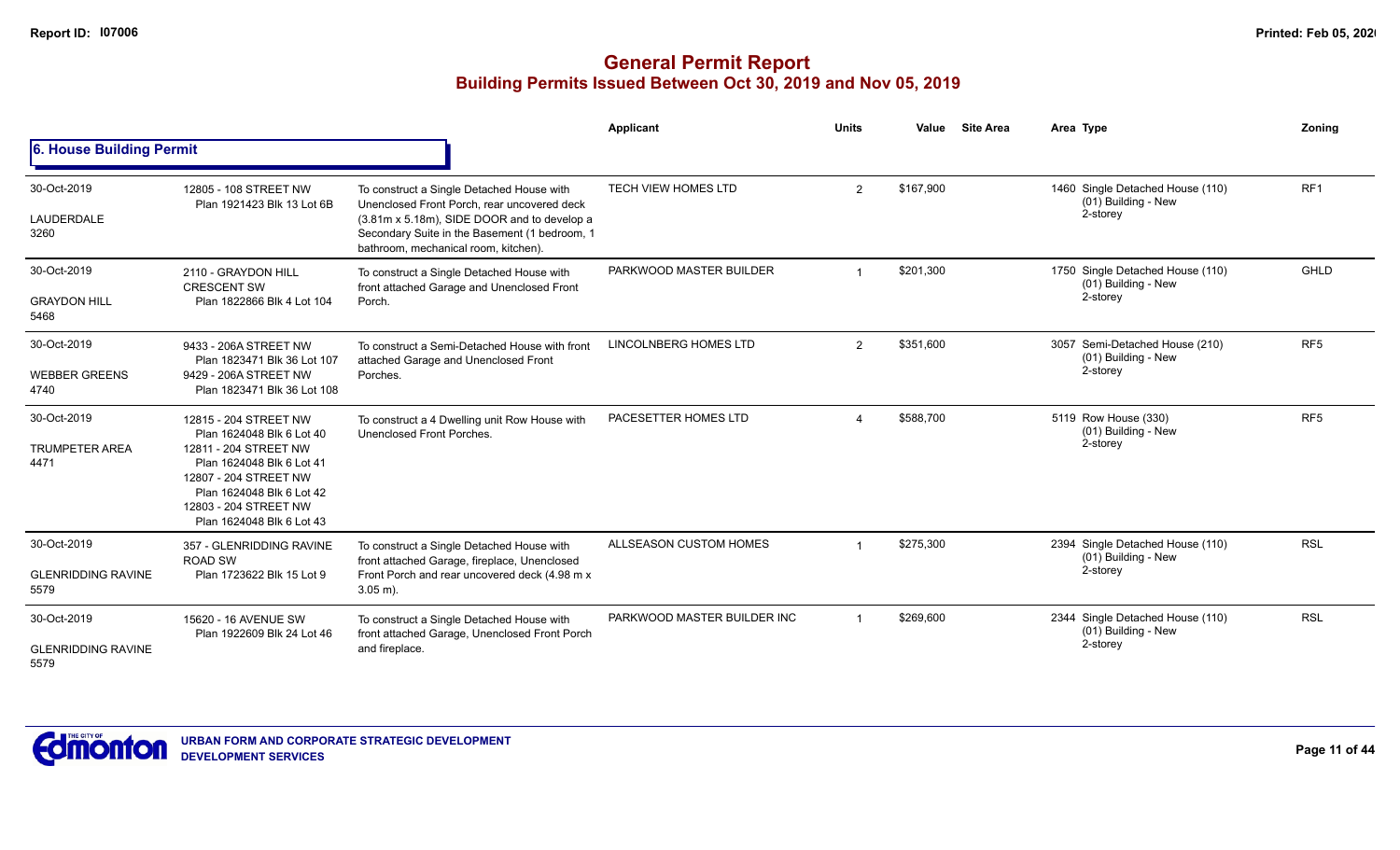|                                               |                                                                                                                                                                                                                          |                                                                                                                                                                               | <b>Applicant</b>               | <b>Units</b>   | Value     | <b>Site Area</b> | Area Type                                                           | Zonina          |
|-----------------------------------------------|--------------------------------------------------------------------------------------------------------------------------------------------------------------------------------------------------------------------------|-------------------------------------------------------------------------------------------------------------------------------------------------------------------------------|--------------------------------|----------------|-----------|------------------|---------------------------------------------------------------------|-----------------|
| 6. House Building Permit                      |                                                                                                                                                                                                                          |                                                                                                                                                                               |                                |                |           |                  |                                                                     |                 |
| 30-Oct-2019<br><b>RITCHIE</b><br>6610         | 9654 - 75 AVENUE NW<br>Plan 8434ET Blk 32 Lot 14                                                                                                                                                                         | To construct a Single Detached House with<br>balcony, fireplace, Unenclosed Front Porch,<br>rear uncovered deck (3.66m x3.35m) and Side<br>Door.                              | DREAM NEST DEVELOPMENTS LTD    |                | \$279.300 |                  | 2429 Single Detached House (110)<br>(01) Building - New<br>2-storey | RF <sub>3</sub> |
| 30-Oct-2019<br><b>GRAYDON HILL</b><br>5468    | 2121 - GRAYDON HILL<br><b>CRESCENT SW</b><br>Plan 1822866 Blk 9 Lot 39                                                                                                                                                   | To construct a Single Detached House with<br>Unenclosed Front Porch.                                                                                                          | STERLING HOMES EDMONTON LTD.   | $\overline{1}$ | \$128,000 |                  | 1113 Single Detached House (110)<br>(01) Building - New<br>2-storey | <b>GHLD</b>     |
| 30-Oct-2019<br>SECORD<br>4487                 | 22815 - 96 AVENUE NW<br>Plan 1920924 Blk 18 Lot 93                                                                                                                                                                       | To construct a Single Detached House with<br>front attached Garage and Unenclosed Front<br>Porch.                                                                             | DAYTONA HOMES INC              |                | \$215,300 |                  | 1872 Single Detached House (110)<br>(01) Building - New<br>2-storey | <b>RMD</b>      |
| 31-Oct-2019<br><b>MCCONACHIE AREA</b><br>2521 | 6207 - 173 AVENUE NW<br>Plan 1720278 Blk 13 Lot 120                                                                                                                                                                      | To construct a Single Detached House with<br>front attached Garage, Unenclosed Front Porch<br>and to develop a Secondary Suite in the<br>Basement.                            | BELVA CONSTRUCTIONS LTD.       | 2              | \$319,900 |                  | 2782 Single Detached House (110)<br>(01) Building - New<br>2-storey | <b>RSL</b>      |
| 31-Oct-2019<br>CRYSTALLINA NERA WEST<br>2463  | 8034 - 174A AVENUE NW<br>Plan 1822549 Blk 16 Lot 12<br>8036 - 174A AVENUE NW<br>Plan 1822549 Blk 16 Lot 13<br>8038 - 174A AVENUE NW<br>Plan 1822549 Blk 16 Lot 14<br>8040 - 174A AVENUE NW<br>Plan 1822549 Blk 16 Lot 15 | To construct a 4 Unit Row Housing<br>Development with front attached Garage(s),<br>Unenclosed Front Porch(s) and rear uncovered<br>deck (Lot 12, 13, 14, 15 - 2.59m x 1.83m). | WELCOME HOMES CONSTRUCTION INC |                | \$745,200 |                  | 6480 Row House (330)<br>(01) Building - New<br>2-storey             | <b>RMD</b>      |
| 30-Oct-2019<br><b>CHAPPELLE AREA</b><br>5462  | 4712 - CHARLES BAY SW<br>Plan 1820476 Blk 27 Lot 26                                                                                                                                                                      | To construct a Single Detached House with<br>front attached Garage, fireplace, veranda, rear<br>uncovered deck (8.53 m x 3.35 m) and side<br>door entrance.                   | ACE CUSTOM HOMES INC           |                | \$242,000 |                  | 2104 Single Detached House (110)<br>(01) Building - New<br>2-storey | <b>RSL</b>      |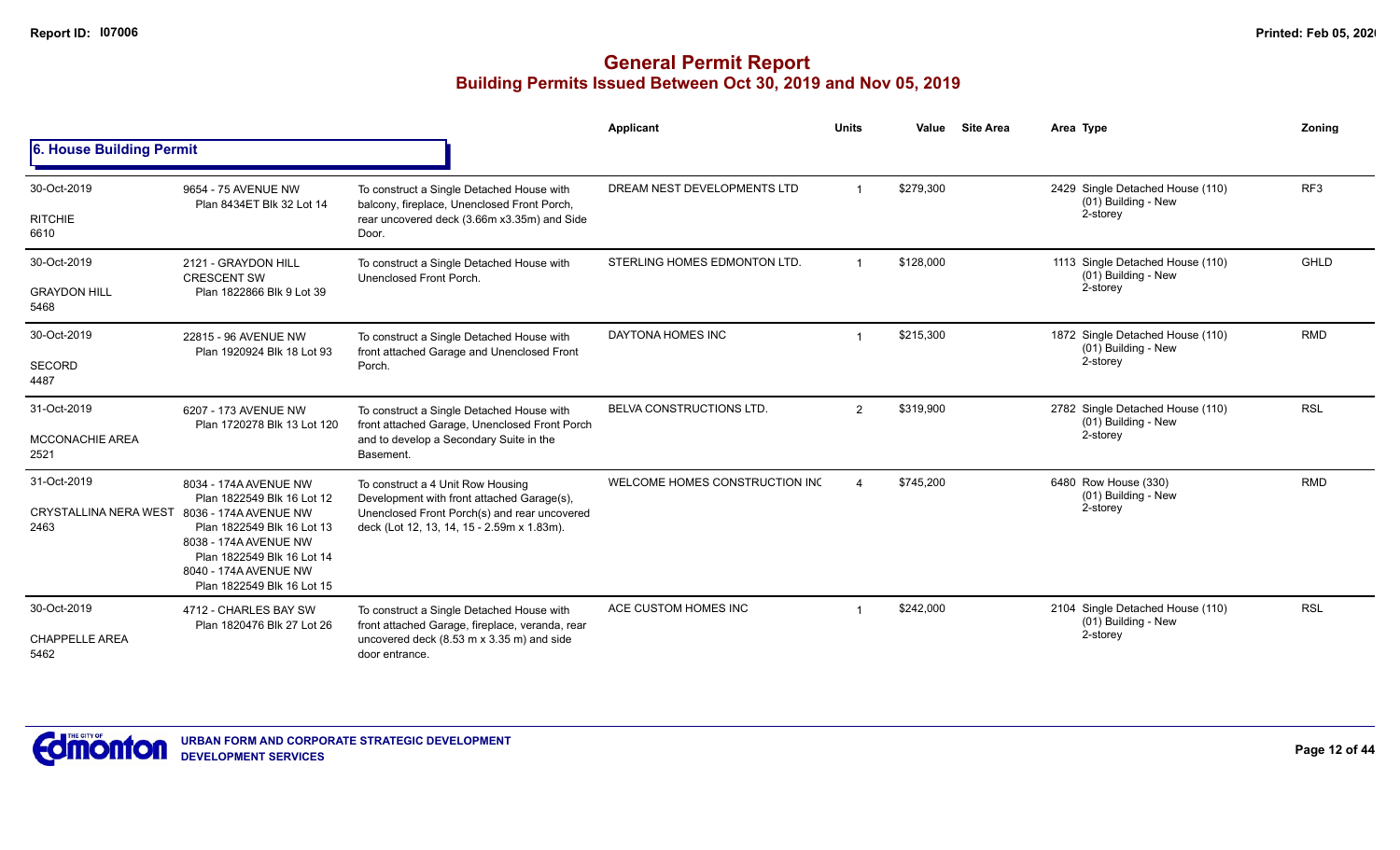|                                                            |                                                                     |                                                                                                                                                                                                                                                                   | <b>Applicant</b>             | <b>Units</b> | Value     | <b>Site Area</b> | Area Type                                                           | Zonina          |
|------------------------------------------------------------|---------------------------------------------------------------------|-------------------------------------------------------------------------------------------------------------------------------------------------------------------------------------------------------------------------------------------------------------------|------------------------------|--------------|-----------|------------------|---------------------------------------------------------------------|-----------------|
| 6. House Building Permit                                   |                                                                     |                                                                                                                                                                                                                                                                   |                              |              |           |                  |                                                                     |                 |
| 30-Oct-2019<br><b>CHARLESWORTH</b><br>6661                 | 265 - CHARLESWORTH DRIVE<br><b>SW</b><br>Plan 1823105 Blk 10 Lot 11 | To construct a Single Detached House with<br>Basement development (NOT to be used as an<br>additional Dwelling 1 Mech Room, 1 Family<br>Room.), Unenclosed Front Porch and to install a<br>Renewable Energy Device (6 Solar-electric<br>(PV) panels on the roof). | JAYMAN MASTERBUILT INC       |              | \$177,200 |                  | 1541 Single Detached House (110)<br>(01) Building - New<br>2-storey | <b>RMD</b>      |
| 30-Oct-2019<br><b>KESWICK AREA</b><br>5576                 | 5731 - KEEPING CRESCENT SW<br>Plan 1920004 Blk 5 Lot 48             | To construct a Single Detached House with<br>front attached Garage, fireplace, balcony,<br>Basement development (NOT to be used as an<br>additional Dwelling), Unenclosed Front Porch,<br>rear uncovered deck (4.27m x 1.98m) and<br>walkout Basement.            | <b>HYTEK HOMES LTD</b>       |              | \$254,200 |                  | 2210 Single Detached House (110)<br>(01) Building - New<br>2-storey | <b>RSL</b>      |
| 30-Oct-2019<br><b>GLENRIDDING RAVINE</b><br>5579           | 3011 - 166 STREET SW<br>Plan 1922383 Blk 1 Lot 23                   | To construct a Single Detached House with<br>with front attached Garage and Unenclosed<br>Front Porch.                                                                                                                                                            | ROHIT COMMUNITIES INC        |              | \$190,600 |                  | 1657 Single Detached House (110)<br>(01) Building - New<br>2-storey | <b>RMD</b>      |
| 30-Oct-2019<br>LAUREL<br>6444                              | 1751 - 24 STREET NW<br>Plan 1920713 Blk 14 Lot 1                    | To construct a Single Detached House with<br>fireplace, veranda, uncovered deck.                                                                                                                                                                                  | <b>GENIUS HOMES LTD</b>      |              | \$203,200 |                  | 1767 Single Detached House (110)<br>(01) Building - New<br>2-storey | <b>RPL</b>      |
| 31-Oct-2019<br>THE ORCHARDS AT<br><b>ELLERSLIE</b><br>6216 | 8725 - MAYDAY LANE SW<br>Plan 1820076 Blk 4 Lot 5                   | To construct a Single Detached House with<br>front attached Garage, Unenclosed Front<br>Porch, rear uncovered deck (9.75m x 2.44m),<br>walkout Basement and fireplace.                                                                                            | <b>ART HOMES</b>             |              | \$252,500 |                  | 2196 Single Detached House (110)<br>(01) Building - New<br>2-storey | DC <sub>1</sub> |
| 31-Oct-2019<br>THE ORCHARDS AT<br><b>ELLERSLIE</b><br>6216 | 3742 - CHERRY LOOP SW<br>Plan 1820072 Blk 17 Lot 12                 | To construct a Single Detached House with<br>front attached Garage, Unenclosed Front Porch<br>and Side door.                                                                                                                                                      | STERLING HOMES EDMONTON LTD. | -1           | \$267,100 |                  | 2323 Single Detached House (110)<br>(01) Building - New<br>2-storey | <b>RMD</b>      |

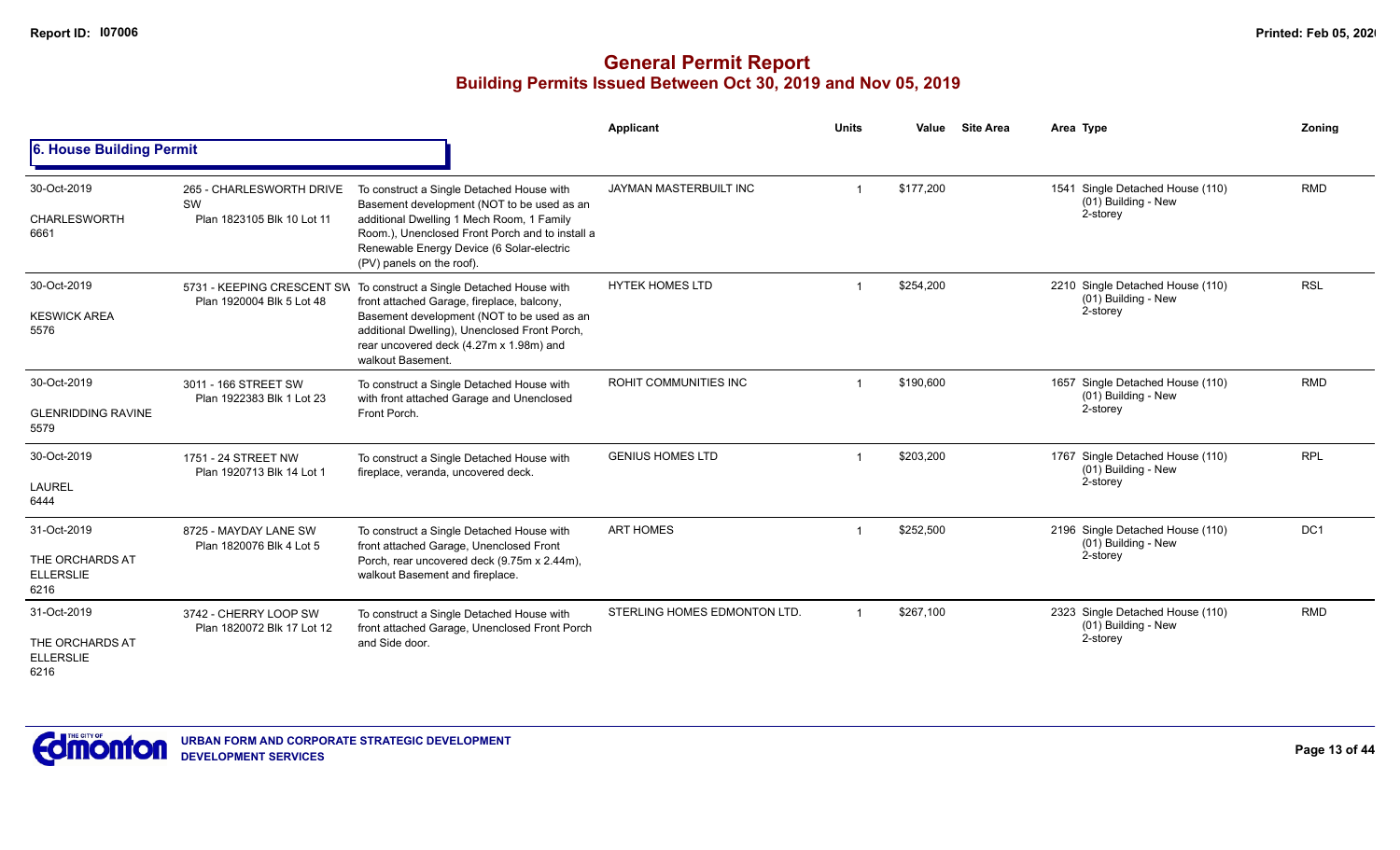|                                             |                                                         |                                                                                                                                               | Applicant                   | <b>Units</b>   | Value     | <b>Site Area</b> | Area Type                                               | Zonina          |
|---------------------------------------------|---------------------------------------------------------|-----------------------------------------------------------------------------------------------------------------------------------------------|-----------------------------|----------------|-----------|------------------|---------------------------------------------------------|-----------------|
| 6. House Building Permit                    |                                                         |                                                                                                                                               |                             |                |           |                  |                                                         |                 |
| 31-Oct-2019                                 | 17108 - 81 STREET NW<br>Plan 1525206 Blk 4 Lot 11       | To construct a Single Detached House with<br>front attached Garage, Unenclosed Front Porch                                                    | <b>BEDROCK HOMES LTD</b>    |                | \$279,700 |                  | 2432 Single Detached House (110)<br>(01) Building - New | <b>RSL</b>      |
| <b>SCHONSEE</b><br>2700                     |                                                         | and fireplace.                                                                                                                                |                             |                |           |                  |                                                         |                 |
| 31-Oct-2019                                 | 1473 - HOWES CRESCENT SW<br>Plan 1823170 Blk 13 Lot 11  | To construct a Single Detached House with<br>front attached Garage, Unenclosed Front Porch                                                    | <b>KANVI HOMES</b>          |                | \$340,200 |                  | 2958 Single Detached House (110)<br>(01) Building - New | <b>RSL</b>      |
| <b>HAYS RIDGE AREA</b><br>5465              |                                                         | and Electric fireplace.                                                                                                                       |                             |                |           |                  | 2-storey                                                |                 |
| 31-Oct-2019                                 | 2052 - 160 STREET SW<br>Plan 1723622 Blk 18 Lot 5       | To construct a Single Detached House with<br>front attached Garage, Unenclosed Front                                                          | <b>LANDMARK CLASSIC INC</b> |                | \$237,100 |                  | 2062 Single Detached House (110)<br>(01) Building - New | DC <sub>1</sub> |
| <b>GLENRIDDING RAVINE</b><br>5579           |                                                         | Porch, and Basement development (NOT to be<br>used as an additional Dwelling).                                                                |                             |                |           |                  | 2-storey                                                |                 |
| 31-Oct-2019                                 | 8146 - 222A STREET NW                                   | To construct a Single Detached House with<br>front attached Garage, fireplace, Unenclosed                                                     | WESTERN LIVING HOMES LTD.   |                | \$252,100 |                  | 2192 Single Detached House (110)<br>(01) Building - New | <b>RSL</b>      |
| <b>ROSENTHAL</b><br>4750                    | Plan 1723550 Blk 25 Lot 10                              | Front Porch, rear uncovered deck (3.96m x<br>3.66m) and Side door.                                                                            |                             |                |           |                  | 2-storey                                                |                 |
| 31-Oct-2019                                 | 5111 - CORVETTE STREET NW<br>Plan 1224373 Blk 28 Lot 33 | To construct a Single Detached House with rear<br>uncovered deck (3.05m x 3.81m) Unenclosed                                                   | <b>ART HOMES</b>            |                | \$201,800 |                  | 1755 Single Detached House (110)<br>(01) Building - New | GLG             |
| <b>GRIESBACH</b><br>3111                    |                                                         | Front Porch.                                                                                                                                  |                             |                |           |                  | 2-storey                                                |                 |
| 31-Oct-2019                                 | 2420 - 15 AVENUE NW                                     | To construct a Single Detached House with                                                                                                     | PARKWOOD MASTER BUILDER     | 2              | \$249,800 |                  | 2172 Single Detached House (110)<br>(01) Building - New | <b>RSL</b>      |
| <b>LAUREL</b><br>6444                       | Plan 1922772 Blk 12 Lot 30                              | front attached Garage, Unenclosed Front<br>Porch, rear uncovered deck (3.84m x 3.05m),<br>Secondary Suite, fireplace and walkout<br>Basement. |                             |                |           |                  | 2-storey                                                |                 |
| 31-Oct-2019                                 | 9128 - PEAR DRIVE SW<br>Plan 1822610 Blk 1 Lot 13       | To construct a Semi-Detached House with front<br>attached Garages, Unenclosed Front Porches,                                                  | <b>DOLCE VITA HOMES</b>     | $\overline{2}$ | \$391,500 |                  | 3404 Semi-Detached House (210)<br>(01) Building - New   | RF4             |
| THE ORCHARDS AT<br><b>ELLERSLIE</b><br>6216 | 9130 - PEAR DRIVE SW<br>Plan 1822610 Blk 1 Lot 14       | rear uncovered deck (lot 14 - 3.05m x 4.98m),<br>and Basement development (Lot 13) (NOT to be<br>used as an additional Dwelling).             |                             |                |           | 2-storey         |                                                         |                 |

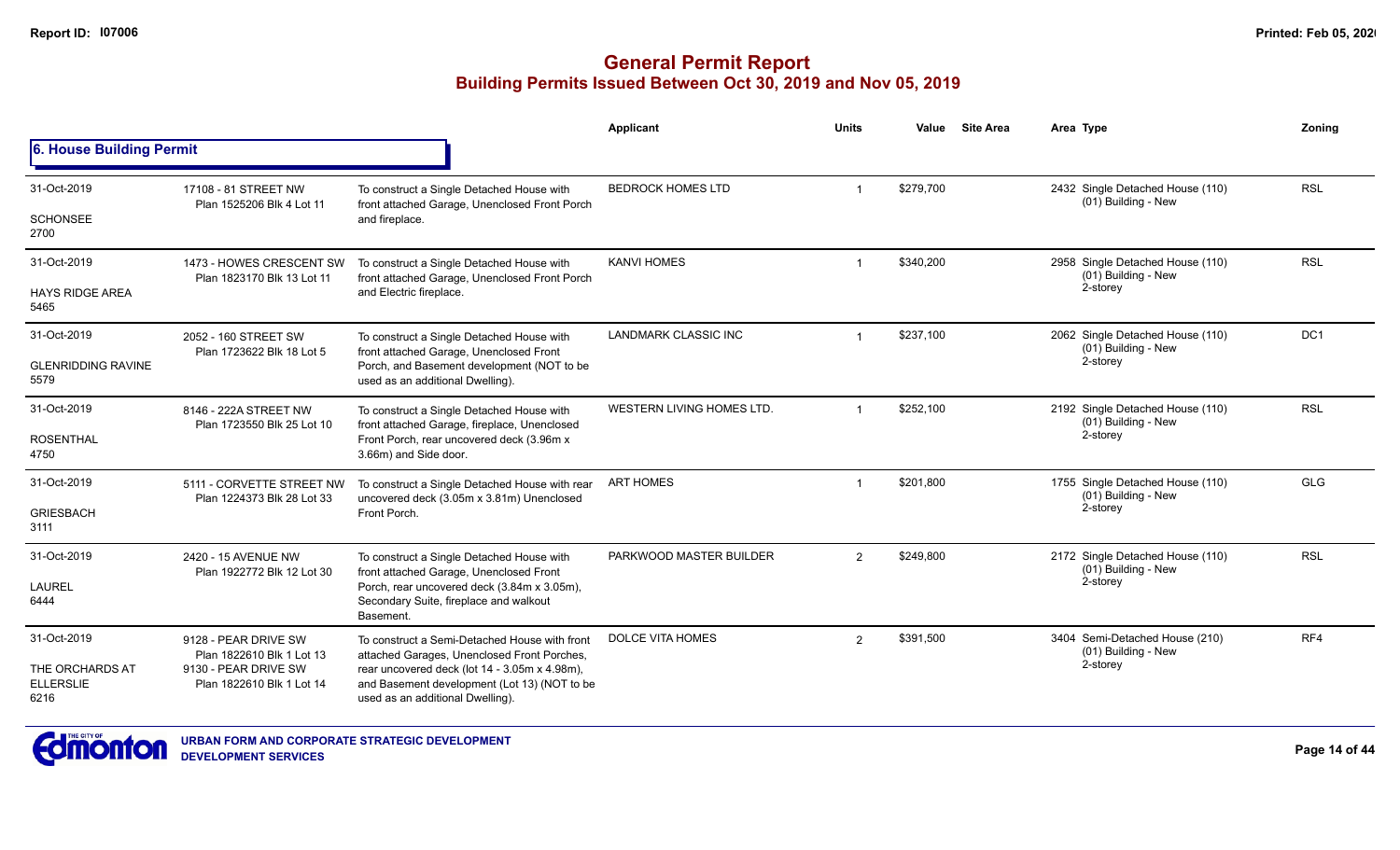|                                |                                                      |                                                                                                                    | Applicant                                              | <b>Units</b>   | Value     | <b>Site Area</b> | Area Type                                                           | Zoning          |
|--------------------------------|------------------------------------------------------|--------------------------------------------------------------------------------------------------------------------|--------------------------------------------------------|----------------|-----------|------------------|---------------------------------------------------------------------|-----------------|
| 6. House Building Permit       |                                                      |                                                                                                                    |                                                        |                |           |                  |                                                                     |                 |
| 31-Oct-2019                    | 1428 - DARBY GREEN SW<br>Plan 1823252 Blk 16 Lot 29  | To construct a Single Detached House with<br>front attached Garage and Unenclosed Front                            | PACESETTER HOMES LTD                                   |                | \$184,600 |                  | 1605 Single Detached House (110)<br>(01) Building - New             | <b>RMD</b>      |
| <b>DESROCHERS AREA</b><br>5463 |                                                      | Porch.                                                                                                             |                                                        |                |           |                  | 2-storey                                                            |                 |
| 31-Oct-2019                    | 8519 - 223 STREET NW<br>Plan 1723490 Blk 13 Lot 81   | To construct a Single Detached House with<br>Unenclosed Front Porch and Basement                                   | LANDMARK LEGACY HOMES INC                              | $\overline{1}$ | \$189,900 |                  | 1651 Single Detached House (110)<br>(01) Building - New             | <b>RPL</b>      |
| <b>ROSENTHAL</b><br>4750       |                                                      | development (NOT to be used as an additional<br>Dwelling).                                                         |                                                        |                |           |                  | 2-storey                                                            |                 |
| 31-Oct-2019                    | 10610 - 138 STREET NW<br>Plan 1922687 Blk 66A Lot 2B | To construct a Single Detached House with<br>balcony, Basement development (NOT to be                              | NORTH POINTE HOMES LTD                                 |                | \$325,300 |                  | 2829 Single Detached House (110)<br>(01) Building - New             | RF <sub>1</sub> |
| <b>GLENORA</b><br>3200         |                                                      | used as an additional Dwelling) (1 bedroom, 1<br>bathroom, mechanical room) and uncovered<br>deck.                 |                                                        |                |           |                  | 2-storey                                                            |                 |
| 01-Nov-2019                    | Plan 1820144 Blk 3 Lot 15                            | 3358 - CHECKNITA COMMON SV To construct a Single Detached House with<br>front attached Garage and Unenclosed Front | <b>EXCEL HOMES</b>                                     | $\mathbf 1$    | \$256,800 |                  | 2233 Single Detached House (110)<br>(01) Building - New<br>2-storey | <b>RMD</b>      |
| CAVANAGH<br>5467               |                                                      | Porch.                                                                                                             |                                                        |                |           |                  |                                                                     |                 |
| 04-Nov-2019                    | 6480 - KING WYND SW<br>Plan 1723517 Blk 5 Lot 23     | To construct a Single Detached House with<br>front attached Garage, fireplace and                                  | <b>ROHIT COMMUNITIES INC</b>                           |                | \$238,900 |                  | 2077 Single Detached House (110)<br>(01) Building - New             | DC <sub>1</sub> |
| <b>KESWICK AREA</b><br>5576    |                                                      | Unenclosed Front Porch.                                                                                            |                                                        |                |           |                  | 2-storey                                                            |                 |
| 04-Nov-2019                    | 11331 - 64 STREET NW                                 | To construct a Single Detached House with<br>fireplace, Side door and to develop a                                 | 1805158 ALBERTA INC. - MODERN<br><b>HERITAGE HOMES</b> | 2              | \$193,800 |                  | 1685 Single Detached House (110)<br>(01) Building - New             | RF <sub>1</sub> |
| <b>HIGHLANDS</b><br>2330       | Plan 1623765 Blk 3 Lot 18                            | Secondary Suite in the Basement.                                                                                   |                                                        |                |           |                  | 2-storey                                                            |                 |
| 04-Nov-2019                    | 9622 - 229 STREET NW<br>Plan 1920924 Blk 27 Lot 3    | To construct a Single Detached House with<br>Unenclosed Front Porch and to install a                               | JAYMAN MASTERBUILT INC                                 |                | \$165,800 |                  | 1442 Single Detached House (110)<br>(01) Building - New             | <b>RMD</b>      |
| <b>SECORD</b><br>4487          |                                                      | Renewable Energy Device (6 Solar-electric<br>(PV) panels on the roof).                                             |                                                        |                |           |                  | 2-storey                                                            |                 |

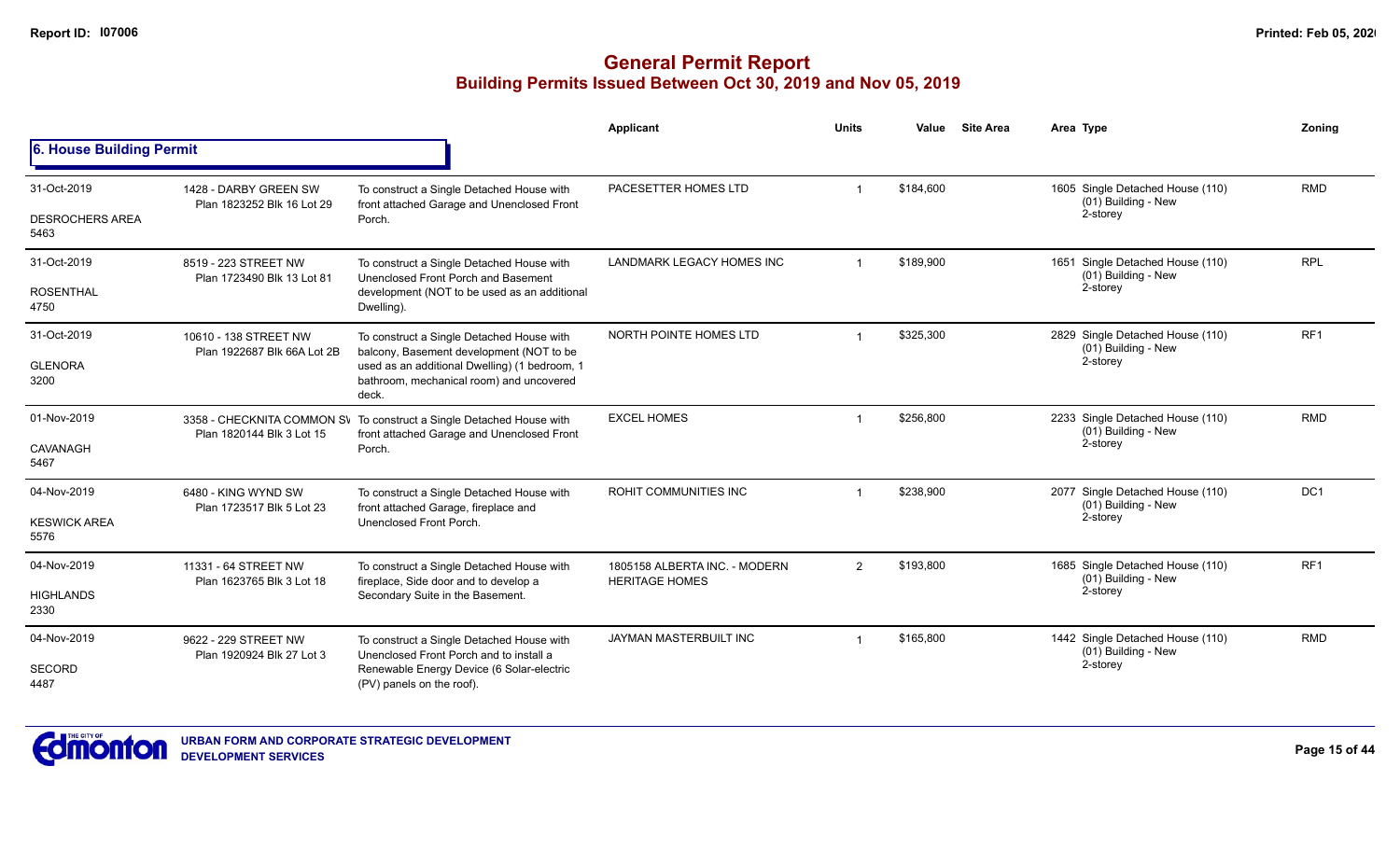|                                              |                                                                    |                                                                                                                                                                                                                                                                                                                                             | <b>Applicant</b>                                | <b>Units</b> | Value     | <b>Site Area</b> | Area Type                                                           | Zoning          |
|----------------------------------------------|--------------------------------------------------------------------|---------------------------------------------------------------------------------------------------------------------------------------------------------------------------------------------------------------------------------------------------------------------------------------------------------------------------------------------|-------------------------------------------------|--------------|-----------|------------------|---------------------------------------------------------------------|-----------------|
| <b>6. House Building Permit</b>              |                                                                    |                                                                                                                                                                                                                                                                                                                                             |                                                 |              |           |                  |                                                                     |                 |
| 31-Oct-2019<br><b>TRUMPETER AREA</b><br>4471 | 13011 - 208 STREET NW<br>Plan 1425609 Blk 8 Lot 99                 | To construct a Single Detached House with<br>front attached Garage, Unenclosed Front<br>Porch, rear uncovered deck (3.96m x 2.90m)<br>and fireplace.                                                                                                                                                                                        | <b>SANGAM HOMES LTD</b>                         |              | \$261.600 |                  | 2275 Single Detached House (110)<br>(01) Building - New<br>2-storey | <b>RSL</b>      |
| 31-Oct-2019<br><b>PARKVIEW</b><br>3330       | 34 - VALLEYVIEW CRESCENT<br><b>NW</b><br>Plan 4629KS Blk 11 Lot 25 | To construct a Single Detached House with<br>front attached Garage, Unenclosed Front<br>Porch, rear covered balcony, rear partially<br>covered deck, electric fireplace, and Basement<br>development (Not to be used as an additional<br>Dwelling, 1 Mech room, 1 Exercise Room, 1<br>Office Room, 2 Bathrooms, 1 Bedroom, 1 Rec<br>Room.). | <b>KANVI HOMES</b>                              |              | \$607,400 |                  | 5062 Single Detached House (110)<br>(01) Building - New<br>2-storey | RF <sub>1</sub> |
| 31-Oct-2019<br>LAUREL<br>6444                | 1911 - 18 STREET NW<br>Plan 1920713 Blk 10 Lot 61                  | To construct a Single Detached House with<br>front attached Garage, Unenclosed front<br>Porch, rear uncovered deck (3.66m x 2.44m)<br>solar photovoltaic system on roof (5) and<br>fireplace.                                                                                                                                               | DAMANPREET BRAR                                 |              | \$299,000 |                  | 2600 Single Detached House (110)<br>(01) Building - New<br>2-storey | <b>RSL</b>      |
| 31-Oct-2019<br>CAVANAGH<br>5467              | Plan 1820144 Blk 4 Lot 47                                          | 3307 - CHECKNITA COMMON SV To construct a Single Detached House with<br>front attached Garage, Unenclosed Front Porch<br>and Side door.                                                                                                                                                                                                     | <b>EXCEL HOMES</b>                              |              | \$256,800 |                  | 2233 Single Detached House (110)<br>(01) Building - New<br>2-storey | <b>RMD</b>      |
| 01-Nov-2019<br><b>KESWICK AREA</b><br>5576   | 3017 - KOSTASH COURT SW<br>Plan 1823264 Blk 11 Lot 71              | To construct a Single Detached House with<br>front attached Garage, Unenclosed Front<br>Porch, rear uncovered deck (4.88m x 2.74m),<br>fireplace and walkout Basement.                                                                                                                                                                      | KIMBERLEY CONSTRUCTION<br><b>MANAGEMENT LTD</b> |              | \$276,000 |                  | 2400 Single Detached House (110)<br>(01) Building - New<br>2-storey | <b>RSL</b>      |
| 01-Nov-2019<br>CAVANAGH<br>5467              | Plan 1820144 Blk 4 Lot 49                                          | 3303 - CHECKNITA COMMON SV To construct a Single Detached House with<br>front attached Garage and Unenclosed Front<br>Porch.                                                                                                                                                                                                                | <b>EXCEL HOMES</b>                              |              | \$214,000 |                  | 1861 Single Detached House (110)<br>(01) Building - New<br>2-storey | <b>RMD</b>      |

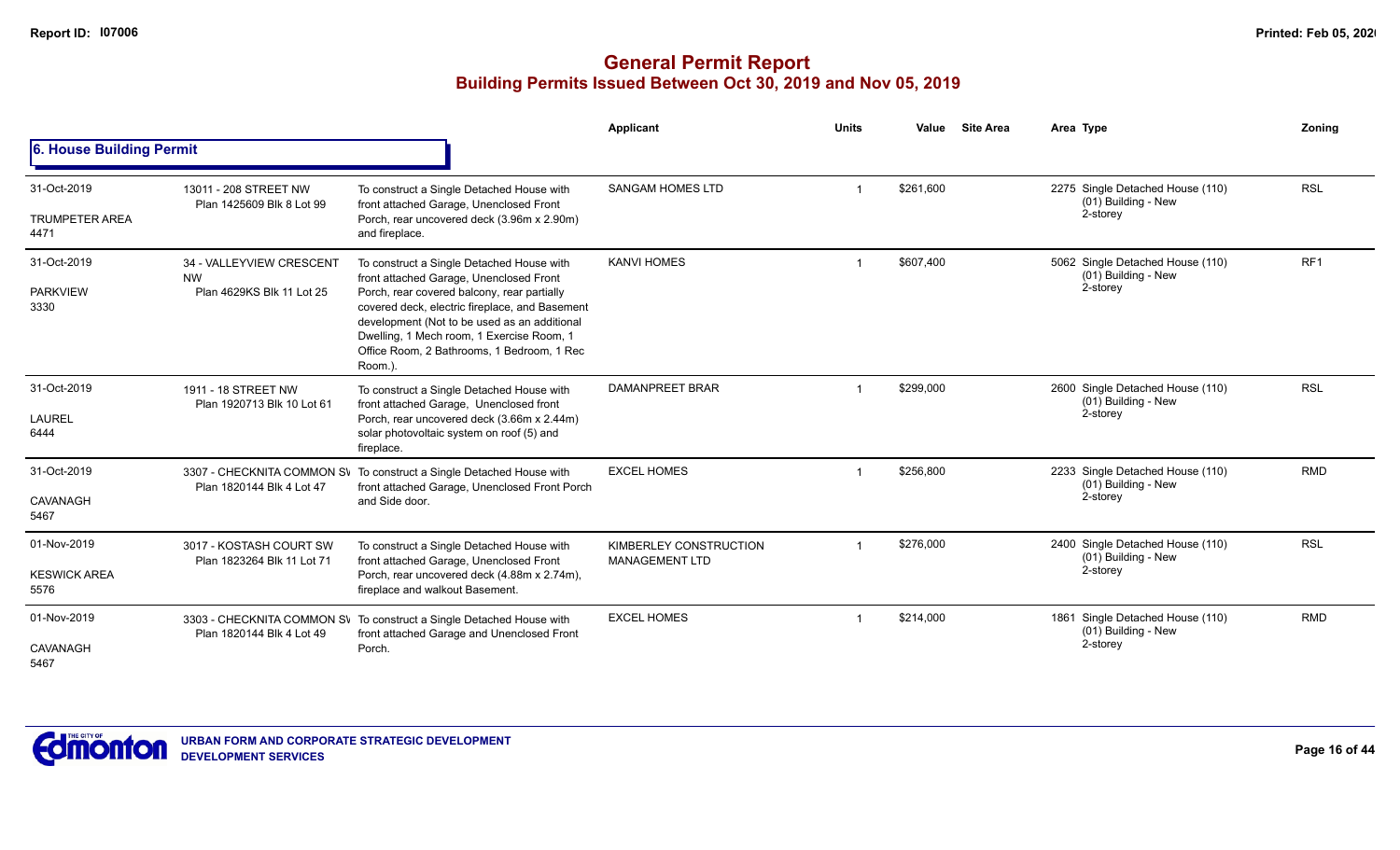|                                                  |                                                             |                                                                                                                                                                                                                                                                                                                                                                                     | Applicant                 | <b>Units</b> | Value       | <b>Site Area</b> | Area Type                                                           | Zoning          |
|--------------------------------------------------|-------------------------------------------------------------|-------------------------------------------------------------------------------------------------------------------------------------------------------------------------------------------------------------------------------------------------------------------------------------------------------------------------------------------------------------------------------------|---------------------------|--------------|-------------|------------------|---------------------------------------------------------------------|-----------------|
| 6. House Building Permit                         |                                                             |                                                                                                                                                                                                                                                                                                                                                                                     |                           |              |             |                  |                                                                     |                 |
| 01-Nov-2019<br><b>GLENRIDDING RAVINE</b><br>5579 | 2225 - 158A STREET SW<br>Plan 1823043 Blk 15 Lot 26         | To construct a Single Detached House with<br>front attached Garage, fireplace and<br>Unenclosed Front Porch.                                                                                                                                                                                                                                                                        | <b>KIRKLAND HOMES LTD</b> |              | \$200,000   |                  | 1739 Single Detached House (110)<br>(01) Building - New<br>2-storey | DC <sub>1</sub> |
| 01-Nov-2019<br><b>LAUREL</b><br>6444             | 2215C - 24 STREET NW<br>Condo Common Area (Plan<br>1621541) | To construct an 8 Unit Row House (BLDG 15,<br>Units 15-22)                                                                                                                                                                                                                                                                                                                          | LANDMARK COMMUNITIES INC  | 8            | \$1,287,400 |                  | 11195 Row House Condo (335)<br>(01) Building - New<br>2-storey      | RF <sub>5</sub> |
| 01-Nov-2019<br><b>EDGEMONT</b><br>4462           | 1659 - ENRIGHT WAY NW<br>Plan 1823445 Blk 19 Lot 43         | To construct a Single Detached House with<br>front attached Garage, balcony, Basement<br>development (NOT to be used as an additional<br>Dwelling), rear covered deck (3.35m x 5.92m),<br>fireplace, geoexchange system, Unenclosed<br>Front Porch and to install a Renewable Energy<br>Device (8 Solar-electric (PV) panels on the<br>roof).                                       | <b>DOLCE VITA HOMES</b>   |              | \$399,900   |                  | 3477 Single Detached House (110)<br>(01) Building - New<br>2-storey | <b>RSL</b>      |
| 01-Nov-2019<br><b>SECORD</b><br>4487             | 9228 - 223 STREET NW<br>Plan 1922399 Blk 14 Lot 129         | To construct a Single Detached House with<br>front attached Garage, Unenclosed Front<br>Porch, rear uncovered deck (L-Shaped, 3.05 m<br>x 7.32 m), Basement development (NOT to be<br>used as an additional Dwelling, 2 Bedrooms, 1<br>Rec Room, 1 Bathroom, 1 Wet Bar, 1 Mech<br>Room.) and to install a Renewable Energy<br>Device (6 Solar-electric (PV) panels on the<br>roof). | JAYMAN MASTERBUILT INC    |              | \$254,600   |                  | 2214 Single Detached House (110)<br>(01) Building - New<br>2-storey | <b>RMD</b>      |
| 01-Nov-2019<br><b>IDYLWYLDE</b><br>6320          | 7616 - 83 AVENUE NW<br>Plan 1922125 Blk 13 Lot 54           | To construct a Single Detached House with<br>Basement development (NOT to be used as an<br>additional Dwelling, 1 Bedroom, 1 Mech Room, 1<br>Bathroom, 1 Storage, 1 Games, 1 Lounge),<br>fireplace, uncovered deck and Roof Top Patio<br>(Lot 31A).                                                                                                                                 | <b>HAYNES HOMES LTD</b>   |              | \$290,400   |                  | 2525 Single Detached House (110)<br>(01) Building - New<br>3-storey | RF <sub>1</sub> |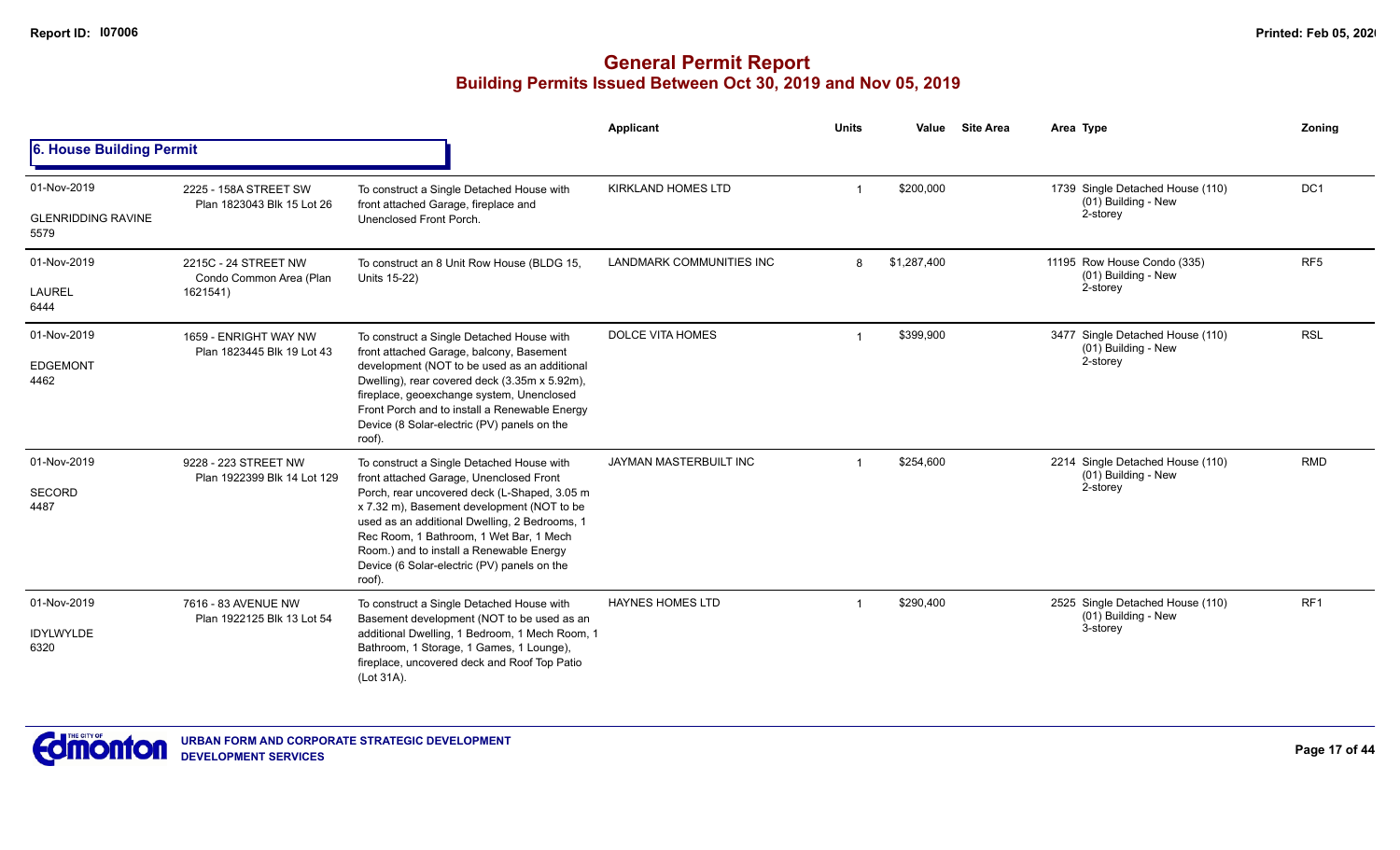|                          |                                                      |                                                                                                                                                                               | <b>Applicant</b>                  | <b>Units</b>   | Value     | <b>Site Area</b> | Area Type                                               | Zonina          |
|--------------------------|------------------------------------------------------|-------------------------------------------------------------------------------------------------------------------------------------------------------------------------------|-----------------------------------|----------------|-----------|------------------|---------------------------------------------------------|-----------------|
| 6. House Building Permit |                                                      |                                                                                                                                                                               |                                   |                |           |                  |                                                         |                 |
| 01-Nov-2019              | Plan 1822233 Blk 6 Lot 60                            | 2791 - COLLINS CRESCENT SW To construct a Single Detached House with<br>front attached Garage and Unenclosed Front                                                            | <b>CAMERON HOMES INC</b>          |                | \$192,700 |                  | 1676 Single Detached House (110)<br>(01) Building - New | <b>RMD</b>      |
| CAVANAGH<br>5467         |                                                      | Porch.                                                                                                                                                                        |                                   |                |           |                  | 2-storey                                                |                 |
| 01-Nov-2019              | 3032 - CHECKNITA WAY SW<br>Plan 1720796 Blk 4 Lot 15 | To construct a Single Detached House with<br>Unenclosed Front Porch.                                                                                                          | STERLING HOMES EDMONTON LTD.      |                | \$128,600 |                  | 1118 Single Detached House (110)<br>(01) Building - New | <b>RMD</b>      |
| CAVANAGH<br>5467         |                                                      |                                                                                                                                                                               |                                   |                |           |                  | 2-storey                                                |                 |
| 01-Nov-2019              | 9259 - 153 STREET NW<br>Plan 891AJ Blk 31 Lot 24     | To demolish and construct a Semi-Detached<br>House with secondary suite(s), uncovered                                                                                         | <b>FANKHANEL DEVELOPMENTS INC</b> | $\overline{A}$ | \$378,800 |                  | 3294 Semi-Detached House (210)<br>(01) Building - New   | RF <sub>1</sub> |
| SHERWOOD<br>4500         |                                                      | deck and veranda. 1 Bedroom, 1 Bathroom, 1<br>Living Room, 1 Kitchen, 1 Mech Room,                                                                                            |                                   |                |           | 2-storey         |                                                         |                 |
| 01-Nov-2019              | 1832 - 20 AVENUE NW<br>Plan 1920713 Blk 10 Lot 49    | To construct a Single Detached House with<br>front attached Garage, fireplace, balcony,                                                                                       | <b>ENSTYLE HOMES LTD</b>          | $\overline{2}$ | \$312,500 |                  | 2717 Single Detached House (110)<br>(01) Building - New | <b>RSL</b>      |
| <b>LAUREL</b><br>6444    |                                                      | fireplace, Side door and to develop a<br>Secondary Suite in the Basement. 2 Bedrooms,<br>1 Basthroom, 1 Mech Room, 1living Room, 1<br>kitchen.                                |                                   |                |           |                  | 2-storey                                                |                 |
| 01-Nov-2019              | 9636 - 148 STREET NW<br>Plan 7251AD Blk 75 Lot 2     | To construct a Single Detached House with<br>Unenclosed Front Porch, Basement                                                                                                 | NEW VIBE HOMES LTD                |                | \$211,600 |                  | 1840 Single Detached House (110)<br>(01) Building - New | RF1, RF1        |
| <b>CRESTWOOD</b><br>3140 | 9640 - 148 STREET NW<br>Plan 1923456 Blk 75 Lot 2A   | development (NOT to be used as an additional<br>Dwelling, 1 Bedroom, 1 Bathroom, 1 Mech<br>Room, 1 storage, 1 Wet Bar), fireplace and rear<br>uncovered deck (5.18m x 3.05m). |                                   |                |           |                  | 2-storey                                                |                 |
| 01-Nov-2019              | 8719 - 223 STREET NW<br>Plan 1723490 Blk 23 Lot 25   | To construct a Single Detached House with<br>Unenclosed Front Proch, Basement                                                                                                 | LANDMARK LEGACY HOMES INC         |                | \$207,700 |                  | 1806 Single Detached House (110)<br>(01) Building - New | <b>RPL</b>      |
| <b>ROSENTHAL</b><br>4750 |                                                      | development (NOT to be used as an additional<br>Dwelling) and Side Entrance to MF.                                                                                            |                                   |                |           |                  | 2-storey                                                |                 |

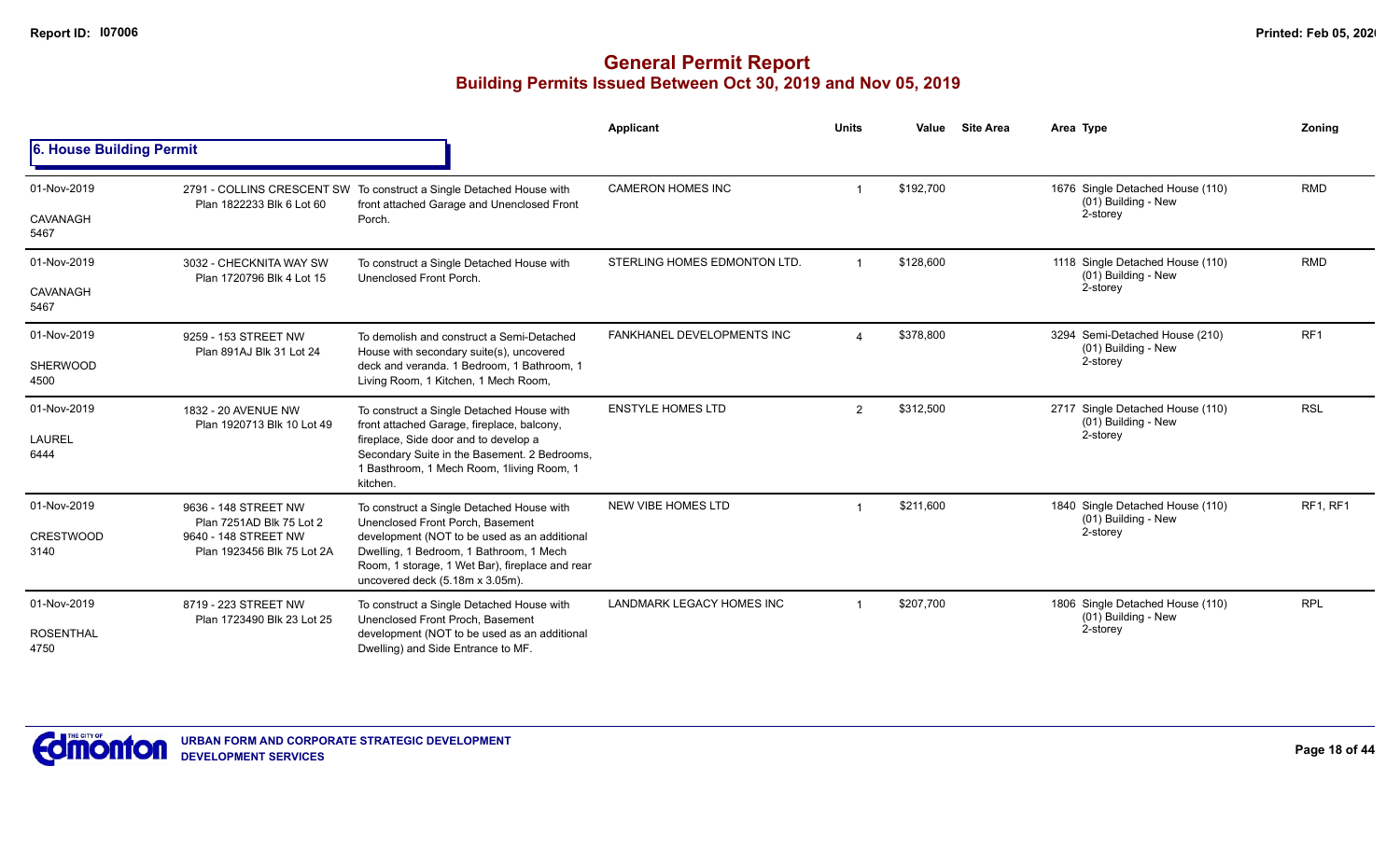|                                              |                                                        |                                                                                                                                                                                                                                                         | <b>Applicant</b>              | <b>Units</b>   | Value     | <b>Site Area</b> | Area Type                                                           | Zoning          |
|----------------------------------------------|--------------------------------------------------------|---------------------------------------------------------------------------------------------------------------------------------------------------------------------------------------------------------------------------------------------------------|-------------------------------|----------------|-----------|------------------|---------------------------------------------------------------------|-----------------|
| 6. House Building Permit                     |                                                        |                                                                                                                                                                                                                                                         |                               |                |           |                  |                                                                     |                 |
| 01-Nov-2019<br>LAUREL<br>6444                | 1920 - 18 STREET NW<br>Plan 1920713 Blk 12 Lot 9       | To construct a Single Detached House with<br>front attached Garage, Unenclosed Front<br>Porch, rear uncovered deck (1.52m x 4.42m)<br>and covered deck (1.83m x 3.96m), side door<br>and to develop a Secondary suite in the<br>Basement.               | A-ONE DREAM HOMES LTD, PRINCE | 2              | \$331,000 |                  | 2878 Single Detached House (110)<br>(01) Building - New<br>2-storey | <b>RSL</b>      |
| 01-Nov-2019<br><b>CHAPPELLE AREA</b><br>5462 | 3235 - CHERNOWSKI WAY SW<br>Plan 1620053 Blk 19 Lot 12 | To construct a Single Detached House with<br>front attached Garage, Unenclosed Front<br>Porch, rear uncovered deck (7.32m x 3.35m),<br>fireplace, Secondary Suite and walkout<br>Basement. 1 Bedroom, 1 Rec area, 1 Kitchen, 1<br>Bathroom. 1 Mech Room | MORRISON HOMES (EDMONTON) LTD | $\overline{2}$ | \$240,200 |                  | 2089 Single Detached House (110)<br>(01) Building - New<br>2-storey | <b>RSL</b>      |
| 04-Nov-2019<br><b>SCHONSEE</b><br>2700       | 17144 - 74 STREET NW<br>Plan 1223878 Blk 8 Lot 36      | To construct a Single Detached House with<br>front attached Garage, Unenclosed Front<br>Porch, rear covered deck (4.72 m x 3.05m) and<br>fireplace.                                                                                                     | WHITE EAGLE HOMES LTD         |                | \$265,500 |                  | 2309 Single Detached House (110)<br>(01) Building - New<br>2-storey | <b>RSL</b>      |
| 04-Nov-2019<br><b>RIO TERRACE</b><br>4430    | 7611A - 150 STREET NW<br>Plan 1820539 Blk 3 Lot 30A    | To construct a Single Detached House with<br>front attached Garage, Basement development<br>(NOT to be used as an additional Dwelling) and<br>fireplace.                                                                                                | <b>BEDROCK HOMES LTD</b>      |                | \$220,700 |                  | 1919 Single Detached House (110)<br>(01) Building - New<br>2-storey | RF <sub>1</sub> |
| 04-Nov-2019<br><b>RIO TERRACE</b><br>4430    | 7611B - 150 STREET NW<br>Plan 1820539 Blk 3 Lot 30B    | To construct a Single Detached House with<br>front attached Garage, Basement development<br>(NOT to be used as an additional Dwelling) and<br>fireplace.                                                                                                | <b>BEDROCK HOMES LTD</b>      |                | \$232,000 |                  | 2017 Single Detached House (110)<br>(01) Building - New<br>2-storey | RF <sub>1</sub> |
| 04-Nov-2019<br><b>GROVENOR</b><br>3210       | 14328 - 106 AVENUE NW<br>Plan 1922500 Blk 2 Lot 14B    | To construct a Single Detached House with<br>Basement development (NOT to be used as an<br>additional Dwelling) (1 bedroom, 1 bathroom,<br>mechanical room), fireplace, uncovered deck<br>and veranda.                                                  | OMNI HOMES MASTER BUILDER LTD |                | \$200,900 |                  | 1747 Single Detached House (110)<br>(01) Building - New<br>2-storey | RF <sub>1</sub> |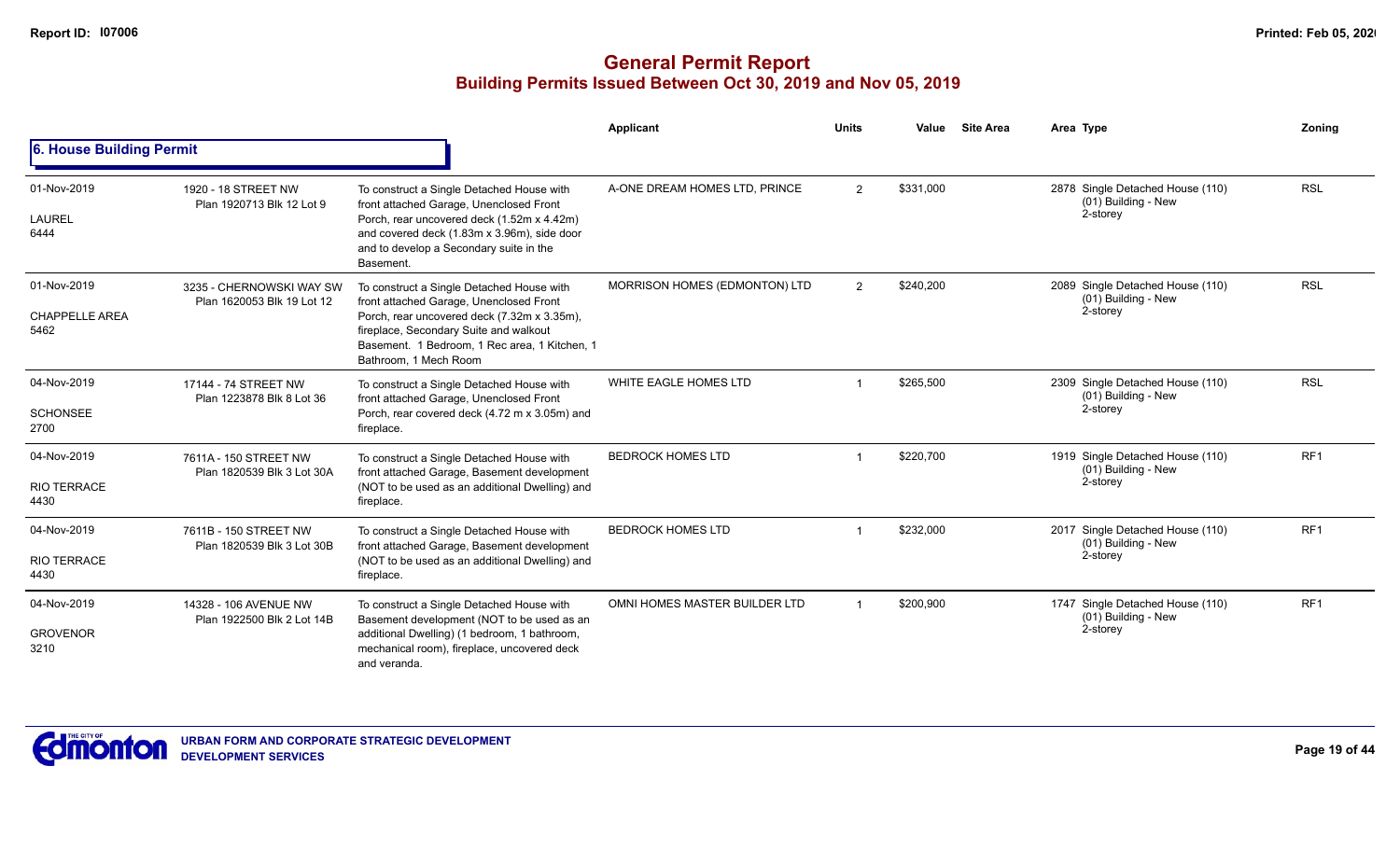|                                            |                                                                                                          |                                                                                                                                                                                                                                               | Applicant                                   | <b>Units</b> | Value     | <b>Site Area</b> | Area Type                                                           | Zoning     |
|--------------------------------------------|----------------------------------------------------------------------------------------------------------|-----------------------------------------------------------------------------------------------------------------------------------------------------------------------------------------------------------------------------------------------|---------------------------------------------|--------------|-----------|------------------|---------------------------------------------------------------------|------------|
| 6. House Building Permit                   |                                                                                                          |                                                                                                                                                                                                                                               |                                             |              |           |                  |                                                                     |            |
| 04-Nov-2019<br>LAUREL<br>6444              | 1628 - 25 STREET NW<br>Plan 1723002 Blk 12 Lot 16                                                        | To construct a Single Detached House with<br>front attached Garage, Unenclosed Front<br>Porch, rear uncovered deck (3.96m x 2.59m),<br>Basement development (NOT to be used as an<br>additional Dwelling), fireplace and walkout<br>Basement. | <b>COVENTRY HOMES INC</b>                   |              | \$263,700 |                  | 2293 Single Detached House (110)<br>(01) Building - New<br>2-storey | <b>RSL</b> |
| 04-Nov-2019<br><b>ROSENTHAL</b><br>4750    | 8511 - 223 STREET NW<br>Plan 1723490 Blk 13 Lot 83                                                       | To construct a Single Detached House with<br>Unenclosed Front Porch and Basement<br>development (NOT to be used as an additional<br>Dwelling, 1 Bedroom, 1 Batroom, 1<br>Entertainment room, 1 Utility Room).                                 | LANDMARK LEGACY HOMES INC                   |              | \$205.900 |                  | 1790 Single Detached House (110)<br>(01) Building - New<br>2-storey | <b>RPL</b> |
| 04-Nov-2019<br>LAUREL<br>6444              | 2456 - 15 AVENUE NW<br>Plan 1922772 Blk 12 Lot 39                                                        | To construct a Single Detached House with<br>front attached Garage, Unenclosed Front<br>Porch, rear uncovered deck (4.27m x 3.05m),<br>Basement development (NOT to be used as an<br>additional Dwelling) and walkout Basement.               | <b>COVENTRY HOMES INC</b>                   |              | \$269,700 |                  | 2345 Single Detached House (110)<br>(01) Building - New<br>2-storey | <b>RSL</b> |
| 04-Nov-2019<br>LAUREL<br>6444              | 1223 - 26 STREET NW<br>Plan 1922494 Blk 9 Lot 6                                                          | To construct a Single Detached House with<br>front attached Garage, Unenclosed Front Porch<br>and SIDE DOOR.                                                                                                                                  | STERLING HOMES EDMONTON LTD.                |              | \$288,900 |                  | 2512 Single Detached House (110)<br>(01) Building - New             | <b>RSL</b> |
| 04-Nov-2019<br><b>FRASER</b><br>2280       | 2522 - 152 AVENUE NW<br>Plan 1822707 Blk 90 Lot 27<br>2520 - 152 AVENUE NW<br>Plan 1822707 Blk 90 Lot 28 | To construct a Semi-Detached House with front<br>attached Garages and Unenclosed Front<br>Porches.                                                                                                                                            | <b>HOPEWELL RESIDENTIAL MANAGEMEN</b><br>LP | 2            | \$320,500 |                  | 2787 Semi-Detached House (210)<br>(01) Building - New<br>2-storey   | RF4        |
| 04-Nov-2019<br><b>KESWICK AREA</b><br>5576 | 4424 - KINSELLA GREEN SW<br>Plan 1920220 Blk 1 Lot 11                                                    | To construct a Single Detached House with<br>front attached Garage.                                                                                                                                                                           | <b>EXCEL HOMES</b>                          |              | \$245,800 |                  | 2137 Single Detached House (110)<br>(01) Building - New<br>2-storey | <b>RMD</b> |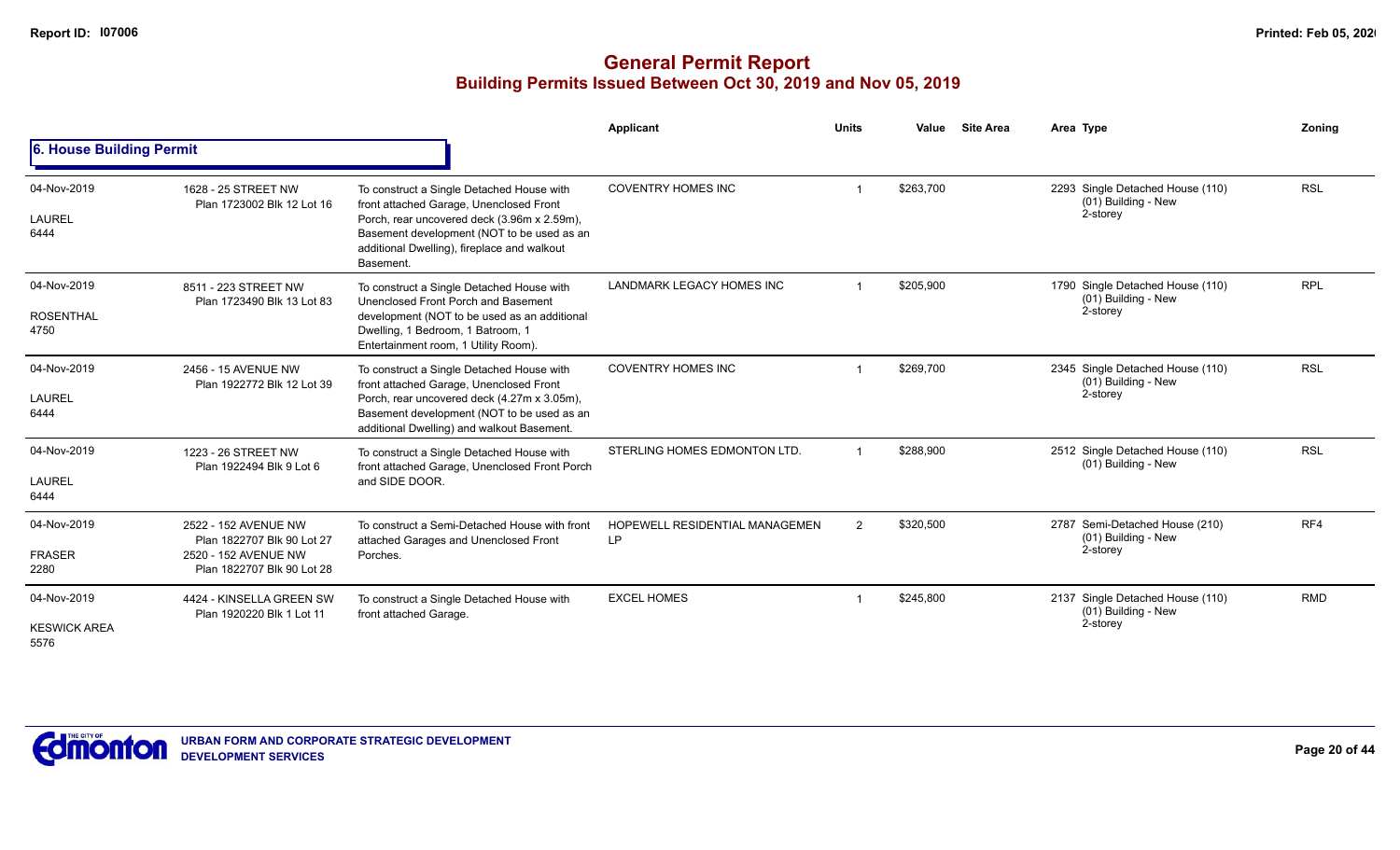|                                                            |                                                                                                                                                                                                                  |                                                                                                                                                                            | Applicant                     | <b>Units</b>            | Value     | <b>Site Area</b> | Area Type                                                           | <b>Zoning</b>   |
|------------------------------------------------------------|------------------------------------------------------------------------------------------------------------------------------------------------------------------------------------------------------------------|----------------------------------------------------------------------------------------------------------------------------------------------------------------------------|-------------------------------|-------------------------|-----------|------------------|---------------------------------------------------------------------|-----------------|
| 6. House Building Permit                                   |                                                                                                                                                                                                                  |                                                                                                                                                                            |                               |                         |           |                  |                                                                     |                 |
| 04-Nov-2019<br><b>GLENRIDDING RAVINE</b><br>5579           | 1518 - 157 STREET SW<br>Plan 1823048 Blk 22 Lot 8<br>1512 - 157 STREET SW<br>Plan 1823048 Blk 22 Lot 5<br>1514 - 157 STREET SW<br>Plan 1823048 Blk 22 Lot 6<br>1516 - 157 STREET SW<br>Plan 1823048 Blk 22 Lot 7 | To construct a 4 Dwelling unit Row House with<br>front attached Garage(s), Unenclosed Front<br>Porch(s), rear uncovered deck (Lots 5, 6, 7, 8 -<br>$3.05m \times 3.66m$ ). | <b>MONTORIO HOMES LTD</b>     | $\Delta$                | \$668,000 |                  | 5809 Row House (330)<br>(01) Building - New<br>2-storey             | DC <sub>2</sub> |
| 04-Nov-2019<br>CAVANAGH<br>5467                            | 2406 - CASEY LINK SW<br>Plan 1523223 Blk 9 Lot 2                                                                                                                                                                 | To construct a Single Detached House with<br>Unenclosed Front Porch.                                                                                                       | <b>EXCEL HOMES</b>            | $\overline{\mathbf{1}}$ | \$163,500 |                  | 1422 Single Detached House (110)<br>(01) Building - New<br>2-storey | <b>RMD</b>      |
| 04-Nov-2019<br>THE ORCHARDS AT<br><b>ELLERSLIE</b><br>6216 | 2326 - CHOKECHERRY CLOSE<br>SW<br>Plan 1822444 Blk 21 Lot 44                                                                                                                                                     | To construct a Single Detached House with<br>front attached Garage and Unenclosed Front<br>Porch.                                                                          | <b>BROOKFIELD RESIDENTIAL</b> |                         | \$245,000 |                  | 2130 Single Detached House (110)<br>(01) Building - New<br>2-storey | <b>RMD</b>      |
| 04-Nov-2019<br>THE ORCHARDS AT<br><b>ELLERSLIE</b><br>6216 | 8637 - MAYDAY WYND SW<br>Plan 1820076 Blk 2 Lot 44                                                                                                                                                               | To construct a Single Detached House with rear<br>uncovered deck (3.05m x 3.05m) and<br>Unenclosed Front Porch.                                                            | SATCHA INVESTMENTS LTD        |                         | \$212,300 |                  | 1846 Single Detached House (110)<br>(01) Building - New<br>2-storey | DC1             |
| 04-Nov-2019<br><b>GRAYDON HILL</b><br>5468                 | 2127 - GRAYDON HILL<br><b>CRESCENT SW</b><br>Plan 1822866 Blk 9 Lot 42                                                                                                                                           | To construct a Single Detached House with<br>Unenclosed Front Porch.                                                                                                       | STERLING HOMES EDMONTON LTD.  |                         | \$163,000 |                  | 1417 Single Detached House (110)<br>(01) Building - New<br>2-storey | <b>GHLD</b>     |
| 04-Nov-2019<br><b>ROSENTHAL</b><br>4750                    | 8008 - 223 STREET NW<br>Plan 1624112 Blk 4 Lot 19                                                                                                                                                                | To construct a Single Detached House with<br>Unenclosed Front Porch and to develop a<br>Secondary Suite in the Basement.                                                   | <b>ACTIVE HOMES LTD</b>       | 2                       | \$178,600 |                  | 1553 Single Detached House (110)<br>(01) Building - New<br>2-storey | <b>RPL</b>      |

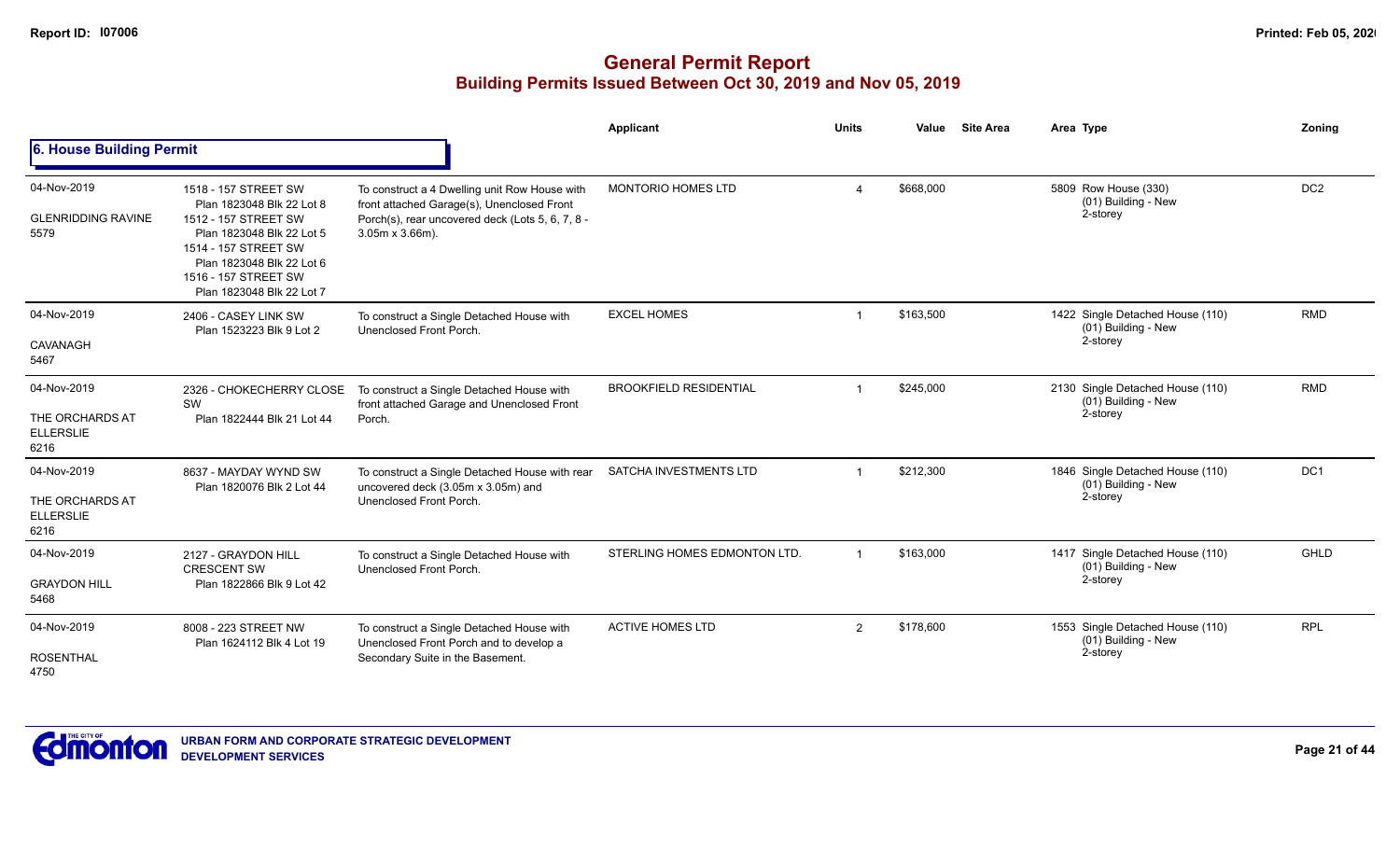|                                                 |                                                                                                                |                                                                                                                                                                  | Applicant                     | <b>Units</b>   | Value     | <b>Site Area</b> | Area Type                                                           | Zoning          |
|-------------------------------------------------|----------------------------------------------------------------------------------------------------------------|------------------------------------------------------------------------------------------------------------------------------------------------------------------|-------------------------------|----------------|-----------|------------------|---------------------------------------------------------------------|-----------------|
| 6. House Building Permit                        |                                                                                                                |                                                                                                                                                                  |                               |                |           |                  |                                                                     |                 |
| 04-Nov-2019<br><b>GRAYDON HILL</b><br>5468      | 2119 - GRAYDON HILL<br><b>CRESCENT SW</b><br>Plan 1822866 Blk 9 Lot 38                                         | To construct a Single Detached House with<br>Unenclosed Front Porch.                                                                                             | STERLING HOMES EDMONTON LTD.  |                | \$130,300 |                  | 1133 Single Detached House (110)<br>(01) Building - New<br>2-storey | GHLD            |
| 04-Nov-2019<br>WALKER<br>6662                   | 1175 - WATT DRIVE SW<br>Plan 1823360 Blk 10 Lot 7                                                              | To construct a Single Detached House with<br>Unenclosed Front Porch.                                                                                             | MORRISON HOMES (EDMONTON) LTD |                | \$136,200 |                  | 1184 Single Detached House (110)<br>(01) Building - New<br>2-storey | <b>RPL</b>      |
| 05-Nov-2019<br><b>SOUTH TERWILLEGAR</b><br>5642 | 9664 - SIMPSON PLACE NW<br>Plan 1920913 Blk 97 Lot 65<br>9662 - SIMPSON PLACE NW<br>Plan 1920913 Blk 97 Lot 66 | To construct a Semi-Detached House with front<br>attached Garages, rear uncovered decks<br>(4.78m x 2.44m) and Unenclosed Front<br>Porches.                      | <b>GLOBAL NETWORKS CANADA</b> | $\overline{2}$ | \$373,600 |                  | 3249 Semi-Detached House (210)<br>(01) Building - New<br>2-storey   | RF4             |
| 05-Nov-2019<br><b>IDYLWYLDE</b><br>6320         | 8435 - 76 STREET NW<br>Plan 4892HW Blk 10 Lot 2                                                                | To construct a Garden Suite with balcony.                                                                                                                        | <b>KTA DESIGN CONSULTING</b>  | -1             | \$85,800  |                  | 746 Garden Suite (110)<br>(01) Building - New<br>2-storey           | RF <sub>1</sub> |
| 05-Nov-2019<br>KING EDWARD PARK<br>6360         | 7730 - 81 AVENUE NW<br>Plan 2061HW Blk 51 Lot 6                                                                | To construct a Semi-detached House with<br>Unenclosed Front Porches, rear uncovered<br>decks (Lot 6A - 3.35m x 3.05m, Lot 6B - 3.35m<br>x 3.05m) and fireplaces. | N/A                           | $\overline{2}$ | \$372,400 |                  | 3238 Semi-Detached House (210)<br>(01) Building - New<br>2-storey   | RF <sub>3</sub> |
| 05-Nov-2019<br><b>MCCONACHIE AREA</b><br>2521   | 17638 - 63A STREET NW<br>Plan 1922721 Blk 24 Lot 128                                                           | To construct a Single Detached House with<br>front attached Garage, Unenclosed Front<br>Porch, rear uncovered deck (3.05m x 3.51m),<br>and side door.            | <b>MONTORIO HOMES</b>         |                | \$198,700 |                  | 1728 Single Detached House (110)<br>(01) Building - New<br>2-storey | <b>RLD</b>      |
| 05-Nov-2019<br><b>KESWICK AREA</b><br>5576      | 6625 - KNOX PLACE SW<br>Plan 1723517 Blk 1 Lot 12                                                              | To construct a Single Detached House with<br>front attached Garage, Unenclosed Front<br>Porch, rear uncovered deck (4.67m x 2.74m),<br>and fireplace.            | <b>KANVI HOMES</b>            |                | \$293,700 |                  | 2554 Single Detached House (110)<br>(01) Building - New<br>2-storey | <b>RSL</b>      |

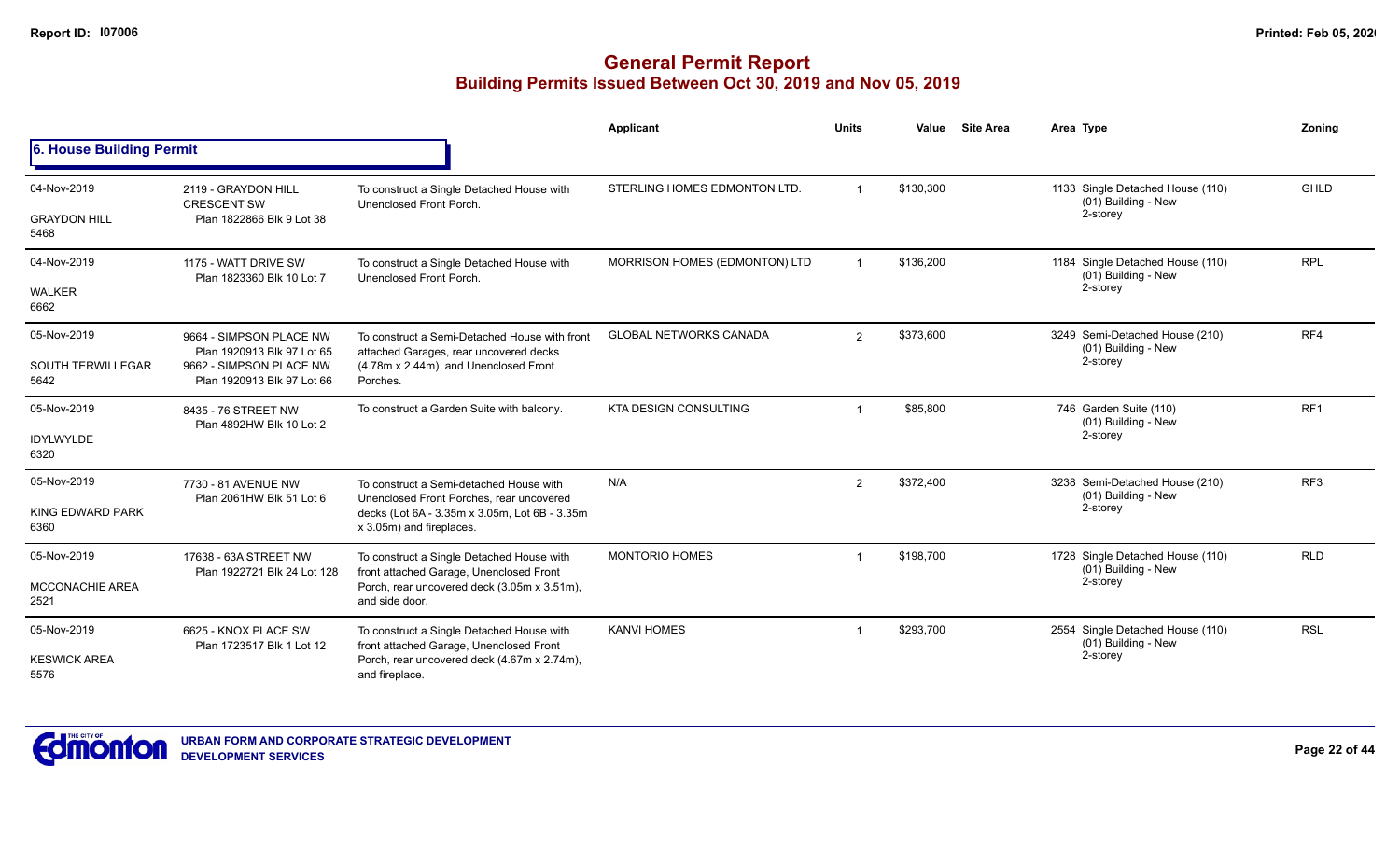|                                                    |                                                                                                                                                                                                                  |                                                                                                                                                                                                                       | Applicant              | <b>Units</b>   | Value     | <b>Site Area</b> | Area Type                                                           | Zoning          |
|----------------------------------------------------|------------------------------------------------------------------------------------------------------------------------------------------------------------------------------------------------------------------|-----------------------------------------------------------------------------------------------------------------------------------------------------------------------------------------------------------------------|------------------------|----------------|-----------|------------------|---------------------------------------------------------------------|-----------------|
| 6. House Building Permit                           |                                                                                                                                                                                                                  |                                                                                                                                                                                                                       |                        |                |           |                  |                                                                     |                 |
| 05-Nov-2019<br><b>WALKER</b><br>6662               | 5020 - 22 AVENUE SW<br>Plan 1525734 Blk 1 Lot 277<br>5018 - 22 AVENUE SW<br>Plan 1525734 Blk 1 Lot 278<br>5016 - 22 AVENUE SW<br>Plan 1525734 Blk 1 Lot 279<br>5014 - 22 AVENUE SW<br>Plan 1525734 Blk 1 Lot 280 | To construct a 4 unit Row Housing Development<br>with Unenclosed Front Porches.                                                                                                                                       | PACESETTER HOMES LTD   | 4              | \$592,000 |                  | 5148 Row House (330)<br>(01) Building - New<br>2-storey             | RF <sub>5</sub> |
| 05-Nov-2019<br><b>BRITANNIA YOUNGSTOWN</b><br>4060 | 10332 - 159 STREET NW<br>Plan 2857HW Blk 18 Lot 7                                                                                                                                                                | To construct a Semi-Detached House with a<br>Basement development (NOT to be used as an<br>additional Dwelling -each unit consist of 2<br>bedrooms, 1 bedroom, furnace room,<br>wetbar/rec room), demolition, veranda | ROYAL FINE HOMES INC   | $\overline{2}$ | \$450,000 |                  | 2094 Semi-Detached House (210)<br>(01) Building - New<br>bi-level   | RF4             |
| 05-Nov-2019<br><b>GLENRIDDING RAVINE</b><br>5579   | 595 - GLENRIDDING RAVINE<br><b>DRIVE SW</b><br>Plan 1921203 Blk 2 Lot 12<br>593 - GLENRIDDING RAVINE<br>DRIVE SW<br>Plan 1921203 Blk 2 Lot 13                                                                    | To construct a Semi-Detached House with front<br>attached Garages, rear uncovered decks (Lot<br>12 - 3.96m x 3.05m, Lot 13 - 3.05m x 3.05m)<br>and Unenclosed Front Porches.                                          | SATCHA INVESTMENTS LTD | $\overline{2}$ | \$348,800 |                  | 3033 Semi-Detached House (210)<br>(01) Building - New<br>3-storey   | DC1             |
| 05-Nov-2019<br><b>GLENRIDDING RAVINE</b><br>5579   | 16615 - 30 AVENUE SW<br>Plan 1922383 Blk 5 Lot 12                                                                                                                                                                | To construct a Single Detached House with<br>Unenclosed Front Porch.                                                                                                                                                  | LINCOLNBERG HOMES LTD  | $\overline{1}$ | \$161,000 |                  | 1400 Single Detached House (110)<br>(01) Building - New<br>2-storey | <b>RMD</b>      |
| 05-Nov-2019<br><b>BELLE RIVE</b><br>2050           | 16335 - 84 STREET NW<br>Plan 1723074 Blk 118 Lot A                                                                                                                                                               | To construct a 3 Unit - 3 storey Row House w/<br>attached garages. (BLDG 10, Units 10-12)                                                                                                                             | ROHIT COMMUNITIES INC  | 3              | \$492,300 |                  | 4281 Row House Condo (335)<br>(01) Building - New                   | CS <sub>3</sub> |
| 05-Nov-2019<br>CRESTWOOD<br>3140                   | 14320 - 98 AVENUE NW<br>Plan 1820727 Blk 118 Lot 32B                                                                                                                                                             | To construct a Single Detached House with<br>Unenclosed Front Porch, fireplace and<br>Basement development (NOT to be used as an<br>additional Dwelling).                                                             | MOUNTRIDGE HOMES LTD   |                | \$224,800 |                  | 1955 Single Detached House (110)<br>(01) Building - New<br>2-storey | RF <sub>1</sub> |

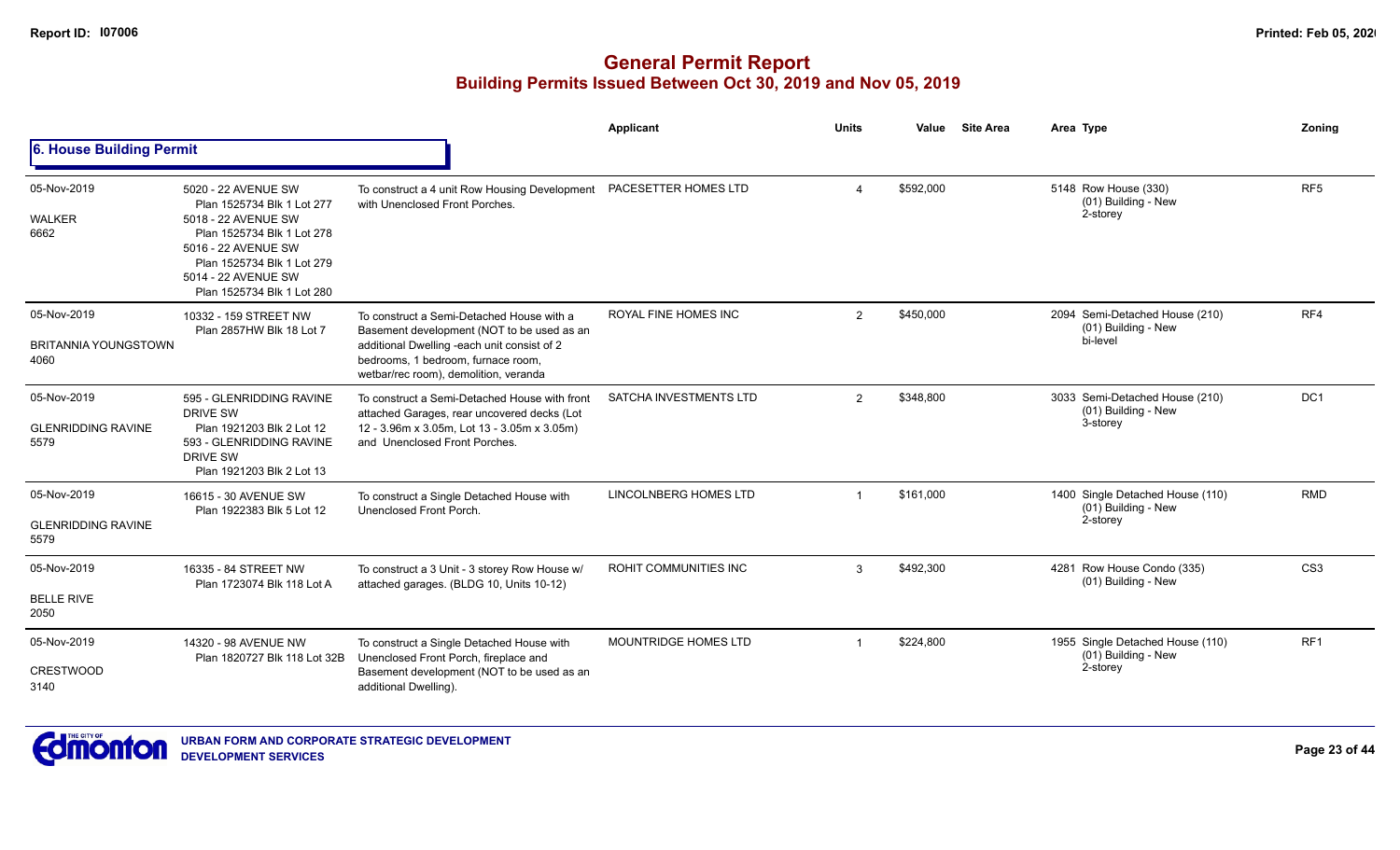|                                               |                                                   |                                                                                                                                                                                                  | <b>Applicant</b>             | <b>Units</b> | Value     | <b>Site Area</b> | Area Type                                                           | Zoning          |
|-----------------------------------------------|---------------------------------------------------|--------------------------------------------------------------------------------------------------------------------------------------------------------------------------------------------------|------------------------------|--------------|-----------|------------------|---------------------------------------------------------------------|-----------------|
| 6. House Building Permit                      |                                                   |                                                                                                                                                                                                  |                              |              |           |                  |                                                                     |                 |
| 05-Nov-2019<br>WALKER<br>6662                 | Plan 1723100 Blk 17 Lot 102                       | 2432 - WONNACOTT COURT SW To construct a Single Detached House with<br>front attached Garage, Unenclosed Front<br>Porch, rear uncovered deck (3.96m x 3.05m),<br>fireplace and walkout Basement. | URBAN EDGE HOMES LTD.        | -1           | \$272,800 |                  | 2372 Single Detached House (110)<br>(01) Building - New<br>2-storey | <b>RSL</b>      |
| 7. Other Misc. Building Permits               |                                                   |                                                                                                                                                                                                  |                              |              |           |                  |                                                                     |                 |
| 04-Nov-2019<br>CAPILANO<br>6061               | 10620 - 69 STREET NW<br>Plan 1843KS Blk 46 Lot 32 | To demolish a Single Detached House.                                                                                                                                                             | <b>MASON BUILT HOMES INC</b> | $-1$         | \$7,000   |                  | 1000 Single Detached House (110)<br>(99) Demolition                 | RF <sub>1</sub> |
| 04-Nov-2019<br>CAPILANO<br>6061               | 10620 - 69 STREET NW<br>Plan 1843KS Blk 46 Lot 32 | To demolish an Accessory Building (rear<br>detached Garage).                                                                                                                                     | <b>MASON BUILT HOMES INC</b> | $\mathbf 0$  | \$3,000   |                  | 400 Detached Garage (010)<br>(99) Demolition                        | RF1             |
| <b>Accessory Building Combo Permit</b>        |                                                   |                                                                                                                                                                                                  |                              |              |           |                  |                                                                     |                 |
| 30-Oct-2019<br><b>MONTROSE</b><br>2550        | 11826 - 59 STREET NW<br>Plan 1854HW Blk 7 Lot 22  | To construct an Accessory building (rear<br>detached Garage, 11.76m x 6.21m).                                                                                                                    | N/A                          | 0            | \$8,400   | 457              | Detached Garage (010)<br>$(01)$ New                                 | RF <sub>3</sub> |
| 30-Oct-2019<br><b>LAURIER HEIGHTS</b><br>3270 | 14520 - 84 AVENUE NW<br>Plan 1722027 Blk 6 Lot 40 | To construct an Accessory Structure (rear<br>detached Garage, 6.50m x 6.10m)                                                                                                                     | CORDOVA CONTRACTING INC      | $\mathbf{0}$ | \$4,900   | 335.54           | Detached Garage (010)<br>$(01)$ New                                 | RF1             |

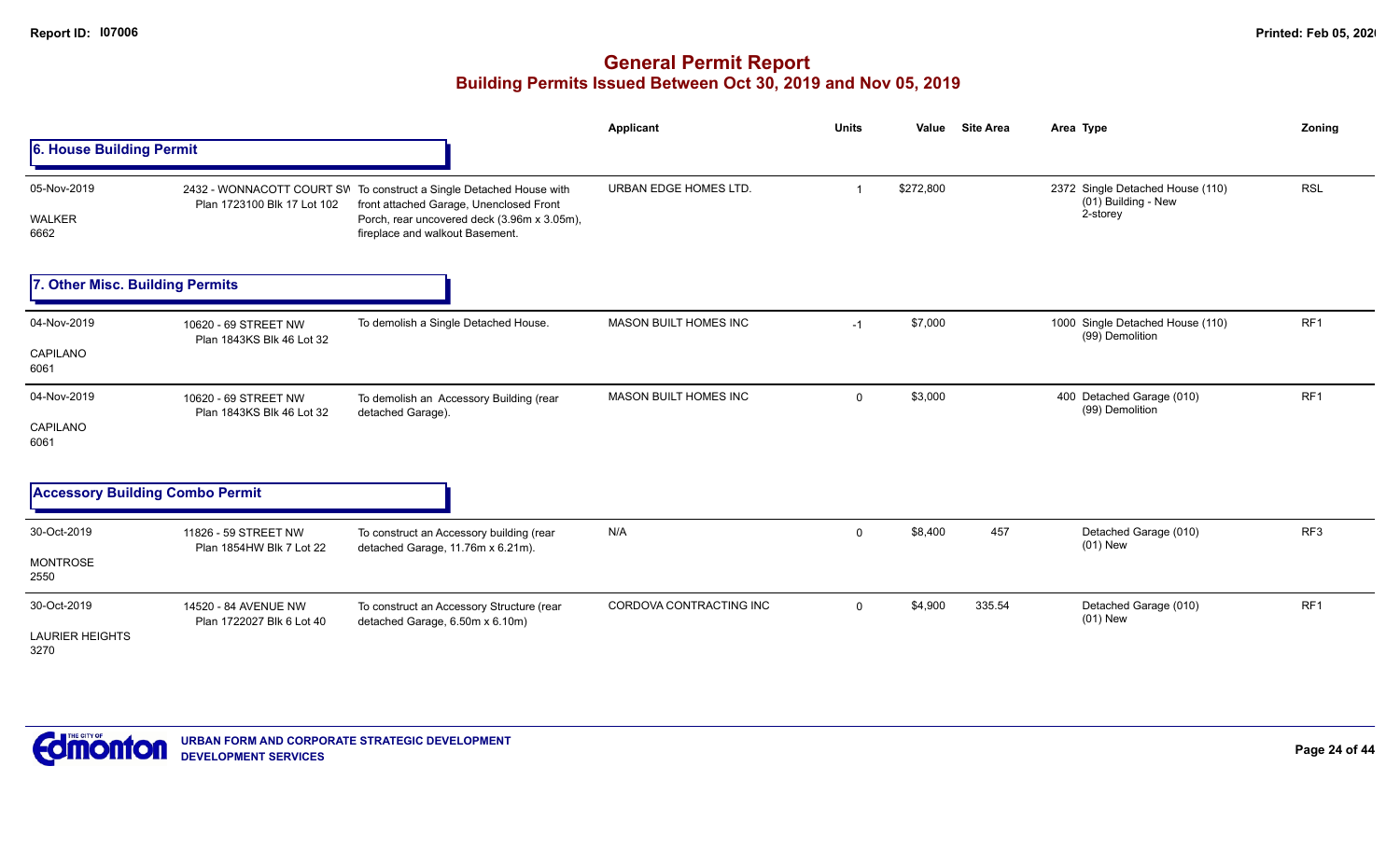# **General Permit Report Building Permits Issued Between Oct 30, 2019 and Nov 05, 2019**

|                                |                                                    |                                                                                              | <b>Applicant</b>                        | <b>Units</b> | <b>Site Area</b><br>Value | Area Type                                                         | Zoning          |
|--------------------------------|----------------------------------------------------|----------------------------------------------------------------------------------------------|-----------------------------------------|--------------|---------------------------|-------------------------------------------------------------------|-----------------|
| <b>Home Improvement Permit</b> |                                                    |                                                                                              |                                         |              |                           |                                                                   |                 |
| 30-Oct-2019                    | 10511 - 76 STREET NW<br>Plan 5515AE Blk 4 Lot 5    | To develop a Secondary Suite in the basement<br>of a Single Detached House, existing without | N/A                                     |              | \$5,000                   | Single Detached House (110)<br>(07) Add Suites to Single Dwelling | RF <sub>3</sub> |
| <b>FOREST HEIGHTS</b><br>6230  |                                                    | permits - 1 Bedroom, 1 Bathroom.                                                             |                                         |              |                           |                                                                   |                 |
| 30-Oct-2019                    | 10629 - 84 AVENUE NW<br>Plan I17 Blk 82 Lot 24     | To demolish a Single Detached House and<br>detached Garage.                                  | PHD HOMES LTD                           | $\mathbf 0$  | \$3,300                   | Detached Garage(010)<br>(99) Demolition                           | RA7             |
| <b>STRATHCONA</b><br>5480      |                                                    |                                                                                              |                                         |              |                           |                                                                   |                 |
| 30-Oct-2019                    | 10629 - 84 AVENUE NW<br>Plan I17 Blk 82 Lot 24     | To demolish a Single Detached House and<br>detached Garage.                                  | PHD HOMES LTD                           | $-1$         | \$6,400                   | Single Detached House (110)<br>(99) Demolition                    | RA7             |
| <b>STRATHCONA</b><br>5480      |                                                    |                                                                                              |                                         |              |                           |                                                                   |                 |
| 30-Oct-2019                    | 2311 - 82 STREET SW<br>Plan 1722014 Blk 62 Lot 103 | To construct a rear uncovered deck with<br>privacy screen to a Single Detached House         | <b>BROOKFIELD RESIDENTIAL PROPERTIE</b> | $\mathbf{0}$ | \$2,300                   | 9 Single Detached House (110)<br>(03) Deck Attached               | RF4             |
| <b>SUMMERSIDE</b><br>6213      |                                                    | (deck, 3.05m x 3.05m @ 1.9m in Height and<br>privacy screen @ 1.80m in Height).              |                                         |              |                           |                                                                   |                 |
| 01-Nov-2019                    | 14811 - 80 STREET NW<br>Plan 6143NY Blk 23 Lot 17  | To demolish a Single Detached House and rear<br>detached Garage.                             | FX HOMES INC                            | $\mathbf 0$  | \$3,400                   | Detached Garage(010)<br>(99) Demolition                           | RF <sub>1</sub> |
| <b>KILKENNY</b><br>2410        |                                                    |                                                                                              |                                         |              |                           |                                                                   |                 |
| 01-Nov-2019                    | 14811 - 80 STREET NW                               | To demolish a Single Detached House and rear<br>detached Garage.                             | FX HOMES INC                            | $-1$         | \$6,500                   | Single Detached House (110)<br>(99) Demolition                    | RF <sub>1</sub> |
| <b>KILKENNY</b><br>2410        | Plan 6143NY Blk 23 Lot 17                          |                                                                                              |                                         |              |                           |                                                                   |                 |
| 31-Oct-2019                    | 7003 - SUMMERSIDE GRANDE<br><b>BOULEVARD SW</b>    | To construct an Accessory Building (detached<br>Garage, 9.45 m x 7.62 m).                    | N/A                                     | $\mathbf 0$  | \$11,600                  | 72 Detached Garage (010)<br>(01) Building - New                   | <b>RPL</b>      |
| <b>SUMMERSIDE</b><br>6213      | Plan 1521441 Blk 31 Lot 36                         |                                                                                              |                                         |              |                           |                                                                   |                 |



**Page 25 of 44**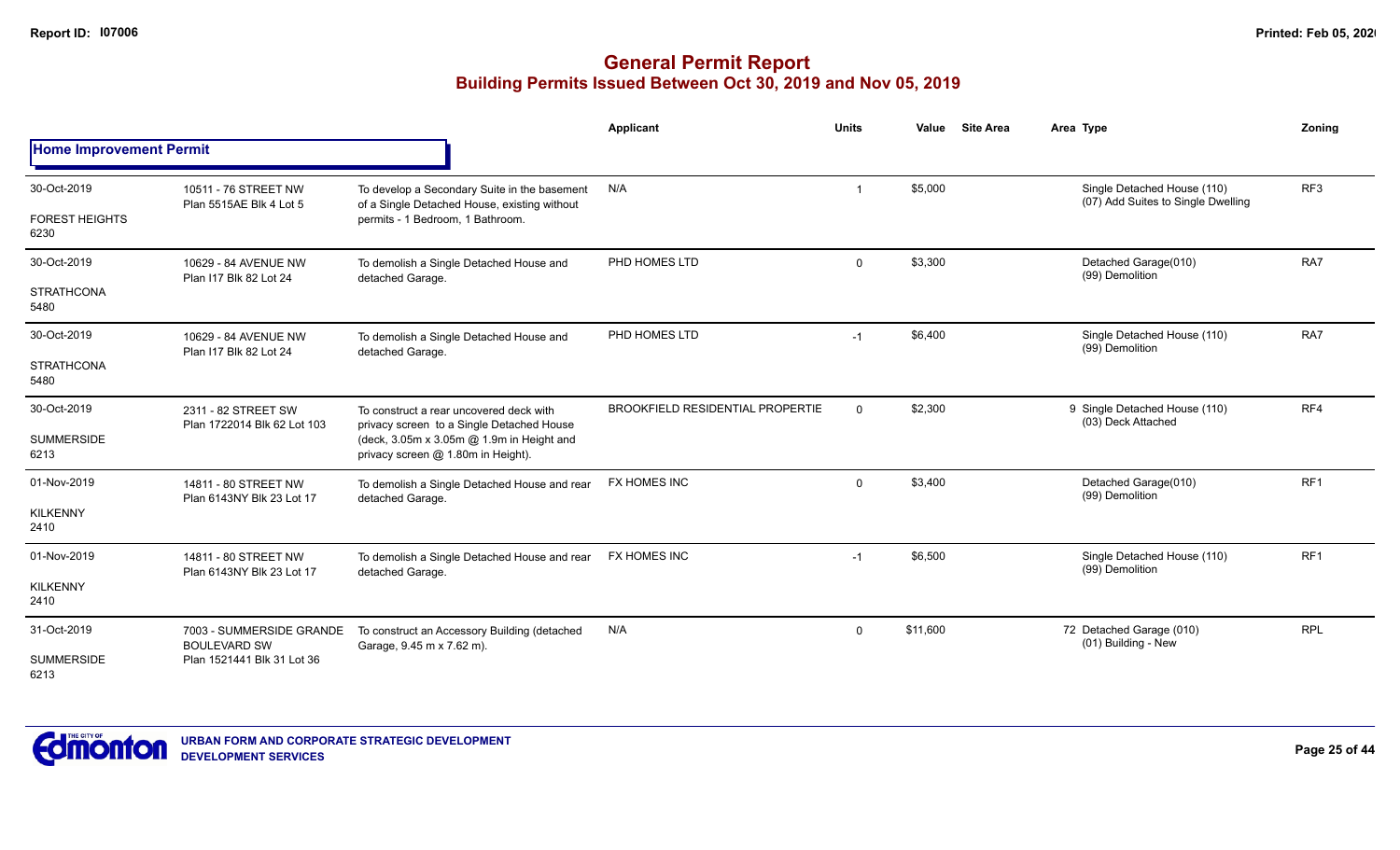|                                         |                                                    |                                                                                                                                                                                                                                                                                                        | Applicant | <b>Units</b> | <b>Site Area</b><br>Value | Area Type                                                | Zoning          |
|-----------------------------------------|----------------------------------------------------|--------------------------------------------------------------------------------------------------------------------------------------------------------------------------------------------------------------------------------------------------------------------------------------------------------|-----------|--------------|---------------------------|----------------------------------------------------------|-----------------|
| <b>Home Improvement Permit</b>          |                                                    |                                                                                                                                                                                                                                                                                                        |           |              |                           |                                                          |                 |
| 31-Oct-2019<br><b>GARIEPY</b><br>4160   | 17620 - 57 AVENUE NW<br>Plan 7921041 Blk 10 Lot 26 | To construct a front addition and interior<br>alterations to a Single Detached House (3rd<br>level, add 2 bedrooms, 2 bathrooms: 1st and<br>2nd levels, extend living room and new front<br>entrance; basement, extend foundation and add<br>bonus room, NOT to be used as an additional<br>Dwelling). | N/A       | $\mathbf 0$  | \$85,000                  | Single Detached House (110)<br>(02) Addition             | RF <sub>1</sub> |
| 31-Oct-2019<br><b>GARIEPY</b><br>4160   | 17620 - 57 AVENUE NW<br>Plan 7921041 Blk 10 Lot 26 | To construct a front addition and interior<br>alterations to a Single Detached House (3rd<br>level, add 2 bedrooms, 2 bathrooms: 1st and<br>2nd levels, extend living room and new front<br>entrance; basement, extend foundation and add<br>bonus room. NOT to be used as an additional<br>Dwelling). | N/A       | 0            |                           | Single Detached House (110)<br>(03) Interior Alterations | RF1             |
| 04-Nov-2019<br><b>YORK</b><br>2720      | 6131 - 138 AVENUE NW<br>Plan 5631MC Blk 5 Lot 71   | To construct an addition to a Single Detached<br>House (enclosed rear deck, 7.0 m x 4.0 m)                                                                                                                                                                                                             | N/A       | 0            |                           | Single Detached House (110)<br>(02) Addition             | RF <sub>1</sub> |
| 30-Oct-2019<br><b>EKOTA</b><br>6200     | 7350 - 18 AVENUE NW<br>Plan 5262TR Blk 24 Lot 38   | To construct an addition (rear partially covered<br>deck, 5.26m x 3.96m @ 0.76m in Height) and to<br>install a Hot Tub to a Single Detached House.                                                                                                                                                     | N/A       | $\mathbf 0$  |                           | Single Detached House (110)<br>(02) Addition             | RF1             |
| 30-Oct-2019<br><b>EKOTA</b><br>6200     | 7350 - 18 AVENUE NW<br>Plan 5262TR Blk 24 Lot 38   | To construct an addition (rear partially covered<br>deck, 5.26m x 3.96m @ 0.76m in Height) and to<br>install a Hot Tub to a Single Detached House.                                                                                                                                                     | N/A       | $\mathbf 0$  | \$5,200                   | Single Detached House (110)<br>$(14)$ Hot Tub            | RF1             |
| 30-Oct-2019<br><b>ELLERSLIE</b><br>6211 | 7928 - 3 AVENUE SW<br>Plan 0325189 Blk 14 Lot 53   | To install a Hot Tub (2.16m x 2.18m).                                                                                                                                                                                                                                                                  | N/A       | $\mathbf 0$  | \$5,200                   | Single Detached House (110)<br>$(14)$ Hot Tub            | <b>RSL</b>      |

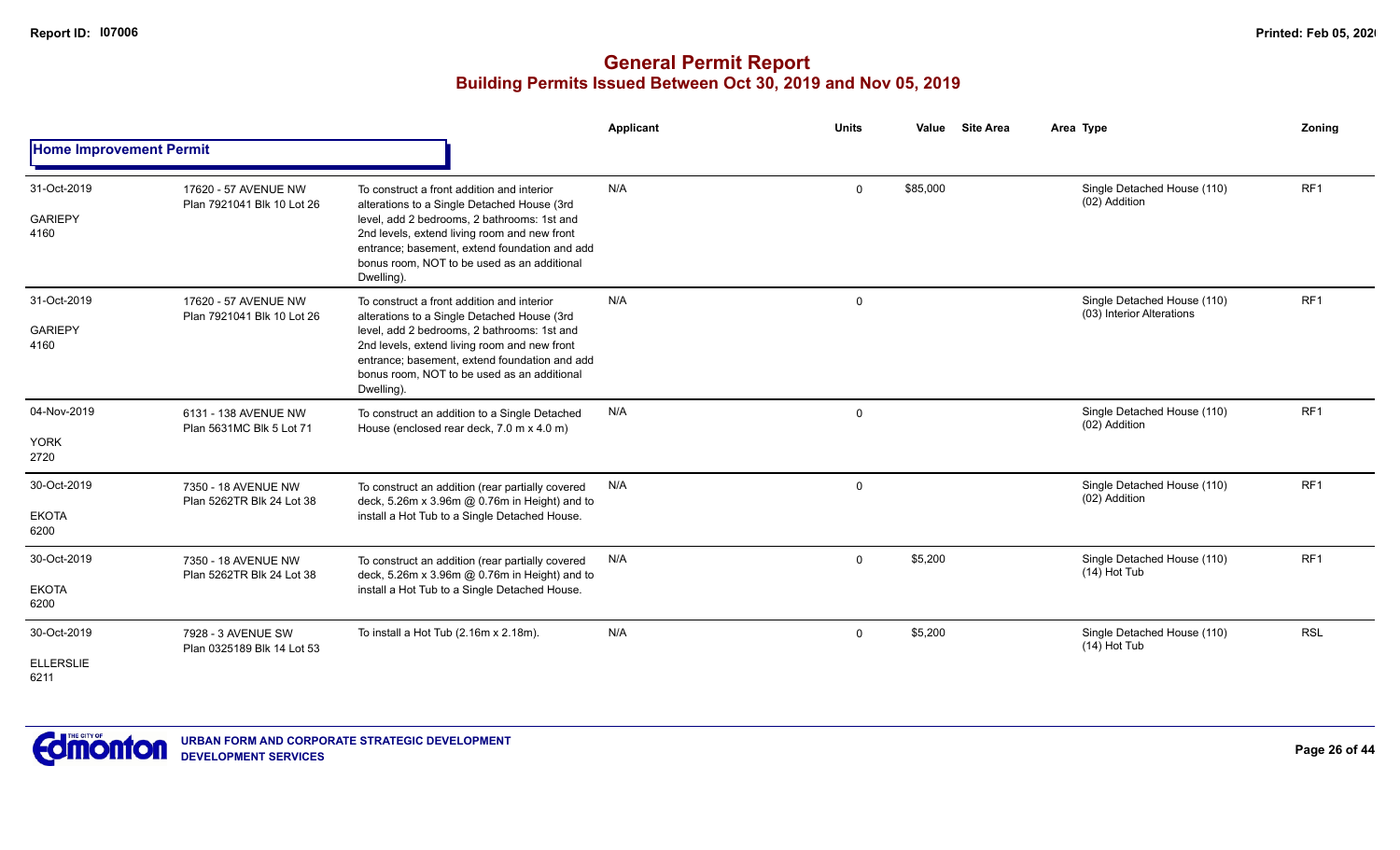|                                                            |                                                                      |                                                                                                                                                                                                                                                                                                                      | Applicant                                                  | <b>Units</b> | Value    | <b>Site Area</b> | Area Type                                                         | Zoning          |
|------------------------------------------------------------|----------------------------------------------------------------------|----------------------------------------------------------------------------------------------------------------------------------------------------------------------------------------------------------------------------------------------------------------------------------------------------------------------|------------------------------------------------------------|--------------|----------|------------------|-------------------------------------------------------------------|-----------------|
| <b>Home Improvement Permit</b>                             |                                                                      |                                                                                                                                                                                                                                                                                                                      |                                                            |              |          |                  |                                                                   |                 |
| 31-Oct-2019<br><b>ASPEN GARDENS</b><br>5020                | Plan 6773MC Blk 14 Lot 21                                            | 3915 - ASPEN DRIVE WEST NW To construct exterior alterations (add rear roof<br>overhang), erect a Privacy Screening @ 1.85m<br>in Height on an existing rear uncovered deck<br>abutting 3919 Aspen Drive West, and to<br>construct a rear addition (Basement addition,<br>3.35m x 3.25m) to a Single Detached House. | <b>GRAPHTEC DESIGN &amp; CONSULTING INC</b>                | $\Omega$     |          |                  | Single Detached House (110)<br>(03) Exterior Alterations          | RF <sub>1</sub> |
| 30-Oct-2019<br><b>HIGHLANDS</b><br>2330                    | 11204 - 61 STREET NW<br>Plan 3642AJ Blk 12 Lot 16                    | To develop a Secondary Suite in the Basement<br>of a Single Detached House (Existing Suite -<br>2014) (2 Bedroom, 1 Bathroom, Kitchen, Living,<br>Shared laundry and utility room).                                                                                                                                  | N/A                                                        |              | \$1,000  |                  | Single Detached House (110)<br>(07) Add Suites to Single Dwelling | RF <sub>1</sub> |
| 04-Nov-2019<br>THE ORCHARDS AT<br><b>ELLERSLIE</b><br>6216 | 303 - ORCHARDS BOULEVARD<br>SW<br>Plan 1822472 Blk 22 Lot 14         | To construct an Accessory Building (detached<br>Garage (11.58m x 6.1m)).                                                                                                                                                                                                                                             | FIVE STAR HOMES INC                                        | $\Omega$     | \$11,400 |                  | 71 Detached Garage (010)<br>(01) Building - New                   | RF4, RF4        |
| 30-Oct-2019<br><b>CHARLESWORTH</b><br>6661                 | 5812 - 7 AVENUE SW<br>Plan 0626294 Blk 6 Lot 54                      | To construct a rear uncovered deck with<br>Privacy Screen to a Single Detached House<br>(deck, irregular shape, 6.55m x 3.76m @ 0.7m<br>in Height and privacy screen @ 1.83m in<br>Height).                                                                                                                          | N/A                                                        | $\Omega$     | \$4,500  |                  | 18 Single Detached House (110)<br>(03) Deck Attached              | <b>RSL</b>      |
| 30-Oct-2019<br>KING EDWARD PARK<br>6360                    | 8950 - 78 AVENUE NW<br>Plan 3812HW Blk 9 Lot 3                       | To demolish an Accessory building (rear<br>detached Garage).                                                                                                                                                                                                                                                         | <b>CONTACT RENOVATIONS &amp;</b><br><b>MAINTENANCE LTD</b> | $\Omega$     | \$3,400  |                  | Detached Garage(010)<br>(99) Demolition                           | RF <sub>3</sub> |
| 01-Nov-2019<br><b>PARKVIEW</b><br>3330                     | 12B - VALLEYVIEW CRESCENT<br><b>NW</b><br>Plan 1820775 Blk 9 Lot 19A | To construct an Accessory Building (addition To<br>Existing Accessory Building, 9.14m x 6.71m).                                                                                                                                                                                                                      | <b>NOVESTA HOMES LTD</b>                                   | $\Omega$     | \$0      |                  | 62 Addition To Existing Accessory Building<br>(01) Building - New | RF <sub>1</sub> |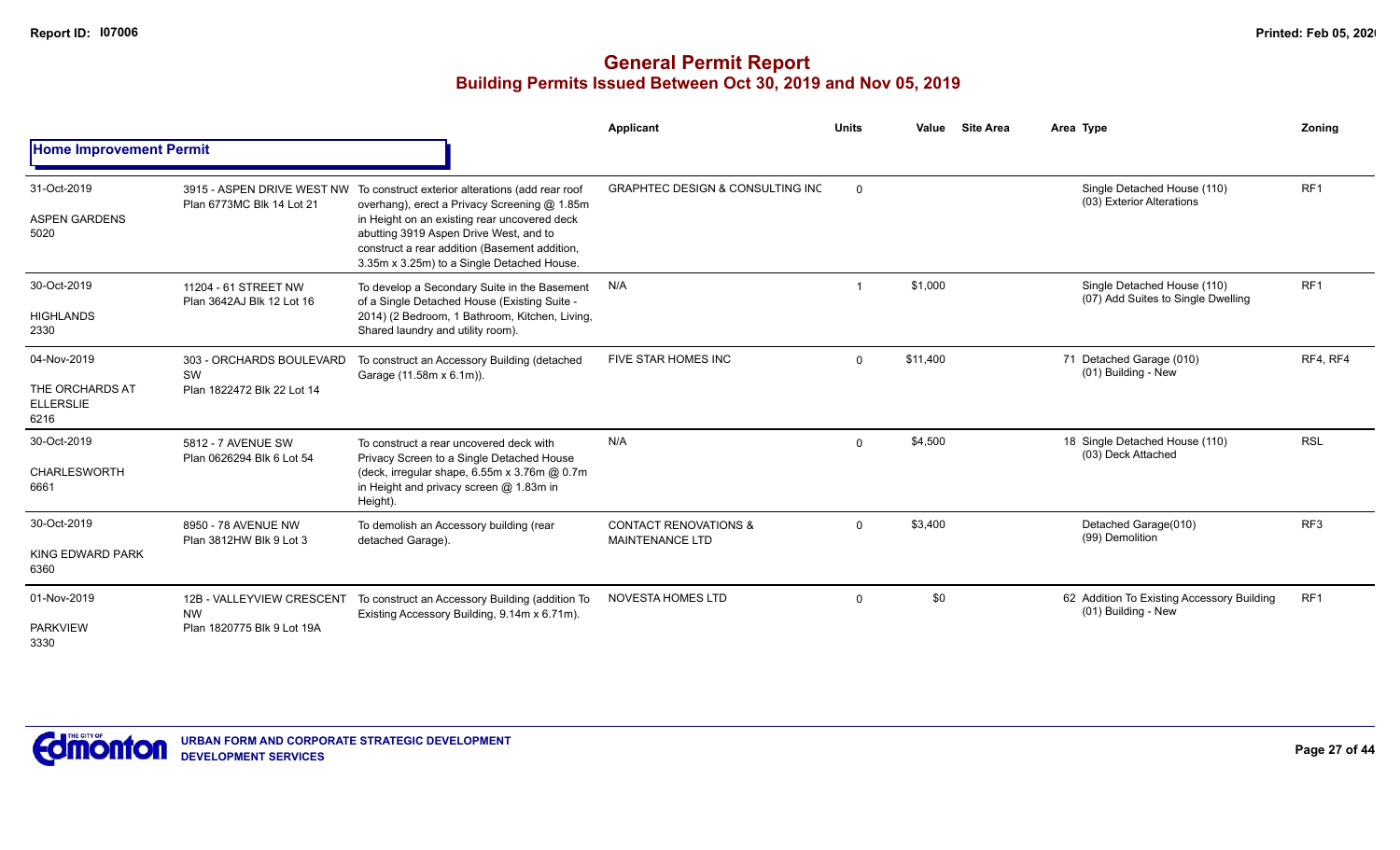|                                |                                                                                                                                                                                                                                                                                                                                                                                                                 |                                                                                                  | Applicant                              | <b>Units</b>   | Value    | <b>Site Area</b> | Area Type                                                           | <b>Zoning</b>   |
|--------------------------------|-----------------------------------------------------------------------------------------------------------------------------------------------------------------------------------------------------------------------------------------------------------------------------------------------------------------------------------------------------------------------------------------------------------------|--------------------------------------------------------------------------------------------------|----------------------------------------|----------------|----------|------------------|---------------------------------------------------------------------|-----------------|
| <b>Home Improvement Permit</b> |                                                                                                                                                                                                                                                                                                                                                                                                                 |                                                                                                  |                                        |                |          |                  |                                                                     |                 |
| 01-Nov-2019                    | 1809 - 65 STREET NW                                                                                                                                                                                                                                                                                                                                                                                             | To construct a rear uncovered deck to a Single                                                   | N/A                                    | $\mathbf 0$    | \$2,700  |                  | 11 Single Detached House (110)<br>(03) Deck Attached                | RF <sub>1</sub> |
| <b>MEYOKUMIN</b><br>6460       | Detached House (2.21m x 4.85m @ 1.39m in<br>Plan 7721181 Blk 16 Lot 61<br>Height).<br>9802 - 160 STREET NW<br>Plan 2106HW Blk 17 Lot 16<br>detached Garage.<br>9802 - 160 STREET NW<br>Plan 2106HW Blk 17 Lot 16<br>detached Garage.<br>10826 - 84 AVENUE NW<br>Plan N4000R Blk 178 Lot 8<br>of a Single Detached House.<br>Laundry, and 1 Bath)<br>98 - WOLF CRESCENT NW<br>Plan 4697TR Blk 9 Lot 18<br>roof). |                                                                                                  |                                        |                |          |                  |                                                                     |                 |
| 30-Oct-2019                    |                                                                                                                                                                                                                                                                                                                                                                                                                 | To demolish a Single Detached House and                                                          | LIBERTY PALACE DEVELOPMENTS LTD        | $\Omega$       | \$3,400  |                  | Detached Garage(010)<br>(99) Demolition                             | RF <sub>1</sub> |
| <b>GLENWOOD</b><br>4180        |                                                                                                                                                                                                                                                                                                                                                                                                                 |                                                                                                  |                                        |                |          |                  |                                                                     |                 |
| 30-Oct-2019                    |                                                                                                                                                                                                                                                                                                                                                                                                                 | To demolish a Single Detached House and                                                          | LIBERTY PALACE DEVELOPMENTS LTD        | $-1$           | \$6,500  |                  | Single Detached House (110)<br>(99) Demolition                      | RF <sub>1</sub> |
| <b>GLENWOOD</b><br>4180        |                                                                                                                                                                                                                                                                                                                                                                                                                 |                                                                                                  |                                        |                |          |                  |                                                                     |                 |
| 30-Oct-2019                    |                                                                                                                                                                                                                                                                                                                                                                                                                 | To develop a Secondary Suite in the Basement                                                     | ALBERTALINE MASTER CONTRACTING<br>LTD. | $\overline{1}$ | \$12,000 |                  | Single Detached House (110)<br>(07) Add Suites to Single Dwelling   | RA7             |
| <b>GARNEAU</b><br>5200         |                                                                                                                                                                                                                                                                                                                                                                                                                 | (2 Bedrooms, 1 Mechanical room, 1 Kitchen, 1                                                     |                                        |                |          |                  |                                                                     |                 |
| 31-Oct-2019                    |                                                                                                                                                                                                                                                                                                                                                                                                                 | To construct an addition to a Single Detached<br>House (second storey addition above the front   | N/A                                    | $\Omega$       | \$16,500 |                  | Single Detached House (110)<br>(02) Addition                        | RF1             |
| <b>WESTRIDGE</b><br>4610       |                                                                                                                                                                                                                                                                                                                                                                                                                 | attached Garage), and to construct exterior<br>alteration (to replace the existing roof with new |                                        |                |          |                  |                                                                     |                 |
| 01-Nov-2019                    | 7488 - CREIGHTON PLACE SW                                                                                                                                                                                                                                                                                                                                                                                       | To develop a Secondary Suite in the Basement<br>of a Semi-Detached House. 1 Bedroom. 1           | N/A                                    | $\overline{1}$ | \$40,000 |                  | 572 Semi-Detached House (210)<br>(07) Add Suites to Single Dwelling | <b>RMD</b>      |
| <b>CHAPPELLE AREA</b><br>5462  | Plan 1721785 Blk 10 Lot 61                                                                                                                                                                                                                                                                                                                                                                                      | Family Room, 1 Bathroom, 1 Mech Room                                                             |                                        |                |          |                  |                                                                     |                 |
| 05-Nov-2019                    | 17432 - 9 AVENUE SW<br>Plan 1525626 Blk 1 Lot 232                                                                                                                                                                                                                                                                                                                                                               | To construct a exterior alterations to a Single<br>Detached House (pergola over uncovered deck   | N/A                                    | $\mathbf 0$    |          |                  | Single Detached House (110)<br>(02) Addition                        | DC1             |
| <b>WINDERMERE</b><br>5570      |                                                                                                                                                                                                                                                                                                                                                                                                                 | $6.72m \times 3.97m$                                                                             |                                        |                |          |                  |                                                                     |                 |

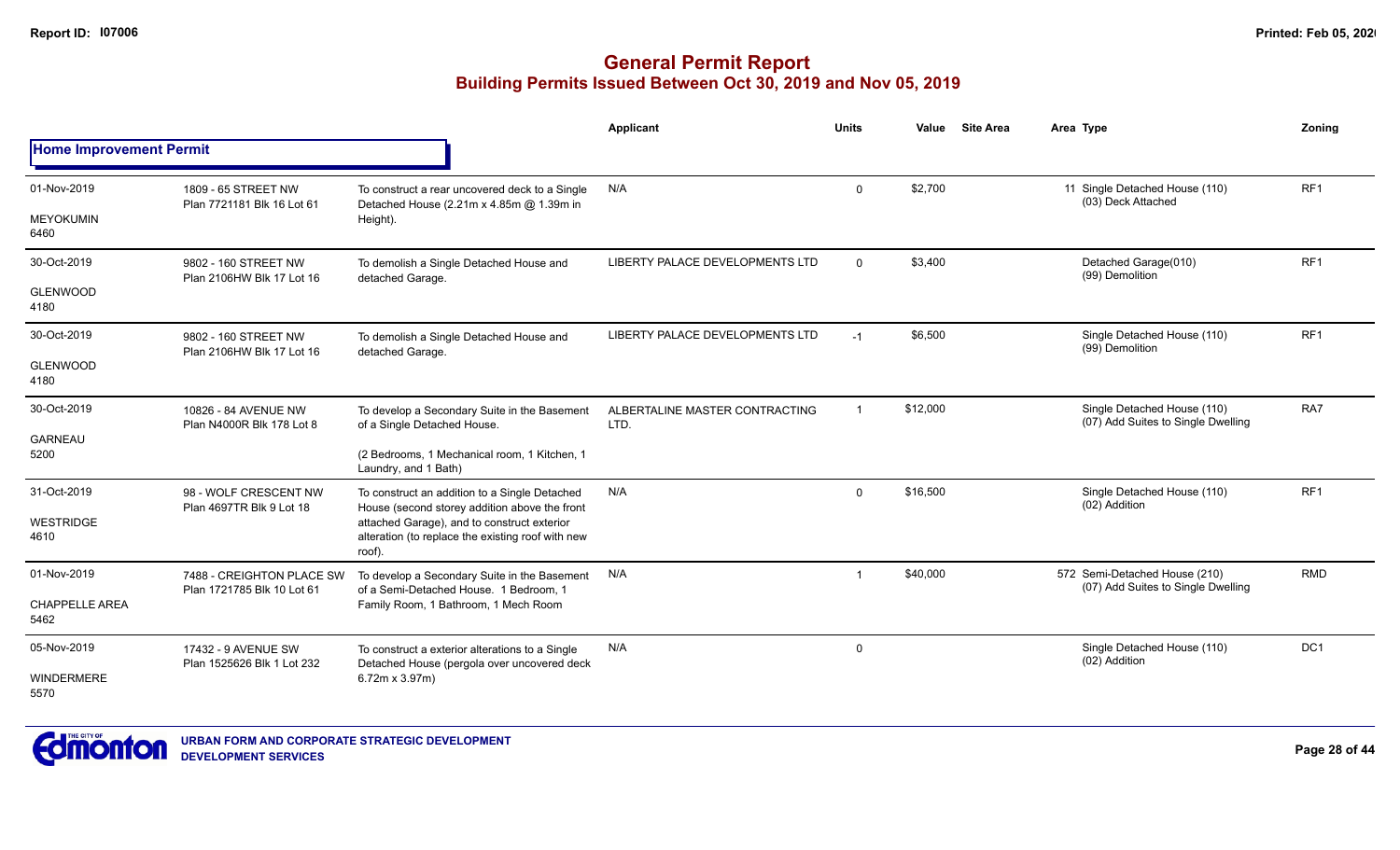|                                              |                                                         |                                                                                                                           | <b>Applicant</b>                        | <b>Units</b>   | Value    | <b>Site Area</b> | Area Type                                                | Zonina          |
|----------------------------------------------|---------------------------------------------------------|---------------------------------------------------------------------------------------------------------------------------|-----------------------------------------|----------------|----------|------------------|----------------------------------------------------------|-----------------|
| <b>Home Improvement Permit</b>               |                                                         |                                                                                                                           |                                         |                |          |                  |                                                          |                 |
| 30-Oct-2019<br><b>BONNIE DOON</b><br>6040    | 9011 - 91 STREET NW<br>Plan 703HW Lot C                 | To construct exterior and interior alterations to a<br>Single Detached House (window changes and<br>kitchen renovations). | <b>REVINGTON RENOVATIONS</b>            | $\mathbf 0$    |          |                  | Single Detached House (110)<br>(03) Exterior Alterations | RF <sub>3</sub> |
| 30-Oct-2019<br><b>BONNIE DOON</b><br>6040    | 9011 - 91 STREET NW<br>Plan 703HW Lot C                 | To construct exterior and interior alterations to a<br>Single Detached House (window changes and<br>kitchen renovations). | <b>REVINGTON RENOVATIONS</b>            | $\overline{0}$ |          |                  | Single Detached House (110)<br>(03) Interior Alterations | RF <sub>3</sub> |
| 04-Nov-2019<br><b>DOVERCOURT</b><br>3170     | 13567 - 124B AVENUE NW<br>Plan 6013HW Blk 8 Lot 20      | To construct an Accessory Building (detached<br>Garage 8.53m x 7.92m) and to demolish a<br>detached Garage with carport.  | <b>RONNEX GARAGES</b>                   | $\mathbf 0$    | \$3,400  |                  | Detached Garage(010)<br>(99) Demolition                  | RF <sub>1</sub> |
| 04-Nov-2019<br><b>DOVERCOURT</b><br>3170     | 13567 - 124B AVENUE NW<br>Plan 6013HW Blk 8 Lot 20      | To construct an Accessory Building (detached<br>Garage 8.53m x 7.92m) and to demolish a<br>detached Garage with carport.  | <b>RONNEX GARAGES</b>                   | $\mathbf{0}$   | \$10,900 |                  | 68 Detached Garage (010)<br>(01) Building - New          | RF <sub>1</sub> |
| 30-Oct-2019<br><b>CHAPPELLE AREA</b><br>5462 | 4036 - CHAPPELLE GREEN SW<br>Plan 1720925 Blk 15 Lot 33 | To construct an Accessory Building (detached<br>Garage, 6.1m x 6.1m).                                                     | <b>BROOKFIELD RESIDENTIAL PROPERTIE</b> | $\Omega$       | \$6,000  |                  | 37 Detached Garage (010)<br>(01) Building - New          | <b>RPL</b>      |
| 05-Nov-2019<br><b>TWEDDLE PLACE</b><br>6760  | 8320 - 42 AVENUE NW<br>Plan 3100TR Blk 25 Lot 14        | To install a Hot Tub in the Side Yard of a Single<br>Detached House (2.30m x 2.30m), existing<br>without permits.         | N/A                                     | $\mathbf 0$    | \$5,200  |                  | Single Detached House (110)<br>$(14)$ Hot Tub            | RF <sub>1</sub> |
| 05-Nov-2019<br>LANSDOWNE<br>5260             | Plan 1922120 Blk 22 Lot 6C                              | 12446 - LANSDOWNE DRIVE NV To construct an Accessory Building (detached<br>Garage, 9.14m x 6.71m).                        | CANYON SPRING MASTER BUILDER INC        | $\Omega$       | \$9,900  |                  | 61 Detached Garage (010)<br>(01) Building - New          | RF <sub>1</sub> |

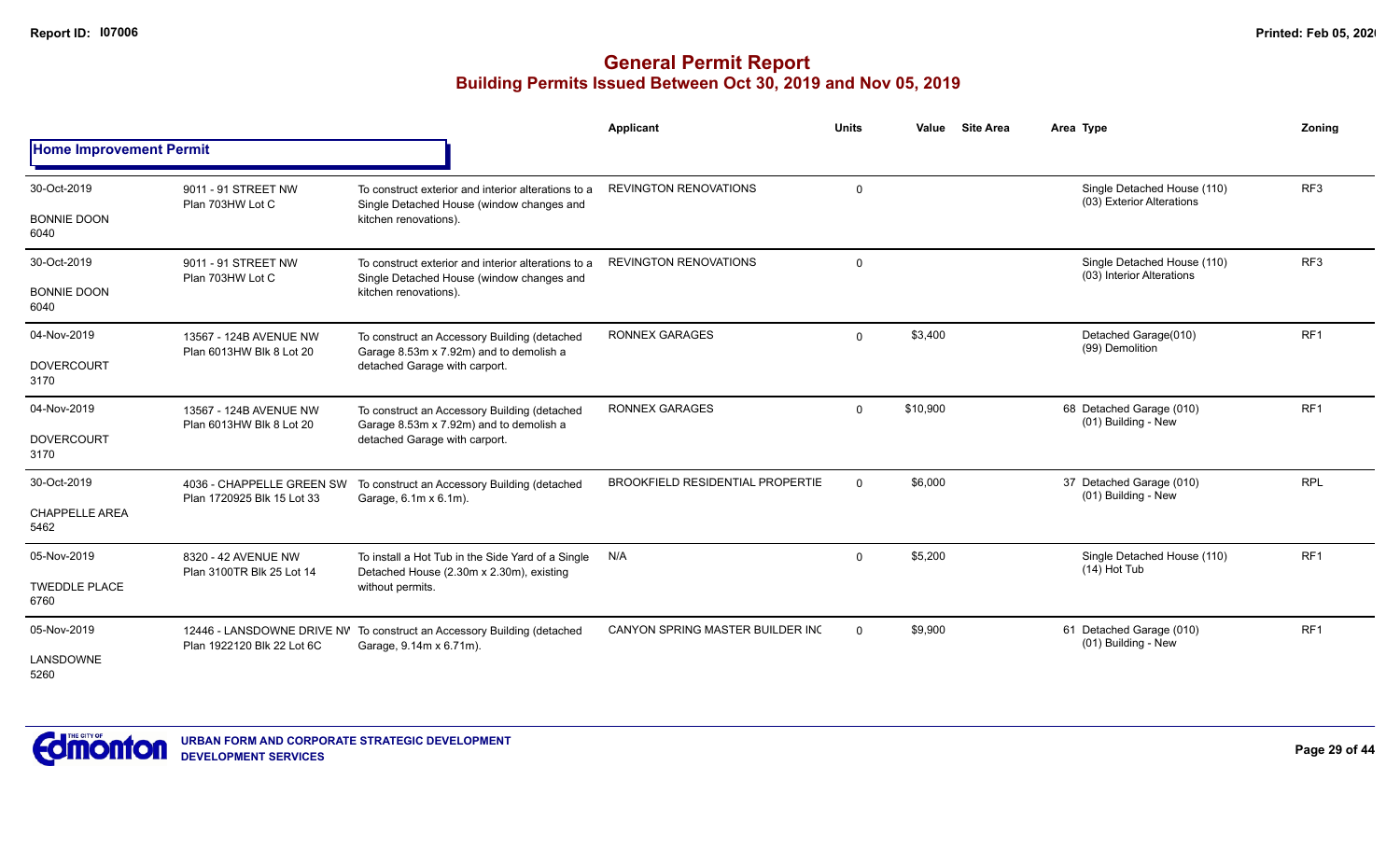|                                  |                                                      |                                                                                                                             | Applicant                   | <b>Units</b> | Value   | <b>Site Area</b>                                         | Area Type                                                         | Zoning          |
|----------------------------------|------------------------------------------------------|-----------------------------------------------------------------------------------------------------------------------------|-----------------------------|--------------|---------|----------------------------------------------------------|-------------------------------------------------------------------|-----------------|
| <b>Home Improvement Permit</b>   |                                                      |                                                                                                                             |                             |              |         |                                                          |                                                                   |                 |
| 04-Nov-2019<br><b>OZERNA</b>     | 15340 - 72A STREET NW<br>Plan 8920260 Blk 50 Lot 104 | To construct an addition to a Single Detached<br>House (rear veranda, 4.90m x 3.25m), existing<br>without permits.          | N/A                         | 0            |         |                                                          | Single Detached House (110)<br>(02) Addition                      | RF <sub>1</sub> |
| 2600                             |                                                      |                                                                                                                             |                             |              |         |                                                          |                                                                   |                 |
| 01-Nov-2019                      | 17916 - 94 AVENUE NW<br>Plan 7521610 Blk 39 Lot 14   | To construct an Accessory Building (addition to<br>Existing Accessory Building (6.14m x 2.4m)).                             | N/A                         | 0            | \$0     |                                                          | 15 Addition To Existing Accessory Building<br>(01) Building - New | RF1             |
| <b>BELMEAD</b><br>4040           |                                                      |                                                                                                                             |                             |              |         |                                                          |                                                                   |                 |
| 31-Oct-2019                      | 2335 - 70 STREET SW<br>Plan 1422948 Blk 59 Lot 3     | To construct an Accessory Building (detached<br>Garage, 6.10m x 6.10m).                                                     | N/A                         | $\mathbf 0$  | \$6,000 |                                                          | 37 Detached Garage (010)<br>(01) Building - New                   | <b>RPL</b>      |
| <b>SUMMERSIDE</b><br>6213        |                                                      |                                                                                                                             |                             |              |         |                                                          |                                                                   |                 |
| 05-Nov-2019                      | Plan 7822290 Blk 51 Lot 3                            | 15211 - RAMSAY CRESCENT NV To construct exterior and interior alterations to a<br>Single Detached House (new patio door and | <b>AQUARIAN RENOVATIONS</b> | $\mathbf 0$  |         | Single Detached House (110)<br>(03) Exterior Alterations | RF <sub>1</sub>                                                   |                 |
| <b>RAMSAY HEIGHTS</b><br>5340    |                                                      | new window on second Storey).                                                                                               |                             |              |         |                                                          |                                                                   |                 |
| 05040N6202819                    | Plan 7822290 Blk 51 Lot 3                            | 15211 - RAMSAY CRESCENT NV To construct exterior and interior alterations to a<br>Single Detached House (new patio door and | <b>AQUARIAN RENOVATIONS</b> | $\mathbf 0$  |         |                                                          | Single Detached House (110)<br>(03) Interior Alterations          | RF <sub>1</sub> |
| <b>RAMSAY HEIGHTS</b><br>5340    |                                                      | new window on second Storey).                                                                                               |                             |              |         |                                                          |                                                                   |                 |
| 31-Oct-2019                      | 9742 - 152 STREET NW                                 | To construct a rear uncovered deck with<br>Privacy Screens to a Single Detached House,                                      | N/A                         | $\Omega$     | \$4,300 |                                                          | 17 Single Detached House (110)<br>(03) Deck Attached              | RF <sub>1</sub> |
| <b>WEST JASPER PLACE</b><br>4580 | Plan 1722140 Blk 36 Lot 3A                           | (deck 5.17 m x 3.28 m x 1.14 m high and<br>privacy screens on both sides 1.83 m high),<br>existing without permits.         |                             |              |         |                                                          |                                                                   |                 |
| 01-Nov-2019                      | 14004 - 96 STREET NW<br>Plan 1294TR Blk 21 Lot 63    | To permit an Accessory Building (detached<br>Garage, 8.58 m x 6.73 m), existing without                                     | <b>PERMIT MASTERS</b>       | $\Omega$     | \$9,300 |                                                          | 58 Detached Garage (010)<br>(01) Building - New                   | RF <sub>1</sub> |
| <b>NORTHMOUNT</b><br>2580        |                                                      | permits.                                                                                                                    |                             |              |         |                                                          |                                                                   |                 |

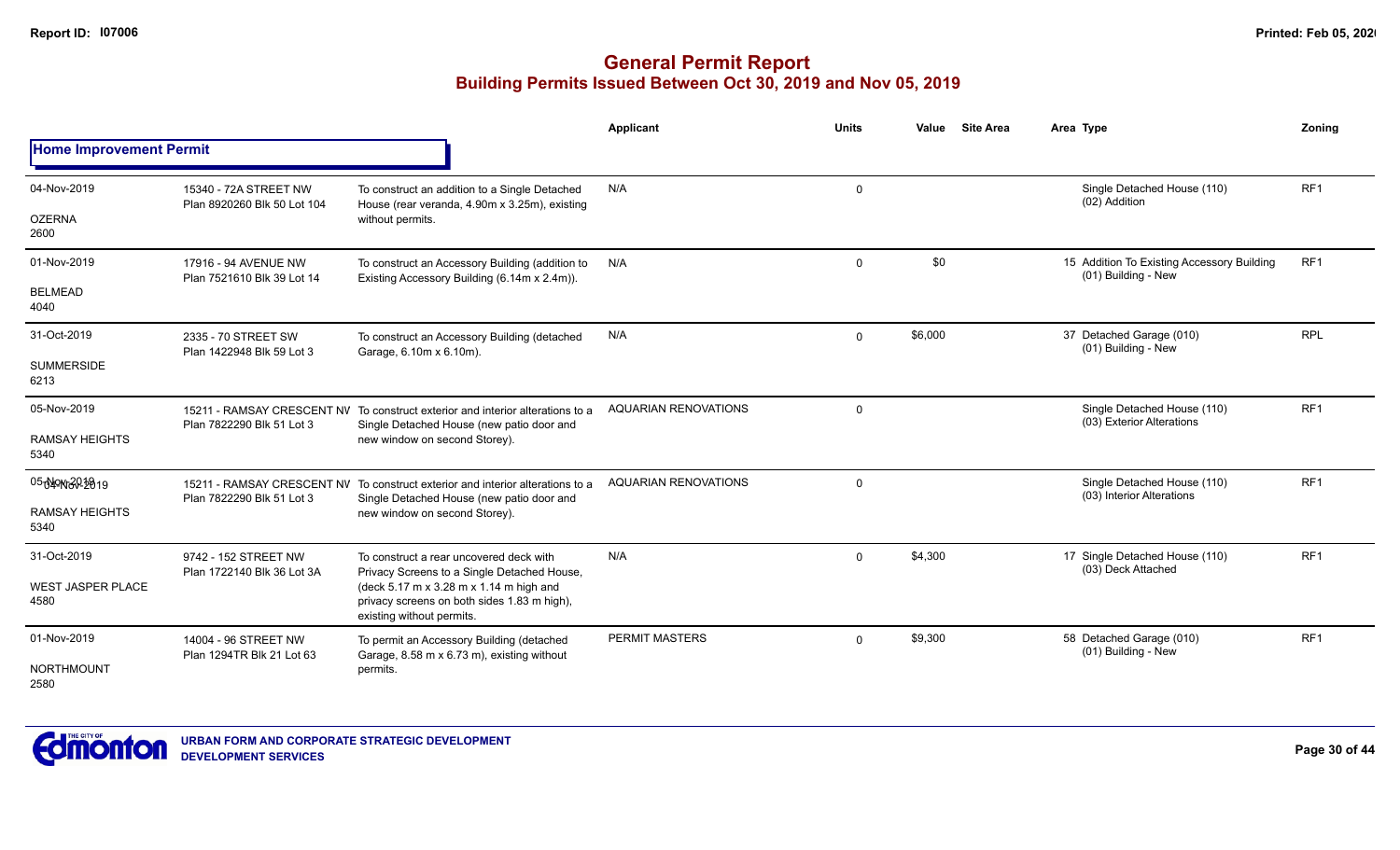|                                             |                                                             |                                                                                                                                                                                                                                                                                                                             | Applicant                                                   | <b>Units</b> | Value    | <b>Site Area</b> | Area Type                                                | Zoning          |
|---------------------------------------------|-------------------------------------------------------------|-----------------------------------------------------------------------------------------------------------------------------------------------------------------------------------------------------------------------------------------------------------------------------------------------------------------------------|-------------------------------------------------------------|--------------|----------|------------------|----------------------------------------------------------|-----------------|
| <b>Home Improvement Permit</b>              |                                                             |                                                                                                                                                                                                                                                                                                                             |                                                             |              |          |                  |                                                          |                 |
| 01-Nov-2019                                 | 10823 - 135 STREET NW<br>Plan 3751HW Blk 3A Lot 20          | To construct an Accessory building (detached<br>Garage, 7.32m x 4.88m).                                                                                                                                                                                                                                                     | N/A                                                         | $\mathbf 0$  | \$5,800  |                  | 36 Detached Garage (010)<br>(01) Building - New          | RF <sub>1</sub> |
| <b>NORTH GLENORA</b><br>3310                |                                                             |                                                                                                                                                                                                                                                                                                                             |                                                             |              |          |                  |                                                          |                 |
| 30-Oct-2019                                 | 3359 - HILTON CRESCENT NW<br>Plan 1223701 Blk 13 Lot 15     | To construct a rear uncovered deck to a Single<br>Detached House (5.18m x 3.66m @ 1.22m in                                                                                                                                                                                                                                  | N/A                                                         | $\mathbf 0$  | \$4,800  |                  | 19 Single Detached House (110)<br>(03) Deck Attached     | <b>RSL</b>      |
| THE HAMPTONS<br>4461                        |                                                             | Height).                                                                                                                                                                                                                                                                                                                    |                                                             |              |          |                  |                                                          |                 |
| 30-Oct-2019                                 | 147C - ROYAL ROAD NW<br>Condo Common Area (Plan             | To construct interior alterations to the main floor<br>(relocating kitchen) and basement (Basement                                                                                                                                                                                                                          | N/A                                                         | 0            |          |                  | Single Detached House (110)<br>(03) Exterior Alterations | DC <sub>2</sub> |
| <b>ROYAL GARDENS</b><br>5430                | 9023666)                                                    | development, NOT to be used as an additional<br>Dwelling) (1 Bedroom, 1 Rec Room, 1 Bath,<br>Mechanical, NO WET BAR, NO KITCHEN) and to<br>construct exterior alterations (adding Basement<br>window) to a Row House.                                                                                                       |                                                             |              |          |                  |                                                          |                 |
| 30-Oct-2019<br><b>ROYAL GARDENS</b><br>5430 | 147C - ROYAL ROAD NW<br>Condo Common Area (Plan<br>9023666) | To construct interior alterations to the main floor<br>(relocating kitchen) and basement (Basement<br>development, NOT to be used as an additional<br>Dwelling) (1 Bedroom, 1 Rec Room, 1 Bath,<br>Mechanical, NO WET BAR, NO KITCHEN) and to<br>construct exterior alterations (adding Basement<br>window) to a Row House. | N/A                                                         | $\mathbf 0$  |          |                  | Single Detached House (110)<br>(03) Interior Alterations | DC <sub>2</sub> |
| 30-Oct-2019                                 | 10816 - 43 AVENUE NW<br>Plan 1452TR Blk 13 Lot 62           | To construct a rear uncovered deck to a Single<br>Detached House (6.55m x 3.08m @ 0.7m in                                                                                                                                                                                                                                   | N/A                                                         | $\mathbf 0$  | \$5,100  |                  | 20 Single Detached House (110)<br>(03) Deck Attached     | RF <sub>1</sub> |
| <b>RIDEAU PARK</b><br>5360                  |                                                             | Height), existing without permits.                                                                                                                                                                                                                                                                                          |                                                             |              |          |                  |                                                          |                 |
| 05-Nov-2019                                 | 512 - BUCHANAN ROAD NW<br>Plan 8923294 Blk 122 Lot 49       | To construct an addition to a Single Detached<br>House (sunroom, 4.27m x 4.72m).                                                                                                                                                                                                                                            | RELAXED LIVING LTD O/A SUNSPACE B'<br><b>RELAXED LIVING</b> | $\mathbf 0$  | \$37,000 |                  | Single Detached House (110)<br>(02) Addition             | RF <sub>1</sub> |
| <b>BULYEA HEIGHTS</b><br>5100               |                                                             |                                                                                                                                                                                                                                                                                                                             |                                                             |              |          |                  |                                                          |                 |

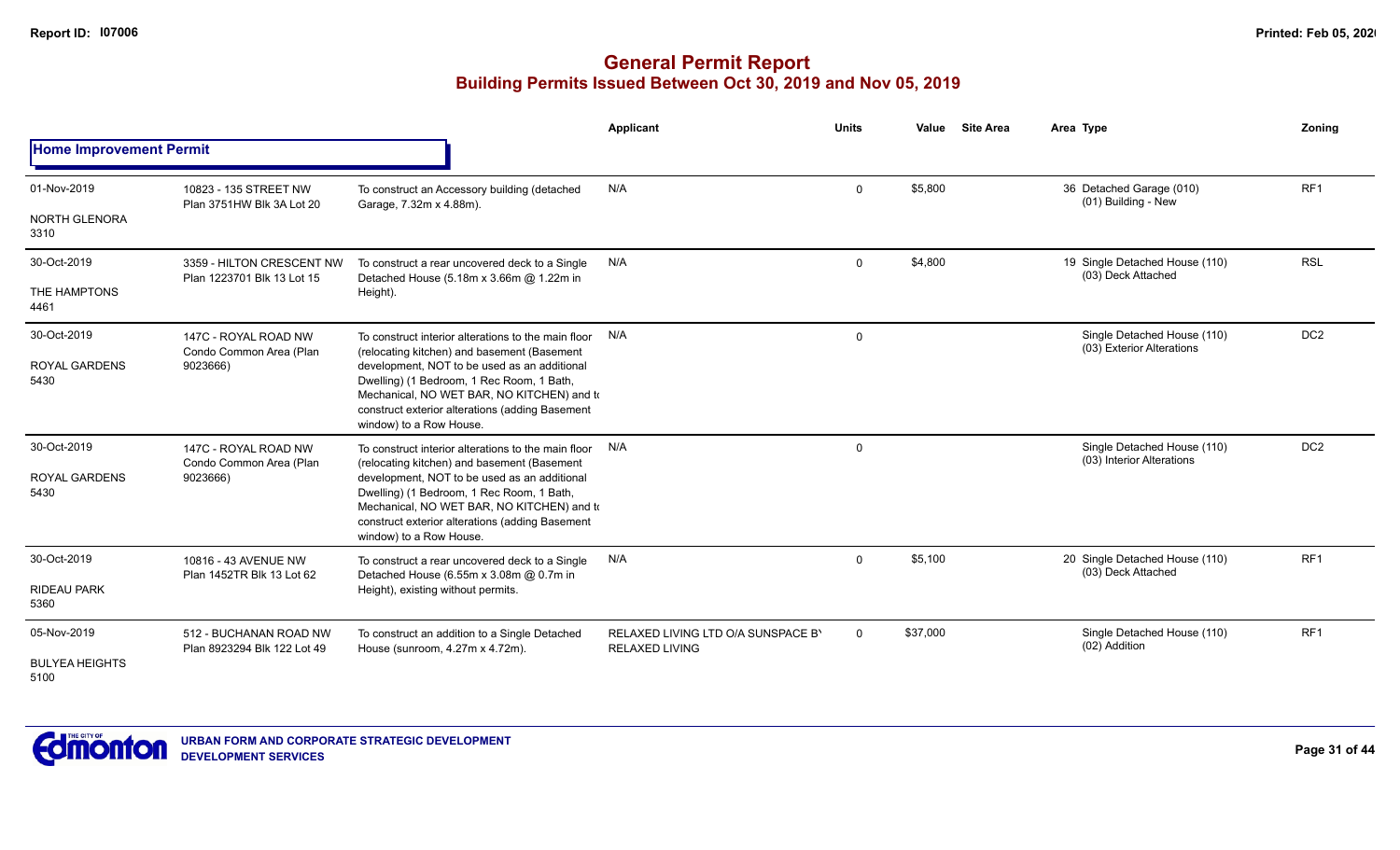|                                 |                                                    |                                                                                                 | Applicant                       | <b>Units</b>            | Value    | <b>Site Area</b> | Area Type                                                         | Zoning          |
|---------------------------------|----------------------------------------------------|-------------------------------------------------------------------------------------------------|---------------------------------|-------------------------|----------|------------------|-------------------------------------------------------------------|-----------------|
| <b>Home Improvement Permit</b>  |                                                    |                                                                                                 |                                 |                         |          |                  |                                                                   |                 |
| 30-Oct-2019                     | 1404 - 75 STREET SW<br>Plan 0525597 Blk 23 Lot 31B | To construct a rear uncovered deck (irregular                                                   | N/A                             | $\mathbf 0$             | \$6,100  |                  | 24 Semi-Detached House (210)<br>(03) Deck Attached                | RF4             |
| <b>SUMMERSIDE</b><br>6213       |                                                    | shape, 6.10m x 4.27m @ 0.86m in Height).                                                        |                                 |                         |          |                  |                                                                   |                 |
| 31-Oct-2019                     | 4011 - 171 AVENUE NW<br>Plan 1425758 Blk 13 Lot 21 | To construct a rear uncovered deck (8.53m x<br>3.05m @ 3.02m in Height).                        | <b>T &amp; J WEST HOMES LTD</b> | $\mathbf 0$             | \$6,500  |                  | 26 Single Detached House (110)<br>(03) Deck Attached              | <b>RSL</b>      |
| <b>CY BECKER</b><br>2611        |                                                    |                                                                                                 |                                 |                         |          |                  |                                                                   |                 |
| 31-Oct-2019                     | 10737 - 126 STREET NW<br>Plan RN22B Blk 45 Lot 3   | To construct a rear uncovered deck to a Single<br>Detached House (3.67m x 4.83m @ 1.10m in      | <b>TYBEN CONSTRUCTION CORP.</b> | $\mathbf{0}$            | \$4,500  |                  | 18 Single Detached House (110)<br>(03) Deck Attached              | DC <sub>1</sub> |
| <b>WESTMOUNT</b><br>3440        |                                                    | Height).                                                                                        |                                 |                         |          |                  |                                                                   |                 |
| 30-Oct-2019                     | 9307 - 173 STREET NW<br>Plan 7922118 Blk 27 Lot 19 | To develop a Secondary Suite to the Basement<br>of a Single Detached House (Existing Suite).    | N/A                             | $\overline{\mathbf{1}}$ | \$0      |                  | Single Detached House (110)<br>(07) Add Suites to Single Dwelling | RF <sub>1</sub> |
| <b>SUMMERLEA</b><br>4520        |                                                    |                                                                                                 |                                 |                         |          |                  |                                                                   |                 |
| 30-Oct-2019                     | 7812 - 141 STREET NW<br>Plan 5978KS Blk 20 Lot 33  | To construct interior alterations (Main Floor<br>renovation and moving interior wall to enlarge | <b>AQUARIAN RENOVATIONS</b>     | $\mathbf 0$             | \$5,000  |                  | Single Detached House (110)<br>(03) Interior Alterations          | RF <sub>1</sub> |
| <b>LAURIER HEIGHTS</b><br>3270  |                                                    | master bedroom).                                                                                |                                 |                         |          |                  |                                                                   |                 |
| 31-Oct-2019                     | 2834 - LAKESIDE CLOSE NW                           | To construct an Accessory Building (shed,<br>$6.09m \times 3.05m$ ).                            | CHASE CUSTOM CONSTRUCTION       | $\Omega$                | \$0      |                  | Shed (040)<br>(01) Building - New                                 | RMH, RMH        |
| <b>WESTVIEW VILLAGE</b><br>4620 | Plan 0627961 Blk 1 Lot 7                           |                                                                                                 |                                 |                         |          |                  |                                                                   |                 |
| 05-Nov-2019                     | 7606 - 75 STREET NW                                | To develop a Secondary Suite in the Basement<br>of a Semi-detached House (New Suite, 3          | N/A                             | -1                      | \$40,000 |                  | Semi-Detached House (210)<br>(07) Add Suites to Single Dwelling   | RF <sub>3</sub> |
| <b>KING EDWARD PARK</b><br>6360 | Plan 4456NY Blk 57 Lot 20A                         | Bedrooms, 1 Mech Room, 1 Bathroom, 1 Living<br>Room, 1 Kitchen.).                               |                                 |                         |          |                  |                                                                   |                 |

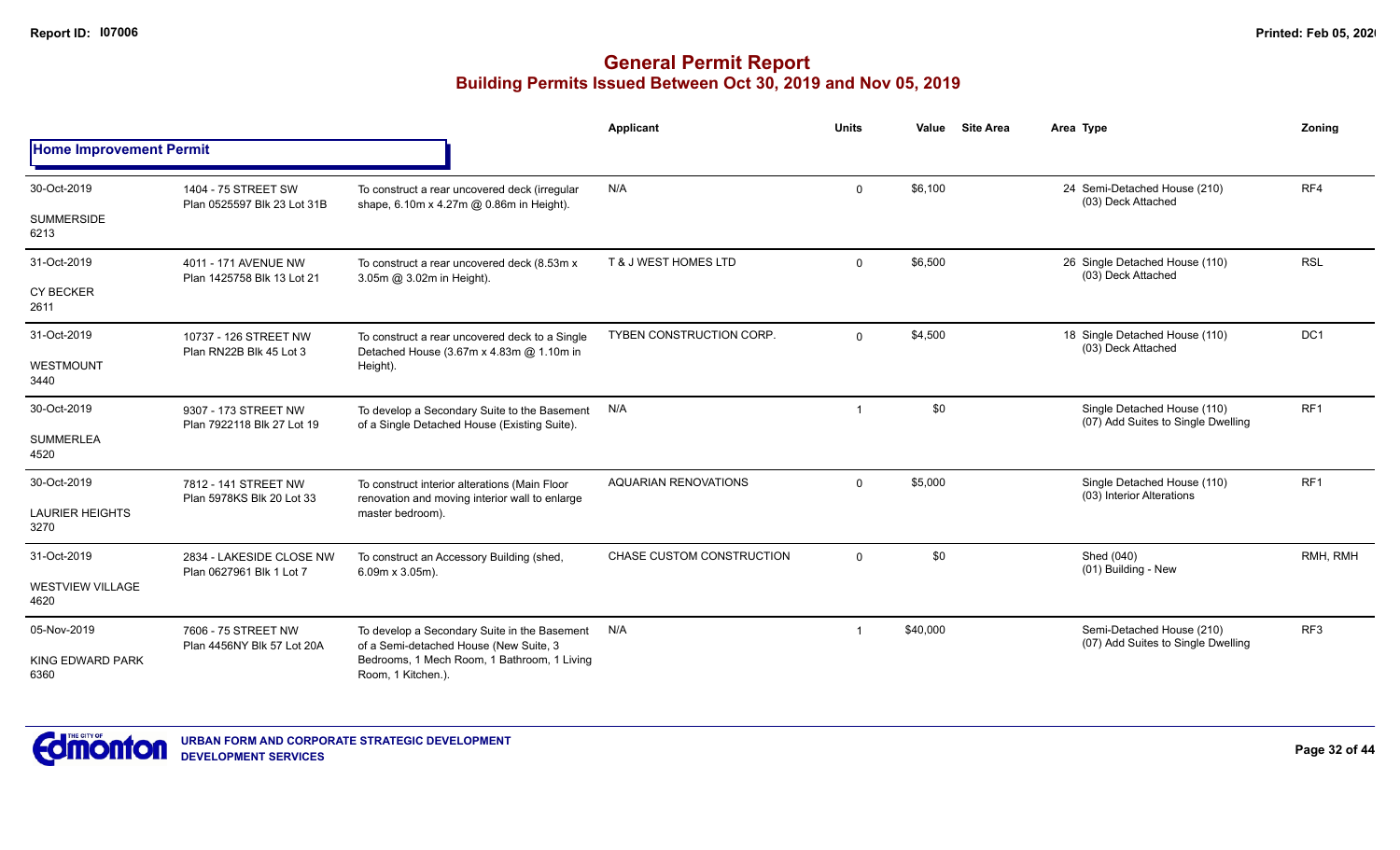|                                             |                                                                                                                                                                                                                                                                            |                                                                                                                       | Applicant                       | <b>Units</b> | Value    | <b>Site Area</b> | Area Type                                                | Zonina      |
|---------------------------------------------|----------------------------------------------------------------------------------------------------------------------------------------------------------------------------------------------------------------------------------------------------------------------------|-----------------------------------------------------------------------------------------------------------------------|---------------------------------|--------------|----------|------------------|----------------------------------------------------------|-------------|
| <b>Home Improvement Permit</b>              |                                                                                                                                                                                                                                                                            |                                                                                                                       |                                 |              |          |                  |                                                          |             |
| 04-Nov-2019                                 | 9715 - 221 STREET NW                                                                                                                                                                                                                                                       | To construct a rear uncovered deck to a Single<br>Detached House (L-shaped, 6.71m x 5.79m @                           | N/A                             | $\Omega$     | \$7,300  |                  | 29 Single Detached House (110)<br>(03) Deck Attached     | <b>RPL</b>  |
| <b>SECORD</b><br>4487                       | Plan 1024809 Blk 11 Lot 33<br>4112 - 38 STREET NW<br>Plan 8121927 Blk 34 Lot 95<br>Plan 1421503 Blk 5 Lot 17<br>17491 - 77 STREET NW<br>Plan 1820022 Blk 16 Lot 53<br>17491 - 77 STREET NW<br>Plan 1820022 Blk 16 Lot 53<br>8119 - 76 AVENUE NW<br>Plan 961KS Blk 1 Lot 24 | 3.05m in Height).                                                                                                     |                                 |              |          |                  |                                                          |             |
| 30-Oct-2019                                 |                                                                                                                                                                                                                                                                            | To construct an Accessory Building (detached<br>Garage (6.1m x 8.23m)).                                               | NORTHLAND BUILDING SUPPLIES LTD | $\mathbf{0}$ | \$8,100  |                  | 50 Detached Garage (010)<br>(01) Building - New          | <b>RPL</b>  |
| <b>KINISKI GARDENS</b><br>6370              |                                                                                                                                                                                                                                                                            |                                                                                                                       |                                 |              |          |                  |                                                          |             |
| 30-Oct-2019                                 |                                                                                                                                                                                                                                                                            | 1389 - GRAYDON HILL WAY SW To construct interior alterations to a Single<br>Detached House (Basement development, NOT | N/A                             | $\mathbf 0$  | \$20,000 |                  | Single Detached House (110)<br>(03) Interior Alterations | <b>GHLD</b> |
| <b>GRAYDON HILL</b><br>5468                 |                                                                                                                                                                                                                                                                            | to be used as an additional Dwelling).                                                                                |                                 |              |          |                  |                                                          |             |
| 31-Oct-2019                                 |                                                                                                                                                                                                                                                                            | To construct a rear uncovered deck to a Single<br>Detached House (2.59m x 2.59m @ 0.60m in                            | <b>IMPACT HOMES LTD</b>         | $\mathbf{0}$ | \$1,700  |                  | 7 Single Detached House (110)<br>(03) Deck Attached      | <b>RPL</b>  |
| <b>CRYSTALLINA NERA WEST</b><br>2463        |                                                                                                                                                                                                                                                                            | Height) and an Accessory building (detached<br>Garage, 6.10m x 6.10m).                                                |                                 |              |          |                  |                                                          |             |
| 31-Oct-2019                                 |                                                                                                                                                                                                                                                                            | To construct a rear uncovered deck to a Single<br>Detached House (2.59m x 2.59m @ 0.60m in                            | <b>IMPACT HOMES LTD</b>         | 0            | \$6,000  |                  | 37 Detached Garage (010)<br>(01) Building - New          | <b>RPL</b>  |
| <b>CRYSTALLINA NERA WEST</b><br>2463        |                                                                                                                                                                                                                                                                            | Height) and an Accessory building (detached<br>Garage, 6.10m x 6.10m).                                                |                                 |              |          |                  |                                                          |             |
| 04-Nov-2019                                 |                                                                                                                                                                                                                                                                            | To construct a rear uncovered deck (3.10m x)<br>3.66m @ 1.01m in Height) to a Single Detached                         | N/A                             | $\mathbf 0$  | \$2,900  |                  | 11 Single Detached House (110)<br>(03) Deck Attached     | RF1         |
| <b>AVONMORE</b><br>6020                     |                                                                                                                                                                                                                                                                            | House.                                                                                                                |                                 |              |          |                  |                                                          |             |
| 04-Nov-2019                                 | 5317 - CRABAPPLE LOOP SW<br>Plan 1223499 Blk 1 Lot 54                                                                                                                                                                                                                      | To construct interior alterations to a Single<br>Detached House (Basement development, NOT                            | N/A                             | $\Omega$     | \$4,500  |                  | Single Detached House (110)<br>(03) Interior Alterations | <b>RPL</b>  |
| THE ORCHARDS AT<br><b>ELLERSLIE</b><br>6216 |                                                                                                                                                                                                                                                                            | to be used as an additional Dwelling) (1<br>bedroom, 1 bathroom, mechanical room).                                    |                                 |              |          |                  |                                                          |             |

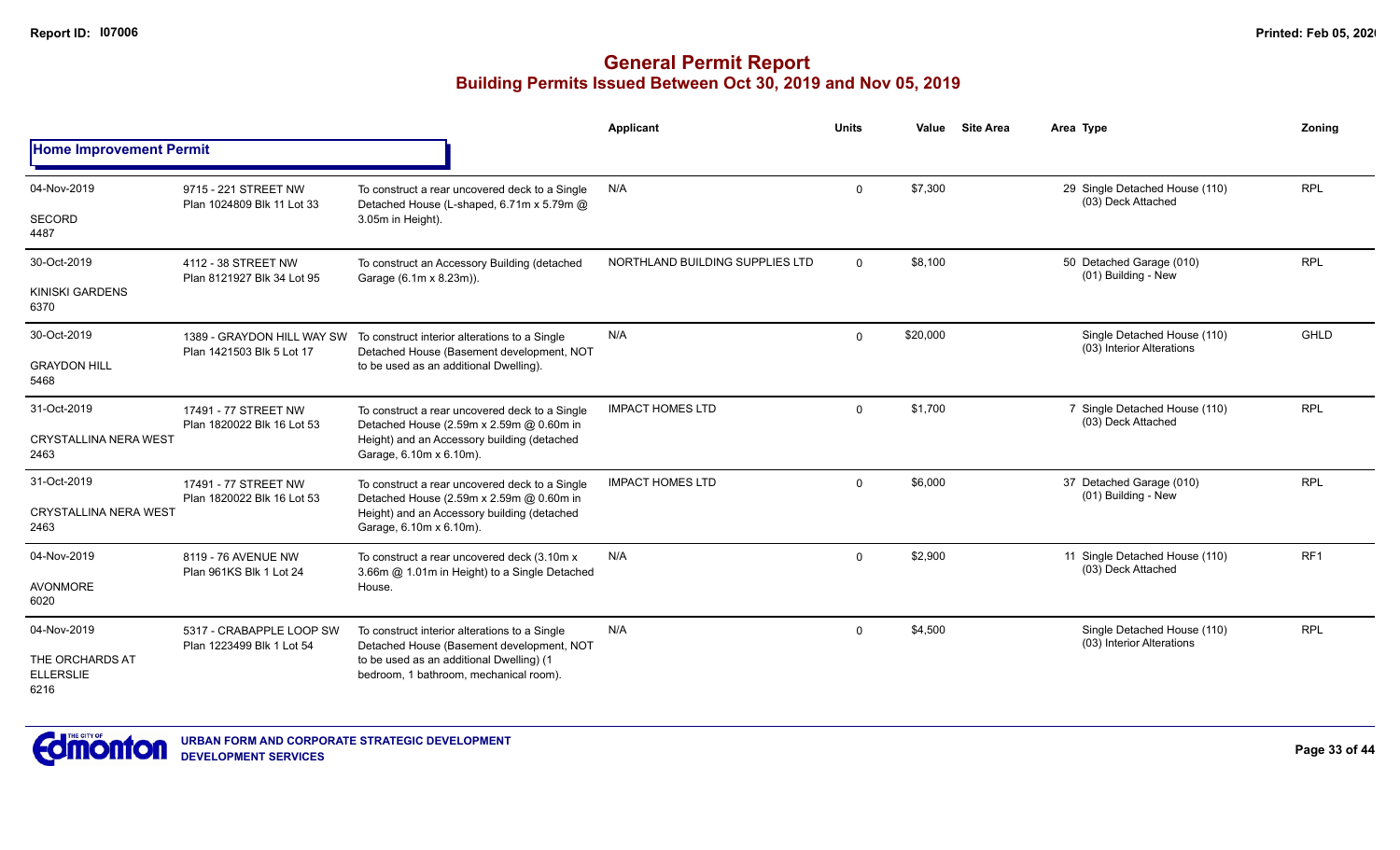|                                      |                                                       |                                                                                                                                                                                                                                             | <b>Applicant</b>    | <b>Units</b> | Value    | <b>Site Area</b> | Area Type                                                | Zoning        |
|--------------------------------------|-------------------------------------------------------|---------------------------------------------------------------------------------------------------------------------------------------------------------------------------------------------------------------------------------------------|---------------------|--------------|----------|------------------|----------------------------------------------------------|---------------|
| <b>Home Improvement Permit</b>       |                                                       |                                                                                                                                                                                                                                             |                     |              |          |                  |                                                          |               |
| 30-Oct-2019                          | 2620 - 201 STREET NW                                  | To construct an Accessory Building (mutual                                                                                                                                                                                                  | <b>HOMES BY AVI</b> | $\mathbf{0}$ | \$16,100 |                  | 100 Detached Garage (010)<br>(01) Building - New         | RF5, RF5, RF5 |
| THE UPLANDS<br>4464                  | Plan 1920033 Blk 12 Lot 16                            | detached Garage 15.09 m x 6.71 m).                                                                                                                                                                                                          |                     |              |          |                  |                                                          |               |
| 30-Oct-2019                          | 10675 - 67 STREET NW<br>Plan 1843KS Blk 47 Lots 19-20 | To construct interior alterations to a Single<br>Detached House (Basement Development and                                                                                                                                                   | N/A                 | $\Omega$     | \$1,500  |                  | Single Detached House (110)<br>(03) Interior Alterations | RF1, RF1      |
| CAPILANO<br>6061                     |                                                       | to remove a load bearing wall in an partially<br>existing basement development, NOT to be<br>used as an additional Dwelling), (1 bathroom, 2<br>rec room, game room, laundry/utility room,<br>storage, NO wet bar, NO kitchen, NO bedroom). |                     |              |          |                  |                                                          |               |
| 04-Nov-2019                          | 13827 - 37 STREET NW<br>Plan 0323039 Blk 5 Lot 7      | To install a Hot Tub in the Rear Yard of a Single N/A<br>Detached House (2.13m x 2.13m).                                                                                                                                                    |                     | $\Omega$     | \$5,200  |                  | Single Detached House (110)<br>(14) Hot Tub              | <b>RSL</b>    |
| <b>CLAREVIEW TOWN CENTRE</b><br>2145 |                                                       |                                                                                                                                                                                                                                             |                     |              |          |                  |                                                          |               |
| 30-Oct-2019                          | 8107 - GOURLAY PLACE NW                               | To construct interior alterations to a Single<br>Detached House (Basement development, NOT                                                                                                                                                  | N/A                 | $\mathbf 0$  |          |                  | Single Detached House (110)<br>(03) Interior Alterations | <b>RSL</b>    |
| <b>GRANVILLE</b><br>4551             | Plan 1523647 Blk 6 Lot 106                            | to be used as an additional Dwelling) and to<br>construct a rear uncovered deck (7.94m x<br>3.66m @ 0.8m in Height).                                                                                                                        |                     |              |          |                  |                                                          |               |
|                                      |                                                       | (Basement development: 1 Storage/furnace<br>room, 1 Bath, 1 Bedroom, 1 Theater room, and 1<br>Rec room)                                                                                                                                     |                     |              |          |                  |                                                          |               |
| 30-Oct-2019                          | 8107 - GOURLAY PLACE NW<br>Plan 1523647 Blk 6 Lot 106 | To construct interior alterations to a Single<br>Detached House (Basement development, NOT                                                                                                                                                  | N/A                 | $\mathbf{0}$ | \$7,300  |                  | 29 Single Detached House (110)<br>(03) Deck Attached     | <b>RSL</b>    |
| <b>GRANVILLE</b><br>4551             |                                                       | to be used as an additional Dwelling) and to<br>construct a rear uncovered deck (7.94m x<br>3.66m @ 0.8m in Height).                                                                                                                        |                     |              |          |                  |                                                          |               |
|                                      |                                                       | (Basement development: 1 Storage/furnace<br>room, 1 Bath, 1 Bedroom, 1 Theater room, and 1<br>Rec room)                                                                                                                                     |                     |              |          |                  |                                                          |               |
| THE CITY OF 4                        |                                                       |                                                                                                                                                                                                                                             |                     |              |          |                  |                                                          |               |

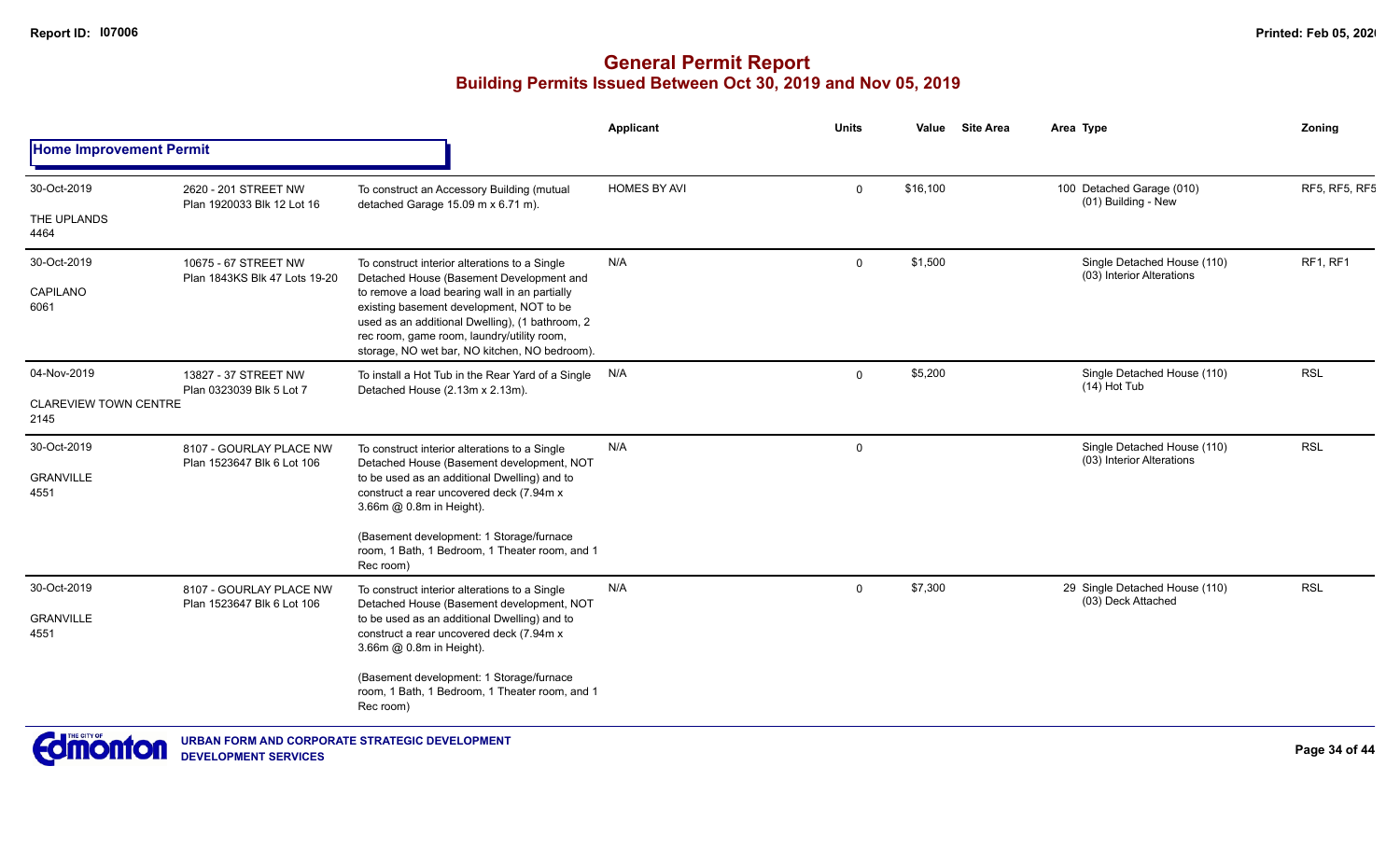|                                    |                                                     |                                                                                                                                                                                        | Applicant                                                      | <b>Units</b> | Value    | <b>Site Area</b>                                         | Area Type                                                | Zoning          |
|------------------------------------|-----------------------------------------------------|----------------------------------------------------------------------------------------------------------------------------------------------------------------------------------------|----------------------------------------------------------------|--------------|----------|----------------------------------------------------------|----------------------------------------------------------|-----------------|
| <b>Home Improvement Permit</b>     |                                                     |                                                                                                                                                                                        |                                                                |              |          |                                                          |                                                          |                 |
| 30-Oct-2019                        | 16716 - 14 AVENUE SW                                | To install a Hot Tub (2.10m x 2.10m) in the rear                                                                                                                                       | N/A                                                            | $\Omega$     | \$5,200  |                                                          | Semi-Detached House (210)<br>$(14)$ Hot Tub              | RF4             |
| <b>GLENRIDDING HEIGHTS</b><br>5578 | Plan 1525125 Blk 4 Lot 35                           | yard of a Single Detached House.                                                                                                                                                       |                                                                |              |          |                                                          |                                                          |                 |
| 04-Nov-2019                        | 12309 - 65 AVENUE NW<br>Plan 1920739 Blk 12 Lot 34B | To construct interior alterations to a Single<br>Detached House (Basement development, NOT                                                                                             | <b>GREENTOWN HOMES LTD</b>                                     | $\Omega$     | \$25,000 |                                                          | Single Detached House (110)<br>(03) Interior Alterations | RF <sub>1</sub> |
| <b>GRANDVIEW HEIGHTS</b><br>5210   |                                                     | to be used as an additional Dwelling) (2<br>bedrooms, 1 bathroom, mechanical room).                                                                                                    |                                                                |              |          |                                                          |                                                          |                 |
| 01-Nov-2019                        | 21062 - 96A AVENUE NW<br>Plan 1026943 Blk 42 Lot 71 | To construct interior alterations to a Single<br>Detached House (Basement development, NOT                                                                                             | N/A                                                            | $\Omega$     | \$35,000 |                                                          | Single Detached House (110)<br>(03) Interior Alterations | <b>RSL</b>      |
| <b>WEBBER GREENS</b><br>4740       |                                                     | to be used as an additional Dwelling). 1<br>BEDROOM, 1 BATHROOM, 1 UTILITY ROOM                                                                                                        |                                                                |              |          |                                                          |                                                          |                 |
| 30-Oct-2019                        | 3440 - 36 STREET NW<br>Plan 7922359 Blk 8 Lot 19    | To construct exterior alterations to a Single                                                                                                                                          | N/A<br>$\Omega$<br>Detached House (exterior stairwell and wall |              |          | Single Detached House (110)<br>(03) Exterior Alterations | RF <sub>1</sub>                                          |                 |
| <b>MINCHAU</b><br>6530             |                                                     | alterations including the required exterior<br>retaining wall), existing without permits.                                                                                              |                                                                |              |          |                                                          |                                                          |                 |
| 30-Oct-2019                        | 10460 - 145 STREET NW<br>Plan 2089HW Blk 4 Lot 30   | To construct interior alterations to a Single<br>Detached House (Basement development w/                                                                                               | <b>REVIVE CONTRACTING</b>                                      | $\Omega$     | \$30,000 |                                                          | Single Detached House (110)<br>(03) Interior Alterations | RF <sub>3</sub> |
| <b>GROVENOR</b><br>3210            |                                                     | wet bar, NOT to be used as an additional<br>Dwelling).<br>(1 Bedroom, 1 Bathroom, 1 Wet bar, 1 Living<br>room, 1 Fitness room, 1 Mechanical room, 1<br>Crawl space, and 1 Wine cooler) |                                                                |              |          |                                                          |                                                          |                 |
| 04-Nov-2019                        | 2612 - 201 STREET NW<br>Plan 1920033 Blk 12 Lot 12  | To construct an Accessory Building (mutual<br>detached Garage 21.94 m x 6.1 m).                                                                                                        | <b>COVENTRY HOMES INC</b><br>$\Omega$                          | \$21,600     |          | 134 Detached Garage (010)<br>(01) Building - New         | <b>RF5, RF5, RF5</b><br>RF <sub>5</sub>                  |                 |
| THE UPLANDS<br>4464                |                                                     |                                                                                                                                                                                        |                                                                |              |          |                                                          |                                                          |                 |

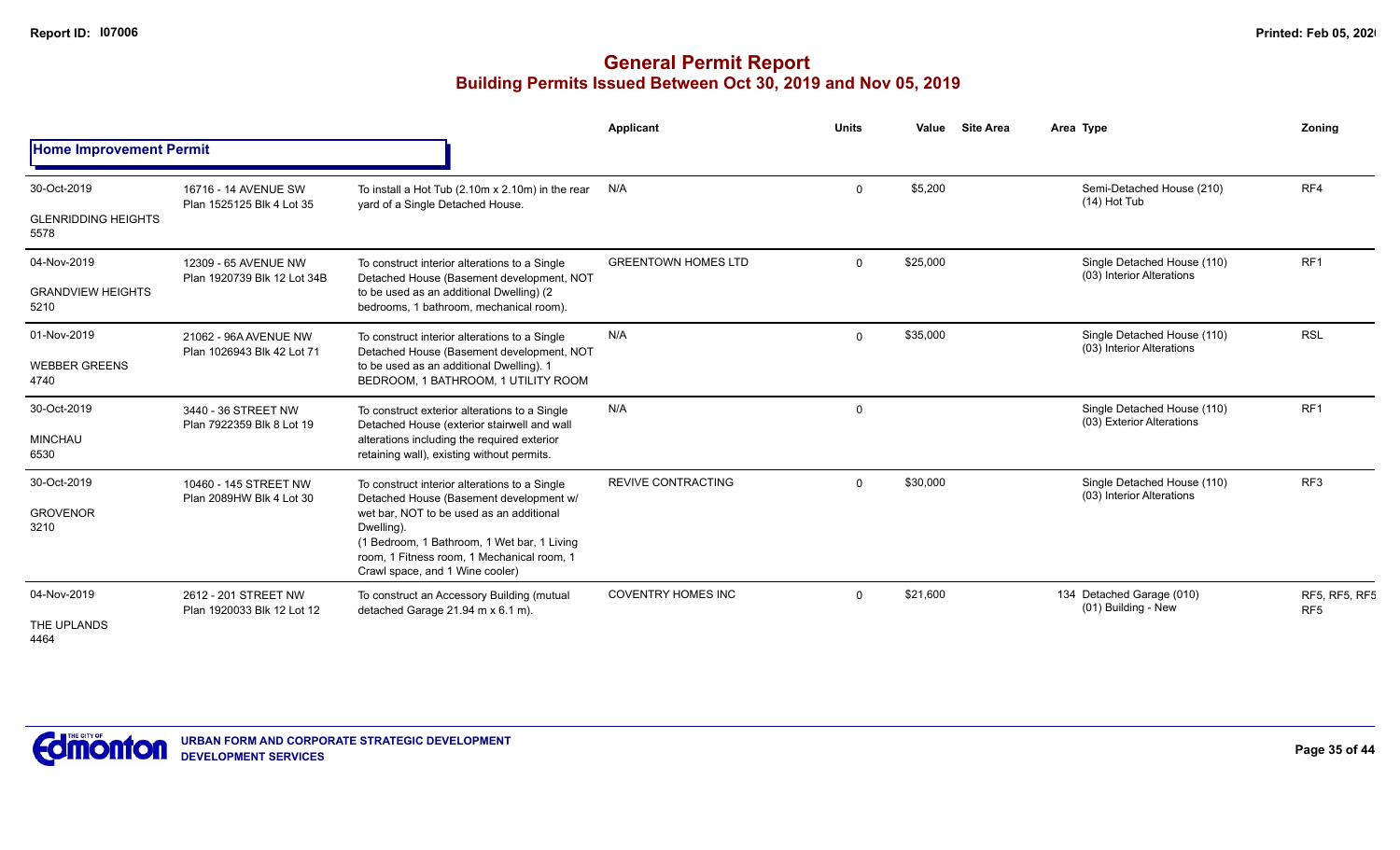|                                |                                                      |                                                                                                        | Applicant                    | <b>Units</b> | Value    | <b>Site Area</b> | Area Type                                                | Zoning          |
|--------------------------------|------------------------------------------------------|--------------------------------------------------------------------------------------------------------|------------------------------|--------------|----------|------------------|----------------------------------------------------------|-----------------|
| <b>Home Improvement Permit</b> |                                                      |                                                                                                        |                              |              |          |                  |                                                          |                 |
| 01-Nov-2019                    | 8769 - CARSON WAY SW<br>Plan 1823130 Blk 26 Lot 19   | To construct interior alterations to a Row House<br>(Basement development, NOT to be used as an        | PROMINENT HOMES EDMONTON LTD | $\Omega$     | \$20,000 |                  | Row House (330)<br>(03) Interior Alterations             | <b>RMD</b>      |
| <b>CHAPPELLE AREA</b><br>5462  |                                                      | additional Dwelling).                                                                                  |                              |              |          |                  |                                                          |                 |
| 31-Oct-2019                    | 4, 14729 - 32 STREET NW<br>Condo Common Area (Plan   | To construct interior alterations to a Row House<br>(Basement development, NOT to be used as an        | N/A                          | $\mathbf{0}$ | \$12,000 |                  | Row House (330)<br>(03) Interior Alterations             | RF <sub>5</sub> |
| <b>KIRKNESS</b><br>2430        | 1020872)<br>11247 - 92 STREET NW                     | additional Dwelling).<br>(1 Bedroom, 1 Furnace room, 1 Laundry room,<br>1 Washroom, and 1 Living room) |                              |              |          |                  |                                                          |                 |
| 05-Nov-2019                    | Plan RN43A Blk 53 Lot 15                             | To construct a front uncovered deck to a Single<br>Detached House (5.08m x 1.83m @ 0.8m in             | N/A                          | $\mathbf{0}$ | \$2,300  |                  | 9 Single Detached House (110)<br>(03) Deck Attached      | RF3             |
| <b>ALBERTA AVENUE</b><br>1010  |                                                      | Height).                                                                                               |                              |              |          |                  |                                                          |                 |
| 05-Nov-2019                    | 20944 - 130 AVENUE NW                                | To construct an Accessory Building (detached<br>Garage (7.32m x 6.71m)).                               | JAYMAN MASTERBUILT INC       | $\Omega$     | \$7,300  |                  | 45 Detached Garage (010)<br>(01) Building - New          | DC <sub>1</sub> |
| <b>TRUMPETER AREA</b><br>4471  | Plan 1823379 Blk 16 Lot 8                            |                                                                                                        |                              |              |          |                  |                                                          |                 |
| 31-Oct-2019                    | 9013 - 90 STREET NW<br>Plan 1920368 Blk S Lot 37B    | To develop a Secondary Suite in the Basement<br>of the Semi-Detached House(1 bedroom, 1                | <b>MJV CONSTRUCTION LTD</b>  |              | \$8,000  |                  | Duplex (210)<br>(07) Add Suites to Single Dwelling       | RF <sub>3</sub> |
| <b>BONNIE DOON</b><br>6040     |                                                      | bathroom, mechanical room, kitchen).                                                                   |                              |              |          |                  |                                                          |                 |
| 30-Oct-2019                    | 1725 - ADAMSON CRESCENT                              | To construct interior alterations to a Single<br>Detached House (Basement development, NOT             | N/A                          | $\Omega$     | \$8,000  |                  | Single Detached House (110)<br>(03) Interior Alterations | <b>RSL</b>      |
| <b>ALLARD</b><br>5458          | SW<br>Plan 1120118 Blk 13 Lot 6                      | to be used as an additional Dwelling).                                                                 |                              |              |          |                  |                                                          |                 |
| 05-Nov-2019                    | 6708 - CRAWFORD WAY SW<br>Plan 1823308 Blk 35 Lot 12 | To construct an Accessory Building (detached<br>Garage (6.1m x 6.71m)).                                | NORTH POINTE HOMES LTD       | $\Omega$     | \$6,600  |                  | 41 Detached Garage (010)<br>(01) Building - New          | <b>RPL</b>      |
| <b>CHAPPELLE AREA</b><br>5462  |                                                      |                                                                                                        |                              |              |          |                  |                                                          |                 |

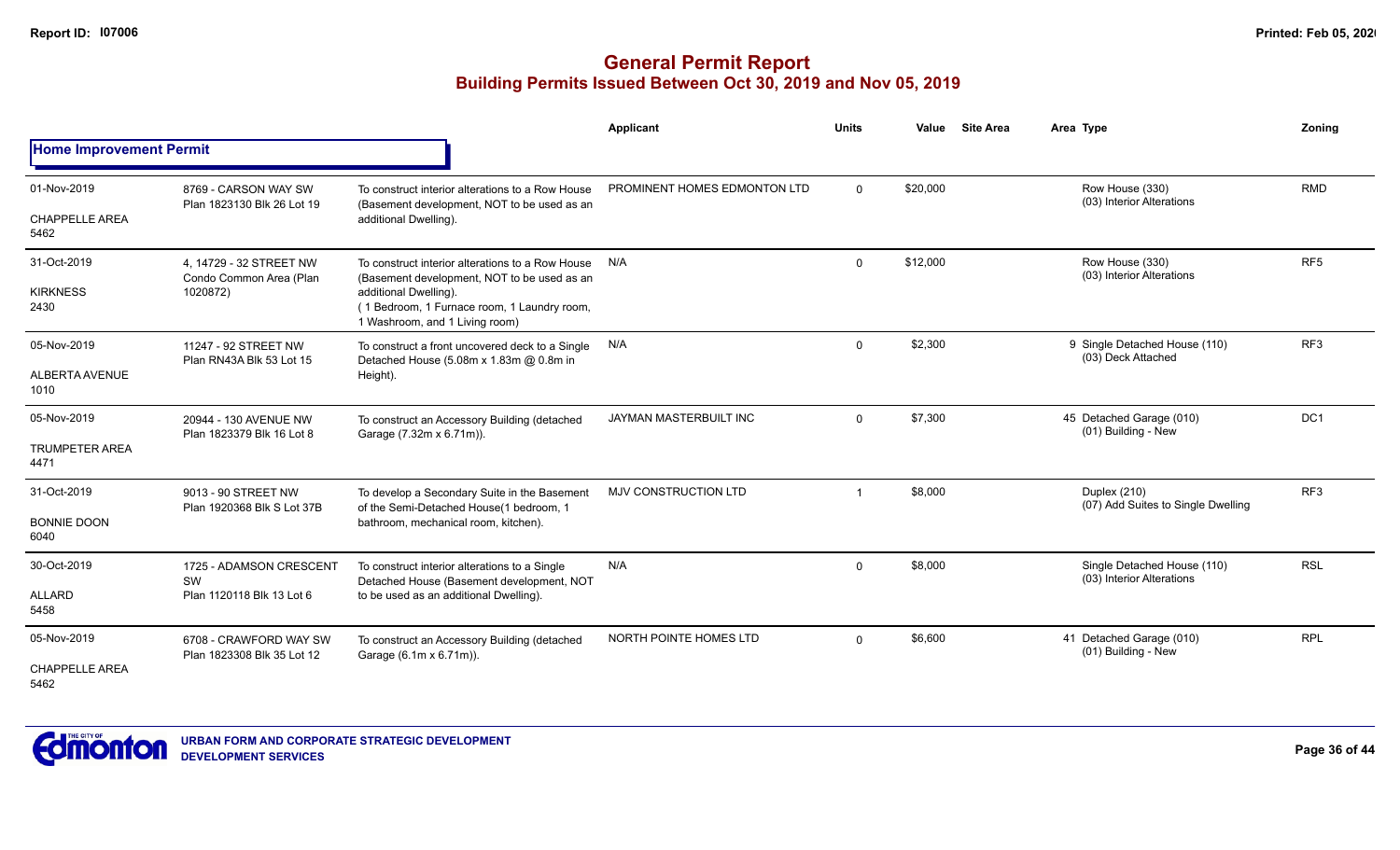|                                                            |                                                              |                                                                                                                                                                                                                                                                | Applicant                               | <b>Units</b> | Value    | <b>Site Area</b> | Area Type                                                | <b>Zoning</b> |
|------------------------------------------------------------|--------------------------------------------------------------|----------------------------------------------------------------------------------------------------------------------------------------------------------------------------------------------------------------------------------------------------------------|-----------------------------------------|--------------|----------|------------------|----------------------------------------------------------|---------------|
| <b>Home Improvement Permit</b>                             |                                                              |                                                                                                                                                                                                                                                                |                                         |              |          |                  |                                                          |               |
| 05-Nov-2019<br>THE ORCHARDS AT<br><b>ELLERSLIE</b>         | Plan 1822444 Blk 30 Lot 13                                   | 2403 - CHOKECHERRY LINK SW To construct an Accessory Building (rear<br>detached Garage (6.10m x 6.10m)).                                                                                                                                                       | DAYTONA HOMES INC                       | $\Omega$     | \$6,000  |                  | 37 Detached Garage (010)<br>(01) Building - New          | <b>RPL</b>    |
| 6216<br>30-Oct-2019<br><b>TWIN BROOKS</b><br>5511          | 1310 - 118A STREET NW<br>Plan 9724447 Blk 5 Lot 109          | To construct interior alterations to a Single<br>Detached House (Basement development, NOT<br>to be used as an additional Dwelling). 1 - DEN, 1<br>-BATHROOM, 1 - STORAGE ROOM, 1 - OPEN                                                                       | <b>MANSON PARKS</b>                     | $\mathbf 0$  | \$8,000  |                  | Single Detached House (110)<br>(03) Interior Alterations | RF1           |
| 30-Oct-2019<br><b>ALLARD</b><br>5458                       | 3210 - ABBOTT CRESCENT SW<br>Plan 1324867 Blk 8 Lot 4        | AREA, 0 - BEDROOMS<br>To construct interior alterations to a Single<br>Detached House (Basement development, NOT<br>to be used as an additional Dwelling).<br>(1 Bedroom, 1 Wet bar, 1 Furnace room, 2<br>Storage, 1 Office, 1 Bathroom, and 1 Living<br>room) | N/A                                     | $\Omega$     | \$15,000 |                  | Single Detached House (110)<br>(03) Interior Alterations | <b>RSL</b>    |
| 04-Nov-2019<br><b>SUMMERSIDE</b><br>6213                   | 1987 - 67 STREET SW<br>Plan 1024792 Blk 7 Lot 42             | To install a hot tub in the Rear Yard of Single<br>Detached House (2.24m x 2.24m).                                                                                                                                                                             | N/A                                     | $\Omega$     | \$5,200  |                  | Single Detached House (110)<br>$(14)$ Hot Tub            | <b>RSL</b>    |
| 30-Oct-2019<br><b>STARLING</b><br>4474                     | 1810 - TANAGER CLOSE NW<br>Plan 1820197 Blk 7 Lot 37         | To construct interior alterations to a Single<br>Detached House (Basement development, NOT<br>to be used as an additional Dwelling).<br>(1 Bedroom, 1 Utility room, 1 Bath, and 1<br>Recreation area)                                                          | <b>BLACKSTONE HOMES LTD</b>             | $\Omega$     | \$25,000 |                  | Single Detached House (110)<br>(03) Interior Alterations | <b>RSL</b>    |
| 04-Nov-2019<br>THE ORCHARDS AT<br><b>ELLERSLIE</b><br>6216 | 2815 - CHOKECHERRY PLACE<br>SW<br>Plan 1722144 Blk 14 Lot 94 | To construct an Accessory Building (detached<br>Garage 5.49m x 6.71m).                                                                                                                                                                                         | <b>BROOKFIELD RESIDENTIAL PROPERTIE</b> | $\Omega$     | \$5,900  |                  | 37 Detached Garage (010)<br>(01) Building - New          | RF4           |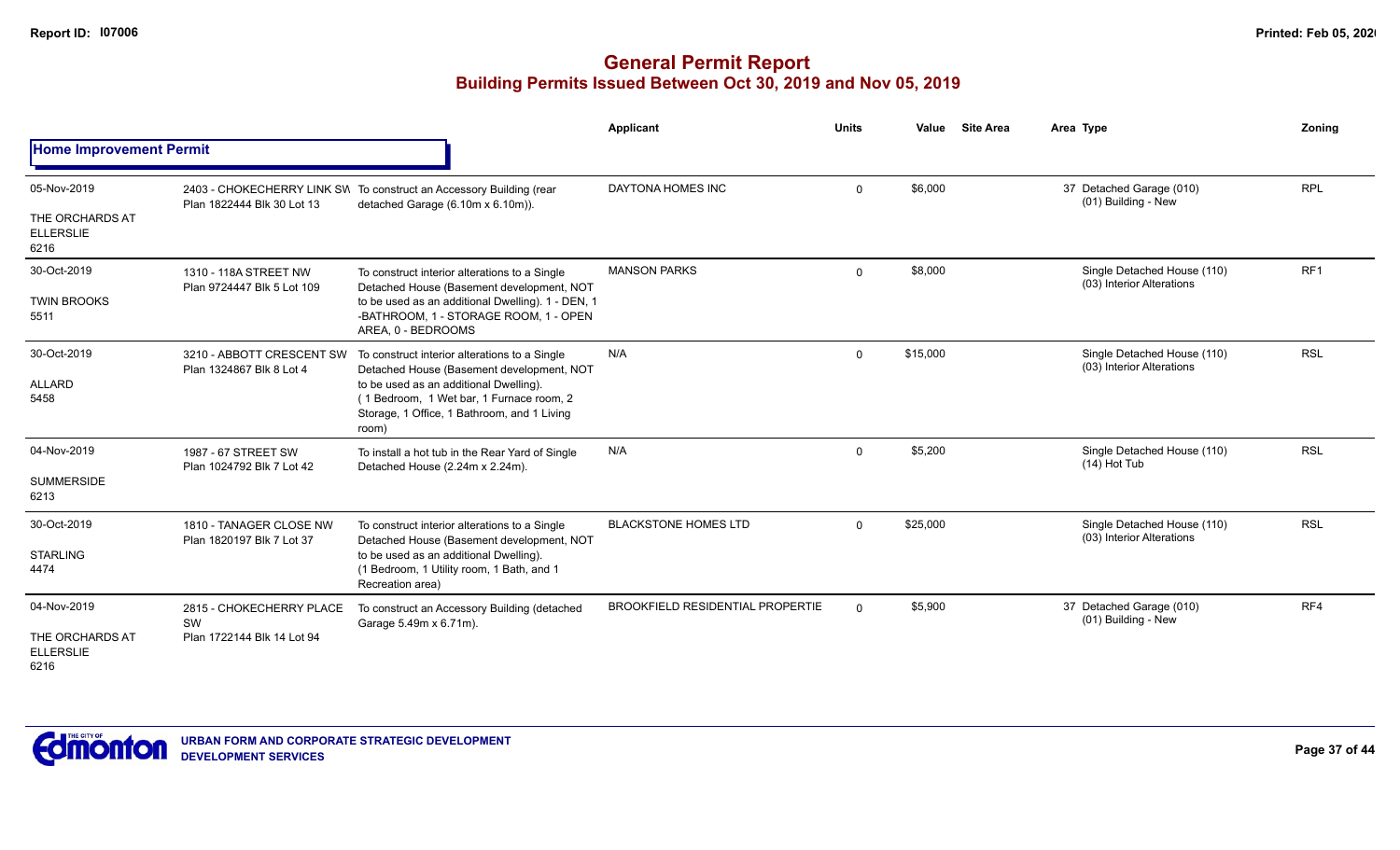|                                             |                                                      |                                                                                                  | Applicant                                     | <b>Units</b> | Value    | <b>Site Area</b> | Area Type                                                | Zoning     |
|---------------------------------------------|------------------------------------------------------|--------------------------------------------------------------------------------------------------|-----------------------------------------------|--------------|----------|------------------|----------------------------------------------------------|------------|
| <b>Home Improvement Permit</b>              |                                                      |                                                                                                  |                                               |              |          |                  |                                                          |            |
| 04-Nov-2019                                 | 11628 - 167A AVENUE NW<br>Plan 0326162 Blk 91 Lot 12 | To construct an Accessory Building (detached<br>Garage 6.70m x 6.40m).                           | N/A                                           | $\mathbf 0$  | \$6,900  |                  | 43 Detached Garage (010)<br>(01) Building - New          | <b>RPL</b> |
| CANOSSA<br>3080                             |                                                      |                                                                                                  |                                               |              |          |                  |                                                          |            |
| 31-Oct-2019                                 | 2658 - MAPLE WAY NW<br>Plan 1623032 Blk 18 Lot 15    | To construct an Accessory building (detached<br>Garage, 6.09m x 7.32m).                          | STAR CONSTRUCTION & GARAGE DOOI<br><b>LTD</b> | $\mathbf 0$  | \$7,200  |                  | 45 Detached Garage (010)<br>(01) Building - New          | <b>RMD</b> |
| <b>MAPLE</b><br>6441                        |                                                      |                                                                                                  |                                               |              |          |                  |                                                          |            |
| 05-Nov-2019                                 | 2660 - CHOKECHERRY LANE<br>SW                        | To construct an Accessory Building (detached<br>Garage, 6.1m x 6.1m).                            | <b>BROOKFIELD RESIDENTIAL PROPERTIE</b>       | $\Omega$     | \$6,000  |                  | 37 Detached Garage (010)<br>(01) Building - New          | <b>RPL</b> |
| THE ORCHARDS AT<br><b>ELLERSLIE</b><br>6216 | Plan 1722144 Blk 28 Lot 51                           |                                                                                                  |                                               |              |          |                  |                                                          |            |
| 05-Nov-2019                                 | Plan 1822444 Blk 30 Lot 8                            | 2413 - CHOKECHERRY LINK SW To construct an Accessory Building (detached<br>Garage, 6.1m x 6.1m). | <b>BROOKFIELD RESIDENTIAL PROPERTIE</b>       | $\Omega$     | \$6,000  |                  | 37 Detached Garage (010)<br>(01) Building - New          | <b>RPL</b> |
| THE ORCHARDS AT<br><b>ELLERSLIE</b><br>6216 |                                                      |                                                                                                  |                                               |              |          |                  |                                                          |            |
| 30-Oct-2019                                 | 6021 - 152C AVENUE NW<br>Plan 8722592 Blk 56 Lot 7   | To construct interior alterations to a Single<br>Detached House (Basement development, NOT       | N/A                                           | $\mathbf 0$  | \$10,000 |                  | Single Detached House (110)<br>(03) Interior Alterations | RF1        |
| <b>MCLEOD</b><br>2530                       |                                                      | to be used as an additional Dwelling).                                                           |                                               |              |          |                  |                                                          |            |
| 30-Oct-2019                                 | 16532 - 139 STREET NW<br>Plan 1125721 Blk 70 Lot 5   | To install a Hot Tub.                                                                            | N/A                                           | $\mathbf{0}$ | \$5,200  |                  | Single Detached House (110)<br>$(14)$ Hot Tub            | <b>RSL</b> |
| CARLTON<br>3470                             |                                                      |                                                                                                  |                                               |              |          |                  |                                                          |            |
| 04-Nov-2019                                 | 10608 - 138 STREET NW<br>Plan 1922687 Blk 66A Lot 2B | To construct an Accessory Building (mutually<br>detached Garage (12.35m x 6.71m)).               | NORTH POINTE HOMES LTD                        | $\mathbf 0$  | \$13,400 |                  | 83 Detached Garage (010)<br>(01) Building - New          | RF1, RF1   |
| <b>GLENORA</b><br>3200                      |                                                      |                                                                                                  |                                               |              |          |                  |                                                          |            |

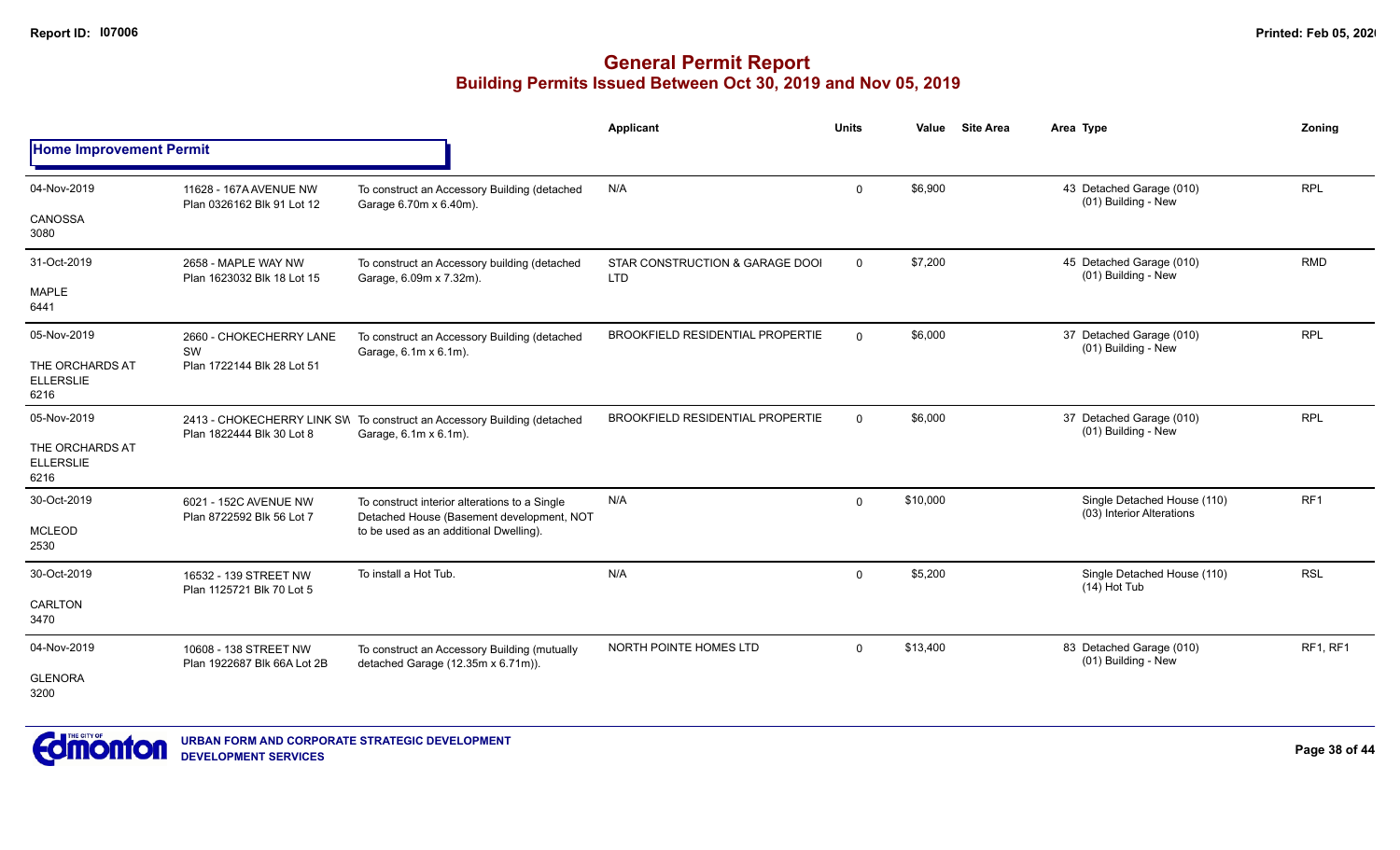|                                |                                                        |                                                                                                                                               | Applicant                               | <b>Units</b> | <b>Site Area</b><br>Value | Area Type                                                | Zoning          |
|--------------------------------|--------------------------------------------------------|-----------------------------------------------------------------------------------------------------------------------------------------------|-----------------------------------------|--------------|---------------------------|----------------------------------------------------------|-----------------|
| <b>Home Improvement Permit</b> |                                                        |                                                                                                                                               |                                         |              |                           |                                                          |                 |
| 05-Nov-2019                    | 2852 - DUKE CRESCENT SW<br>Plan 1723641 Blk 13 Lot 30  | To construct an Accessory Building (detached                                                                                                  | N.P. ARTISAN                            | $\Omega$     | \$6,000                   | 37 Detached Garage (010)<br>(01) Building - New          | <b>RMD</b>      |
| <b>DESROCHERS AREA</b><br>5463 |                                                        | Garage, 6.1m x 6.1m).                                                                                                                         |                                         |              |                           |                                                          |                 |
| 01-Nov-2019                    | 2756 - COUGHLAN GREEN SW<br>Plan 1524683 Blk 17 Lot 27 | To construct a rear uncovered deck to a<br>Semi-detached House (3.04m x 3.65m @ 1.4m                                                          | N/A                                     | $\Omega$     | \$2,800                   | 11 Semi-Detached House (210)<br>(03) Deck Attached       | RF4             |
| <b>CHAPPELLE AREA</b><br>5462  |                                                        | in Height), existing without permits.                                                                                                         |                                         |              |                           |                                                          |                 |
| 05-Nov-2019                    | 2570 - COUGHLAN ROAD SW<br>Plan 1620053 Blk 13 Lot 23  | To construct an Accessory Building (detached<br>Garage 6.10m x 6.10m).                                                                        | N.P. ARTISAN                            | $\Omega$     | \$6,000                   | 37 Detached Garage (010)<br>(01) Building - New          | <b>RPL</b>      |
| <b>CHAPPELLE AREA</b><br>5462  |                                                        |                                                                                                                                               |                                         |              |                           |                                                          |                 |
| 05-Nov-2019                    | 2395 - KELLY CIRCLE SW                                 | To construct an Accessory Building (detached<br>Garage 6.10m x 6.10m).                                                                        | <b>LANDMARK LEGACY HOMES INC</b>        | $\Omega$     | \$6,000                   | 37 Detached Garage (010)<br>(01) Building - New          | <b>RPL</b>      |
| <b>KESWICK AREA</b><br>5576    | Plan 1723548 Blk 13 Lot 28                             |                                                                                                                                               |                                         |              |                           |                                                          |                 |
| 05-Nov-2019                    | 2138 - 85 STREET SW                                    | To construct a rear uncovered deck with<br>Privacy Screen to a Semi-detached House                                                            | <b>BROOKFIELD RESIDENTIAL PROPERTIE</b> | $\Omega$     | \$2,300                   | 9 Semi-Detached House (210)<br>(03) Deck Attached        | RF4             |
| <b>SUMMERSIDE</b><br>6213      | Plan 1722014 Blk 63 Lot 52                             | (deck, 3.05m x 3.05m @ 1.43m in Height and<br>privacy screen @ 1.83m in Height).                                                              |                                         |              |                           |                                                          |                 |
| 30-Oct-2019                    | 11416 - 112 AVENUE NW                                  | To install a Renewable Energy Device to a<br>Single Detached House and on an Accessory                                                        | EVERGREEN AND GOLD RENEWABLES           | $\Omega$     | \$0                       | Single Detached House (110)<br>(03) Exterior Alterations | RF1             |
| PRINCE RUPERT<br>1170          | Plan 3159HW Blk 15B Lot 14                             | building (13 Solar-electric (PV) panels on the<br>roof of the house and 12 Solar-electric (PV)<br>panels on the roof of the detached Garage). |                                         |              |                           |                                                          |                 |
| 01-Nov-2019                    | 8851 - 92 STREET NW<br>Plan 1922161 Blk 8 Lot 12B      | To construct an Accessory building (detached<br>Garage. 5.79m x 6.10m).                                                                       | N/A                                     | $\Omega$     | \$5,700                   | 35 Detached Garage (010)<br>(01) Building - New          | RF <sub>3</sub> |
| <b>BONNIE DOON</b><br>6040     |                                                        |                                                                                                                                               |                                         |              |                           |                                                          |                 |

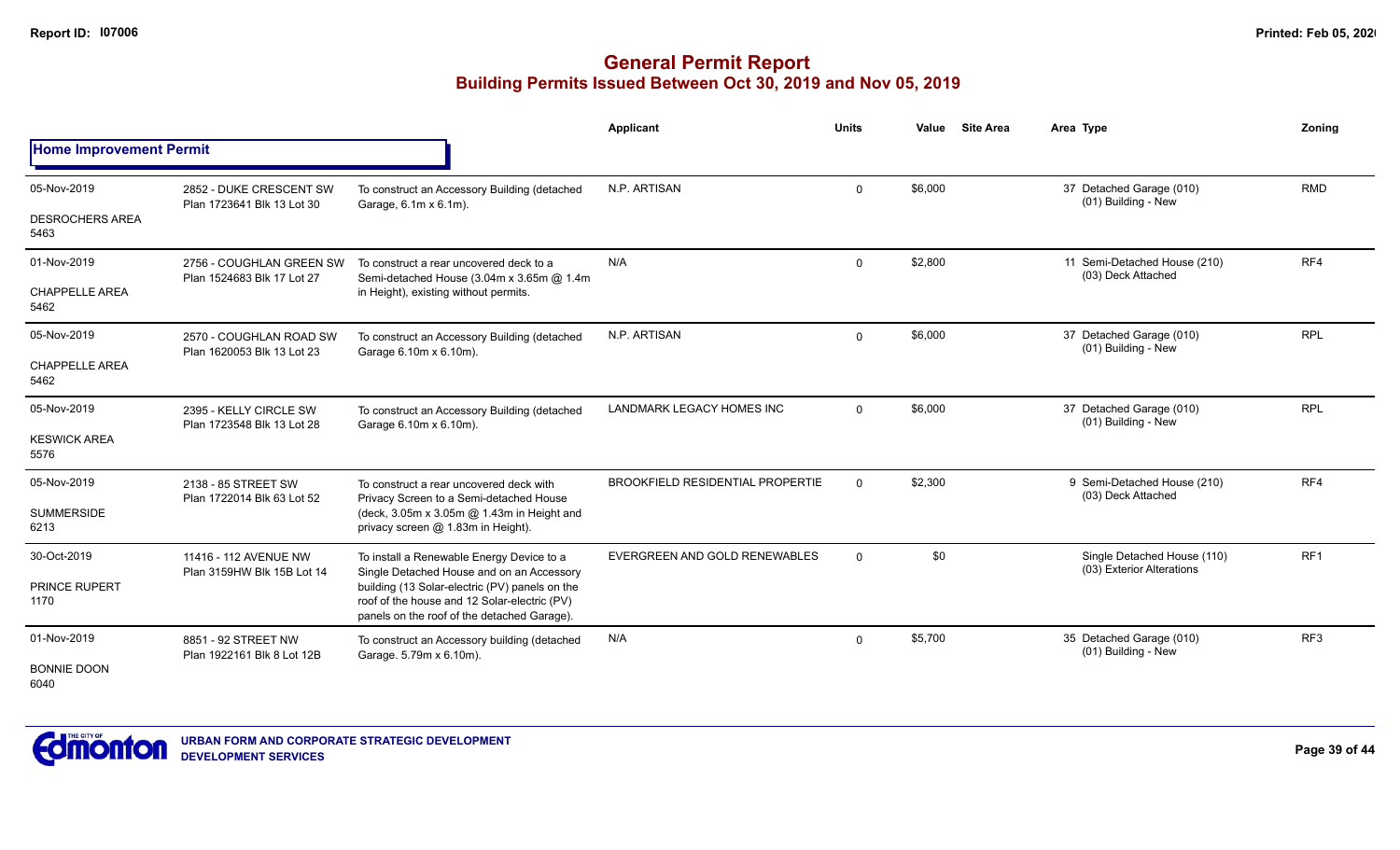|                                              |                                                      |                                                                                                                                                                                                                                                    | Applicant                    | <b>Units</b> | <b>Site Area</b><br>Value | Area Type                                                | Zoning          |
|----------------------------------------------|------------------------------------------------------|----------------------------------------------------------------------------------------------------------------------------------------------------------------------------------------------------------------------------------------------------|------------------------------|--------------|---------------------------|----------------------------------------------------------|-----------------|
| <b>Home Improvement Permit</b>               |                                                      |                                                                                                                                                                                                                                                    |                              |              |                           |                                                          |                 |
| 01-Nov-2019<br><b>EDGEMONT</b><br>4462       | 821 - EAGLESON LINK NW<br>Plan 1620118 Blk 28 Lot 8  | To construct interior alterations to a Single<br>Detached House (Basement development, NOT<br>to be used as an additional Dwelling). (1)<br>Bedroom, (1) bathroom, living/game room,<br>mechanical room, laundry closet.                           | N/A                          | $\Omega$     | \$9,500                   | Single Detached House (110)<br>(03) Interior Alterations | <b>RSL</b>      |
| 05-Nov-2019<br><b>ROSENTHAL</b><br>4750      | 8728 - 219 STREET NW<br>Plan 1523141 Blk 3 Lot 61    | To construct interior alterations to a Single<br>Detached House (Basement development, NOT<br>to be used as an additional Dwelling).<br>(1 Bedroom, 1 Mechanical room, 1 Recreation<br>room, 1 Entertainment room with wet bar, and 1<br>Washroom) | N/A                          | $\Omega$     | \$8,000                   | Single Detached House (110)<br>(03) Interior Alterations | <b>RSL</b>      |
| 01-Nov-2019<br><b>FOREST HEIGHTS</b><br>6230 | 9908 - 76 STREET NW<br>Plan 2083KS Blk 5 Lot 32      | To construct interior alterations to a Single<br>Detached House (Basement development, NOT<br>to be used as an additional Dwelling, 2<br>Bedrooms, 1 Laundry, 1 Bathroom, 1 Mech<br>Room, 1 Storage, 1 TV Room).                                   | N/A                          | $\Omega$     | \$7,000                   | Single Detached House (110)<br>(03) Interior Alterations | RF <sub>1</sub> |
| 01-Nov-2019<br><b>SECORD</b><br>4487         | 9735 - 221 STREET NW<br>Plan 1024809 Blk 11 Lot 28   | To construct an Accessory Building (rear<br>detached Garage (6.10m x 7.32m)).                                                                                                                                                                      | N/A                          | $\Omega$     | \$7,200                   | 45 Detached Garage (010)<br>(01) Building - New          | <b>RPL</b>      |
| 30-Oct-2019<br><b>MENISA</b><br>6450         | 1123 - 72 STREET NW<br>Plan 7621269 Blk 32 Lot 88    | To construct a rear uncovered deck to a Single<br>Detached House (2.44m x 2.44m @1.2m in<br>Height).                                                                                                                                               | N/A                          | $\Omega$     | \$1,500                   | 6 Single Detached House (110)<br>(03) Deck Attached      | RF1             |
| 05-Nov-2019<br>AMBLESIDE<br>5505             | 2020 - AINSLIE LINK SW<br>Plan 1224163 Blk 21 Lot 45 | To construct interior alterations to a Single<br>Detached House (Basement development, NOT<br>to be used as an additional Dwelling).<br>(1 Bedroom, 1 Living room, 1 Washroom, 1<br>Storage, and 1 Mechanical room)                                | <b>GAON CONSTRUCTION.LTD</b> | $\Omega$     | \$25,000                  | Single Detached House (110)<br>(03) Interior Alterations | <b>RSL</b>      |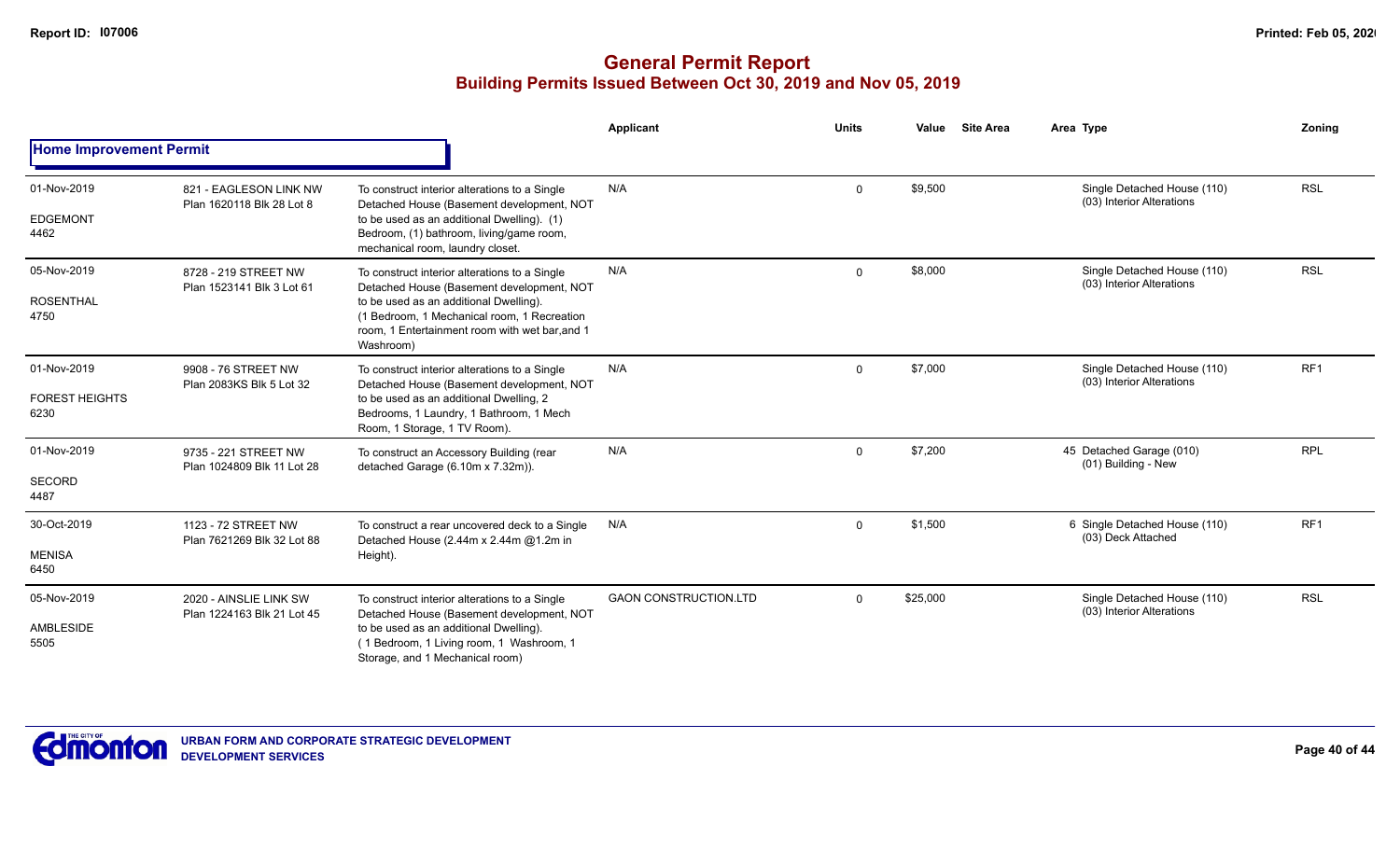|                                    |                                                         |                                                                                                | <b>Applicant</b>          | <b>Units</b> | Value   | <b>Site Area</b> | Area Type                                            | Zoning      |
|------------------------------------|---------------------------------------------------------|------------------------------------------------------------------------------------------------|---------------------------|--------------|---------|------------------|------------------------------------------------------|-------------|
| <b>Home Improvement Permit</b>     |                                                         |                                                                                                |                           |              |         |                  |                                                      |             |
| 01-Nov-2019                        | 6409 - SANDIN CRESCENT NW<br>Plan 0525619 Blk 1 Lot 4   | To construct a rear uncovered deck (irregular<br>shaped, 6.20m x 5.79m @ 0.81m in Height) to a | N/A                       | $\mathbf 0$  | \$9,000 |                  | 36 Single Detached House (110)<br>(03) Deck Attached | <b>RSL</b>  |
| <b>SOUTH TERWILLEGAR</b><br>5642   |                                                         | Single Detached House, deck existing without<br>permits.                                       |                           |              |         |                  |                                                      |             |
| 30-Oct-2019                        | 1307 - GRAYDON HILL WAY SW<br>Plan 1421503 Blk 5 Lot 32 | To construct a rear uncovered deck to a Single<br>Detached House (0.91m x 1.53m @0.9m in       | N/A                       | $\mathbf 0$  | \$300   |                  | Single Detached House (110)<br>(03) Deck Attached    | <b>GHLD</b> |
| <b>GRAYDON HILL</b><br>5468        |                                                         | Height).                                                                                       |                           |              |         |                  |                                                      |             |
| 04-Nov-2019                        | 10720 - 78 AVENUE NW<br>Plan 2060Q Blk 168 Lot 6        | To demolish a Single Detached House and<br>Accessory building (detached Garage).               | EQRES 99 AVE GP LTD., ROB | $\mathbf 0$  | \$3,400 |                  | Detached Garage(010)<br>(99) Demolition              | RA7, RA7    |
| QUEEN ALEXANDRA<br>5330            |                                                         |                                                                                                |                           |              |         |                  |                                                      |             |
| 04-Nov-2019                        | 10720 - 78 AVENUE NW<br>Plan 2060Q Blk 168 Lot 6        | To demolish a Single Detached House and<br>Accessory building (detached Garage).               | EQRES 99 AVE GP LTD., ROB | $\mathbf 0$  | \$6,500 |                  | Single Detached House (110)<br>(99) Demolition       | RA7, RA7    |
| QUEEN ALEXANDRA<br>5330            |                                                         |                                                                                                |                           |              |         |                  |                                                      |             |
| 04-Nov-2019                        | 10722 - 78 AVENUE NW<br>Plan 2060Q Blk 168 Lot 7        | To demolish a Single Detached House and<br>Accessory building (detached Garage).               | EQRES 99 AVE GP LTD., ROB | $\mathbf 0$  | \$3,400 |                  | Detached Garage(010)<br>(99) Demolition              | RA7         |
| QUEEN ALEXANDRA<br>5330            |                                                         |                                                                                                |                           |              |         |                  |                                                      |             |
| 04-Nov-2019                        | 10722 - 78 AVENUE NW<br>Plan 2060Q Blk 168 Lot 7        | To demolish a Single Detached House and<br>Accessory building (detached Garage).               | EQRES 99 AVE GP LTD., ROB | $\mathbf 0$  | \$6,500 |                  | Single Detached House (110)<br>(99) Demolition       | RA7         |
| QUEEN ALEXANDRA<br>5330            |                                                         |                                                                                                |                           |              |         |                  |                                                      |             |
| 31-Oct-2019                        | 16621 - 14 AVENUE SW<br>Plan 1521175 Blk 5 Lot 68       | To construct a rear uncovered deck to a<br>Semi-Detached House (adding 4.26m x 3.05m           | N/A                       | $\mathbf 0$  | \$3,300 |                  | 13 Semi-Detached House (210)<br>(03) Deck Attached   | RF4         |
| <b>GLENRIDDING HEIGHTS</b><br>5578 |                                                         | @ 0.81m in Height to an existing uncovered<br>Deck 3.05m x 3.05m).                             |                           |              |         |                  |                                                      |             |

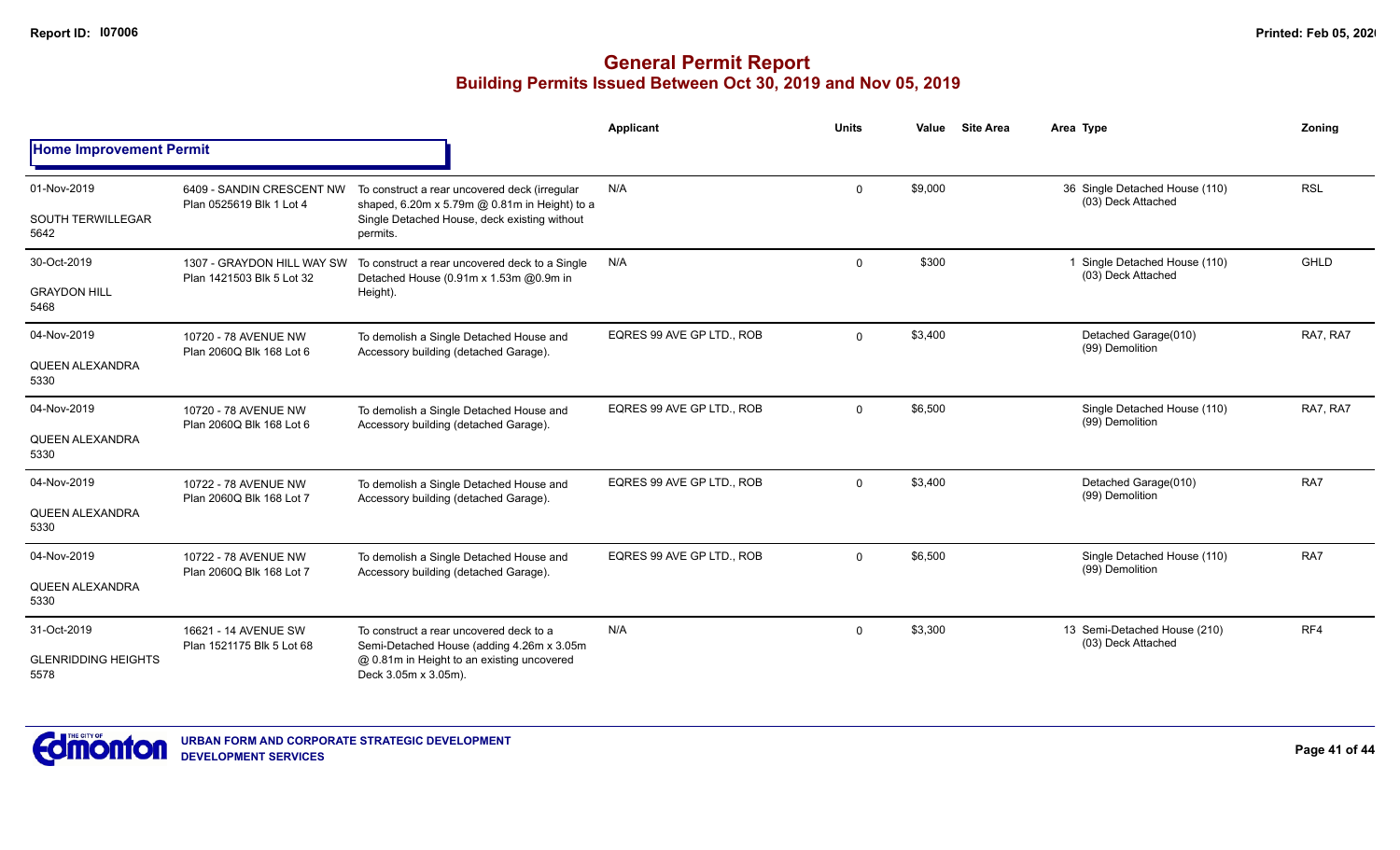|                                              |                                                     |                                                                                                                                                                                    | Applicant                       | <b>Units</b> | Value    | <b>Site Area</b> | Area Type                                                | <b>Zoning</b>   |
|----------------------------------------------|-----------------------------------------------------|------------------------------------------------------------------------------------------------------------------------------------------------------------------------------------|---------------------------------|--------------|----------|------------------|----------------------------------------------------------|-----------------|
| <b>Home Improvement Permit</b>               |                                                     |                                                                                                                                                                                    |                                 |              |          |                  |                                                          |                 |
| 30-Oct-2019<br>SECORD<br>4487                | 22507 - 93 AVENUE NW<br>Plan 1723442 Blk 29 Lot 3   | To construct interior alterations to a Row House<br>(Basement development, NOT to be used as an<br>additional Dwelling).<br>(1 Bedroom, 1 Rec room, 1 Bath, and 1 Utility<br>room) | <b>CRIMSON COVE HOMES INC</b>   | $\Omega$     | \$15,800 |                  | Row House (330)<br>(03) Interior Alterations             | <b>RMD</b>      |
| 30-Oct-2019<br><b>INGLEWOOD</b><br>3240      | 11623 - 130 STREET NW<br>Plan 1568HW Blk 3A Lot 20  | To construct interior alterations to a Single<br>Detached House (Main floor, replacing load<br>bearing beam and posts).                                                            | N/A                             | $\Omega$     | \$1,000  |                  | Single Detached House (110)<br>(03) Interior Alterations | RF <sub>3</sub> |
| 01-Nov-2019<br><b>BULYEA HEIGHTS</b><br>5100 | 217 - BURTON ROAD NW<br>Plan 8621815 Blk 121 Lot 20 | To construct interior alterations (Basement<br>development, NOT to be used as an additional<br>Dwelling).                                                                          | N/A                             | $\Omega$     | \$24,000 |                  | Single Detached House (110)<br>(03) Interior Alterations | RF <sub>1</sub> |
| 30-Oct-2019<br><b>OLIVER</b><br>1150         | 11716 - 103 AVENUE NW<br>Plan 1549EO Blk 17 Lot 4   | To demolish a Single Detached House.                                                                                                                                               | COVE PROPERTIES (EDMONTON) LTD. | $-1$         | \$6,500  |                  | Single Detached House (110)<br>(99) Demolition           | DC <sub>1</sub> |
| 30-Oct-2019<br><b>OLIVER</b><br>1150         | 11718 - 103 AVENUE NW<br>Plan 1549EO Blk 17 Lot 3   | To demolish a Single Detached House.                                                                                                                                               | COVE PROPERTIES (EDMONTON) LTD. | $-1$         | \$6,500  |                  | Single Detached House (110)<br>(99) Demolition           | DC <sub>1</sub> |
| 30-Oct-2019<br><b>OLIVER</b><br>1150         | 11720 - 103 AVENUE NW<br>Plan 1549EO Blk 17 Lot 2   | To demolish a Single Detached House and<br>detached Garage.                                                                                                                        | COVE PROPERTIES (EDMONTON) LTD. | $\Omega$     | \$3,400  |                  | Detached Garage(010)<br>(99) Demolition                  | DC1             |
| 30-Oct-2019<br><b>OLIVER</b><br>1150         | 11720 - 103 AVENUE NW<br>Plan 1549EO Blk 17 Lot 2   | To demolish a Single Detached House and<br>detached Garage.                                                                                                                        | COVE PROPERTIES (EDMONTON) LTD. | $-1$         | \$6,500  |                  | Single Detached House (110)<br>(99) Demolition           | DC <sub>1</sub> |

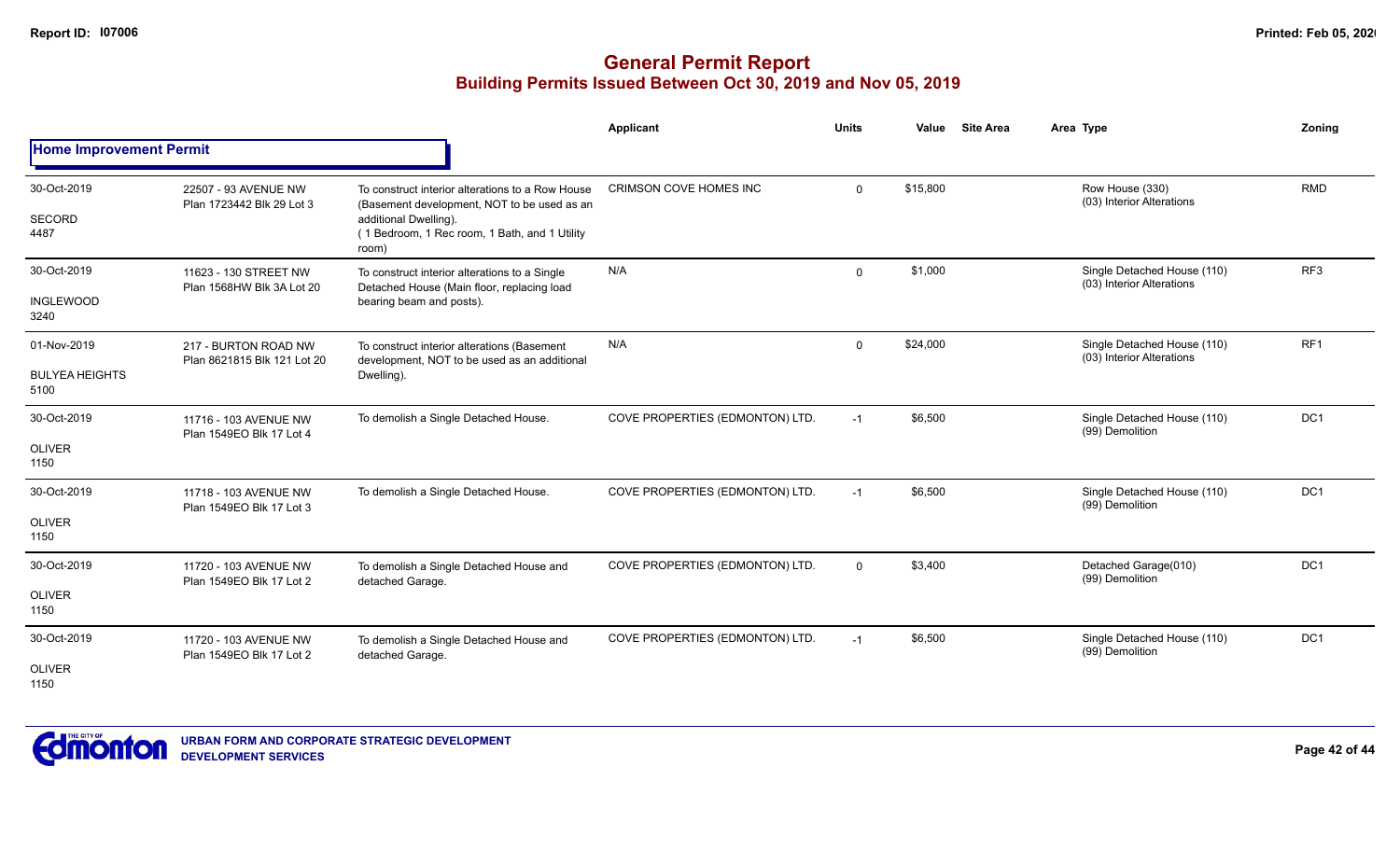|                                             |                                                     |                                                                                                                         | Applicant                       | <b>Units</b> | Value    | <b>Site Area</b> | Area Type                                                | Zoning          |
|---------------------------------------------|-----------------------------------------------------|-------------------------------------------------------------------------------------------------------------------------|---------------------------------|--------------|----------|------------------|----------------------------------------------------------|-----------------|
| <b>Home Improvement Permit</b>              |                                                     |                                                                                                                         |                                 |              |          |                  |                                                          |                 |
| 30-Oct-2019                                 | 11724 - 103 AVENUE NW<br>Plan 1549EO Blk 17 Lot 1   | To demolish a Single Detached House and<br>detached Garage.                                                             | COVE PROPERTIES (EDMONTON) LTD. | $\Omega$     | \$3,400  |                  | Detached Garage(010)<br>(99) Demolition                  | DC <sub>1</sub> |
| <b>OLIVER</b><br>1150                       |                                                     |                                                                                                                         |                                 |              |          |                  |                                                          |                 |
| 30-Oct-2019                                 | 11724 - 103 AVENUE NW<br>Plan 1549EO Blk 17 Lot 1   | To demolish a Single Detached House and<br>detached Garage.                                                             | COVE PROPERTIES (EDMONTON) LTD. | $\mathbf{0}$ | \$6,500  |                  | Single Detached House (110)<br>(99) Demolition           | DC <sub>1</sub> |
| <b>OLIVER</b><br>1150                       |                                                     |                                                                                                                         |                                 |              |          |                  |                                                          |                 |
| 01-Nov-2019                                 | Plan 0525154 Blk 2 Lot 80                           | 517 - STEWART CRESCENT SW To construct a rear uncovered deck to a Single<br>Detached House (3.10 m x 5.94 m @ 1.41 m in | N/A                             | $\mathbf 0$  | \$4,600  |                  | 18 Single Detached House (110)<br>(03) Deck Attached     | <b>RSL</b>      |
| <b>SUMMERSIDE</b><br>6213                   |                                                     | Height).                                                                                                                |                                 |              |          |                  |                                                          |                 |
| 01-Nov-2019                                 | 4637 - ALWOOD WAY SW<br>Plan 1823179 Blk 19 Lot 42  | To construct interior alterations to a Single<br>Detached House (Basement development, NOT                              | N/A                             | $\Omega$     | \$10,000 |                  | Single Detached House (110)<br>(03) Interior Alterations | <b>RMD</b>      |
| <b>ALLARD</b><br>5458                       |                                                     | to be used as an additional Dwelling). 1<br>BEDROOM, 1 BATHROOM, 1 LAUNDRY ROOM                                         |                                 |              |          |                  |                                                          |                 |
| 30-Oct-2019                                 | 450 - ORCHARDS BOULEVARD<br>SW                      | To construct an Accessory building (detached<br>Garage, 5.49m x 6.71m).                                                 | PREMIER BUILT GARAGES           | $\Omega$     | \$5,900  |                  | 37 Detached Garage (010)<br>(01) Building - New          | RF4             |
| THE ORCHARDS AT<br><b>ELLERSLIE</b><br>6216 | Plan 1524516 Blk 18 Lot 12                          |                                                                                                                         |                                 |              |          |                  |                                                          |                 |
| 31-Oct-2019                                 | 12228 - 135 STREET NW<br>Plan 5902HW Blk 14 Lot 2   | To construct interior alterations to a Single<br>Detached House (Basement development, NOT                              | N/A                             | $\Omega$     | \$5,000  |                  | Single Detached House (110)<br>(03) Interior Alterations | RF1             |
| <b>DOVERCOURT</b><br>3170                   |                                                     | to be used as an additional Dwelling, 12<br>Bedrooms, 1 Bathroom, 1 Mech Room 1<br>Laundry Room, 1 Living Room).        |                                 |              |          |                  |                                                          |                 |
| 01-Nov-2019                                 | 12236 - 89 STREET NW<br>Plan 1820116 Blk 34 Lot 12B | To construct an Accessory building (mutual<br>detached Garage, 7.31m x 7.31m).                                          | NORTHLAND BUILDING SUPPLIES LTD | $\Omega$     | \$8,600  |                  | 53 Detached Garage (010)<br>(01) Building - New          | RF3             |
| <b>DELTON</b><br>1080                       |                                                     |                                                                                                                         |                                 |              |          |                  |                                                          |                 |